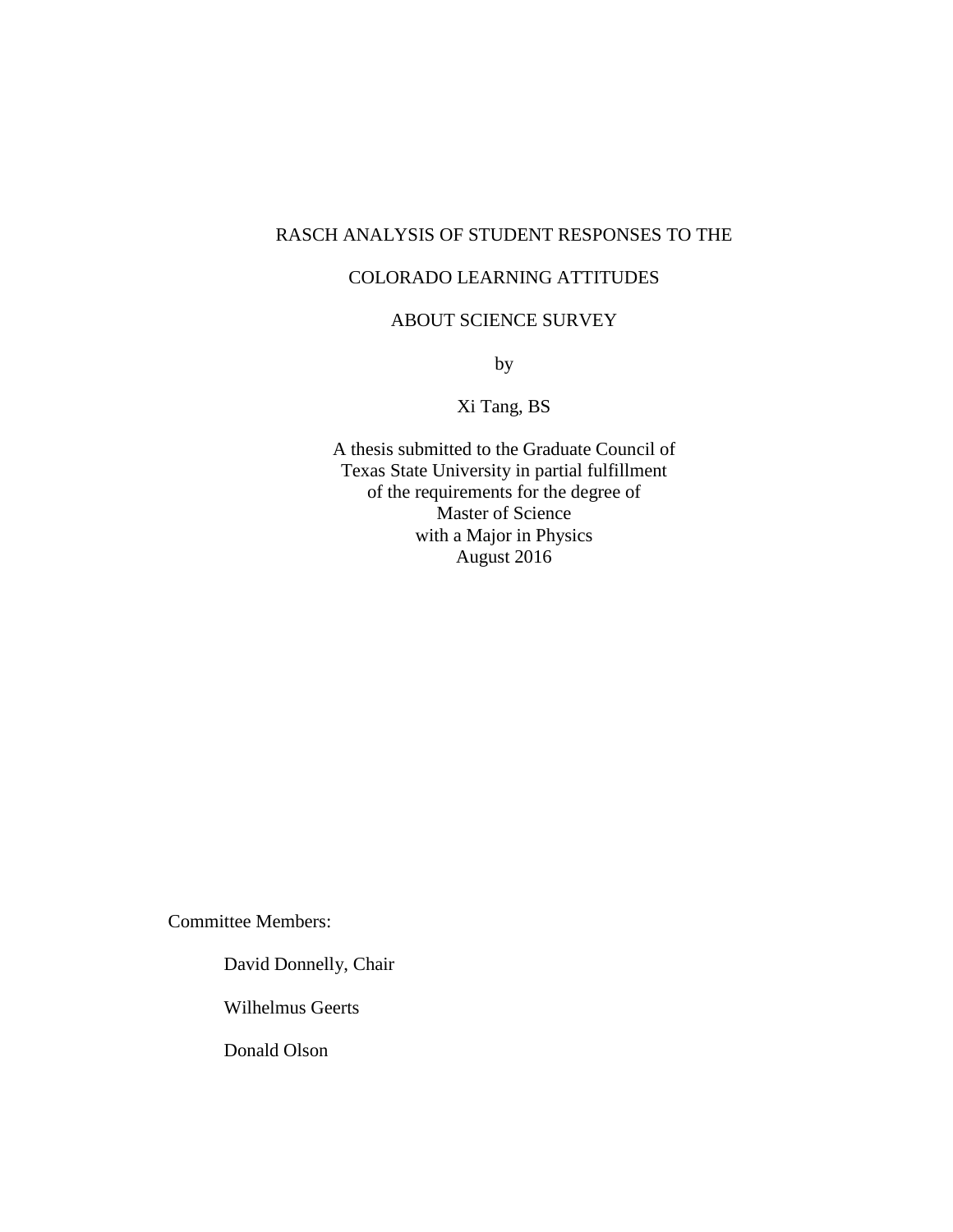# **COPYRIGHT**

by

Xi Tang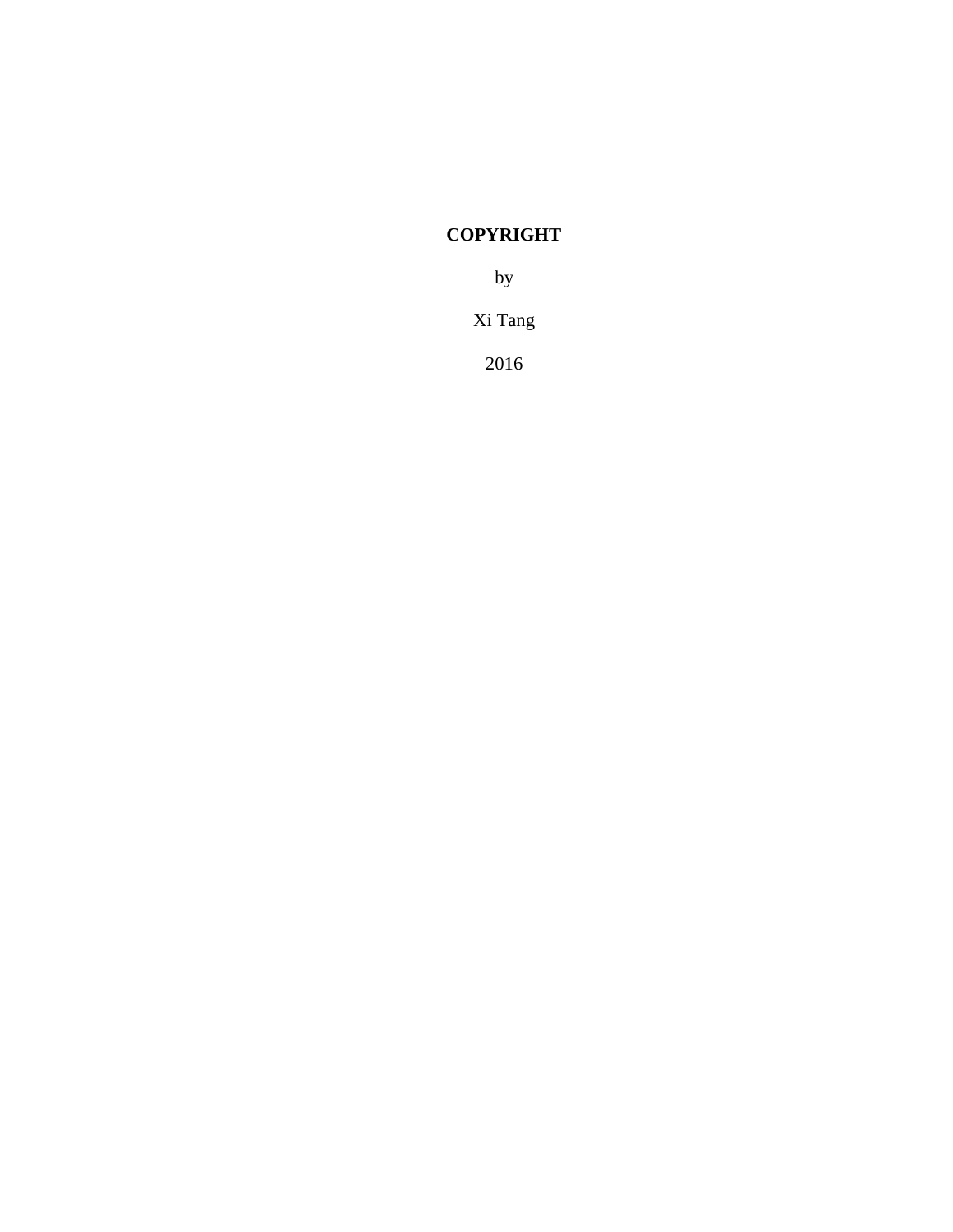### **FAIR USE AND AUTHOR'S PERMISSION STATEMENT**

### **Fair Use**

This work is protected by the Copyright Laws of the United States (Public Law 94-553, section 107). Consistent with fair use as defined in the Copyright Laws, brief quotations from this material are allowed with proper acknowledgment. Use of this material for financial gain without the author's express written permission is not allowed.

#### **Duplication Permission**

As the copyright holder of this work I, Xi Tang, authorize duplication of this work, in whole or in part, for educational or scholarly purposes only.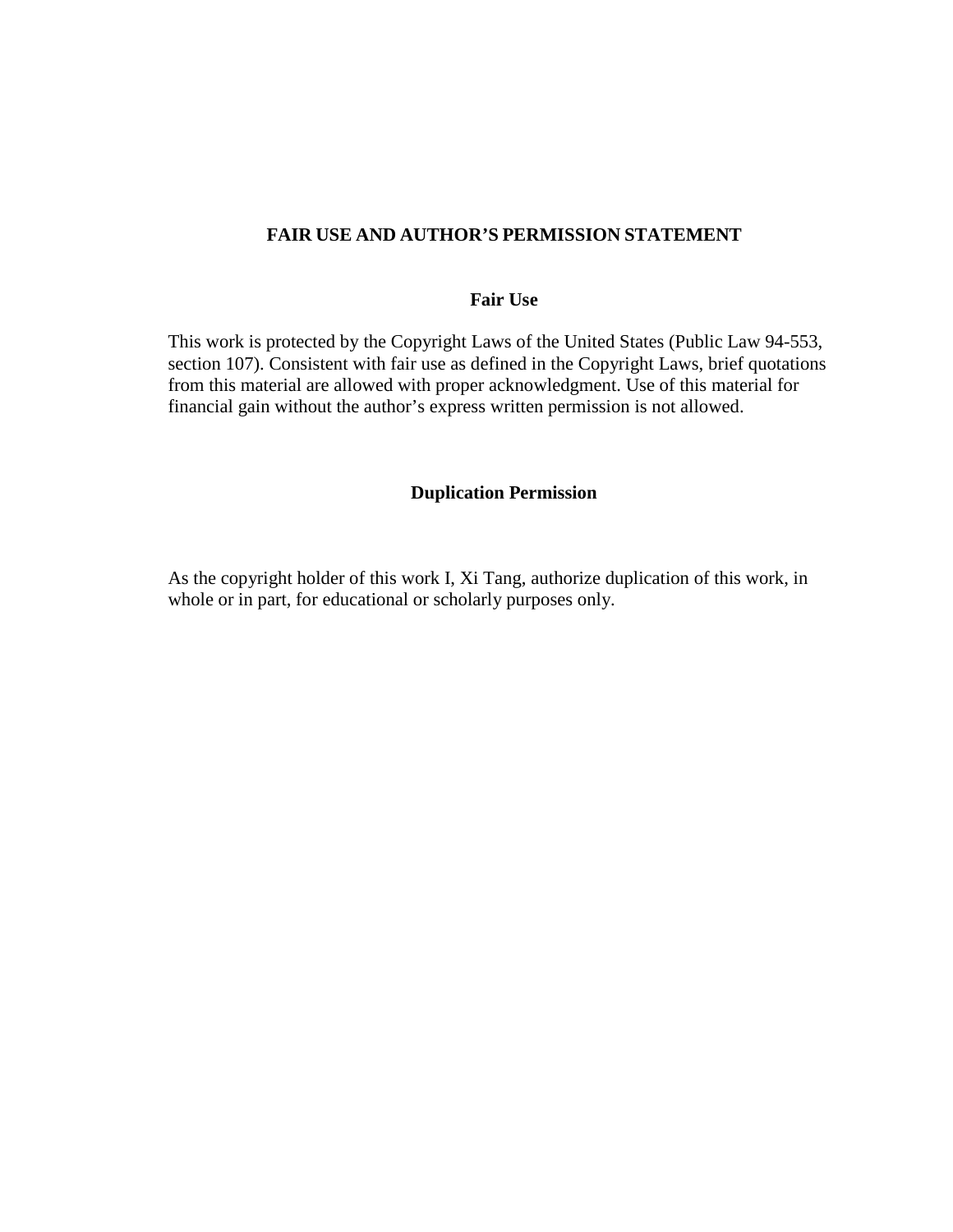# **DEDICATION**

For my father and my mother.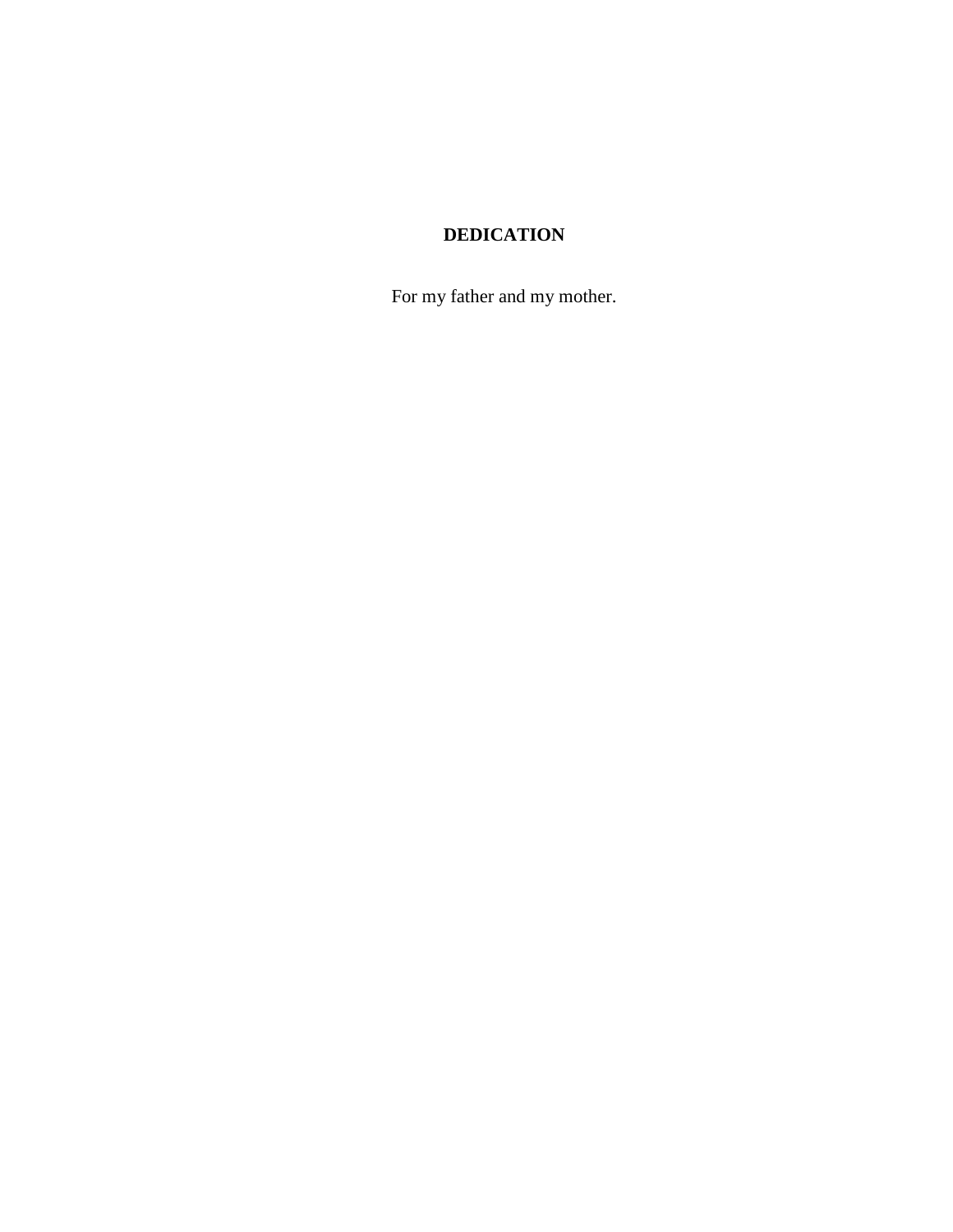#### **ACKNOWLEDGEMENTS**

<span id="page-4-0"></span>In the process of writing this thesis, I received help from different people. I would like to thank them for making this thesis possible.

First, I would like to give my greatest thanks to my thesis advisor Dr. David Donnelly from the Department of Physics at Texas State University. He suggested this intriguing thesis topic to me. When writing this thesis, he offered me liberty and freedom in deciding what to study about Rasch Analysis and students' epistemological beliefs. He also provided me with enlightened guidance when I was lost in exploration. Without his continuous concerns for my thesis, and his enthusiasm, encouragement, and support, this project could hardly have been completed. In addition, I am deeply grateful to Dr. John M. Linacre, the developer of Winsteps, which is the Rasch software used in this project. Dr. Linacre is also the Research Director of Winsteps.com, where he replies to users' questions. His help with Winsteps has been essential in finishing this work.

This project received the Thesis Research Support Fellowship from the Graduate College. Without this fellowship, this project would have been impossible. Furthermore, I would like to thank the Physics Education Research group in the Department of Physics. The weekly meeting held in 2015 and the discussion with the group members outside the meeting have provided me with important ideas about how to conduct my research.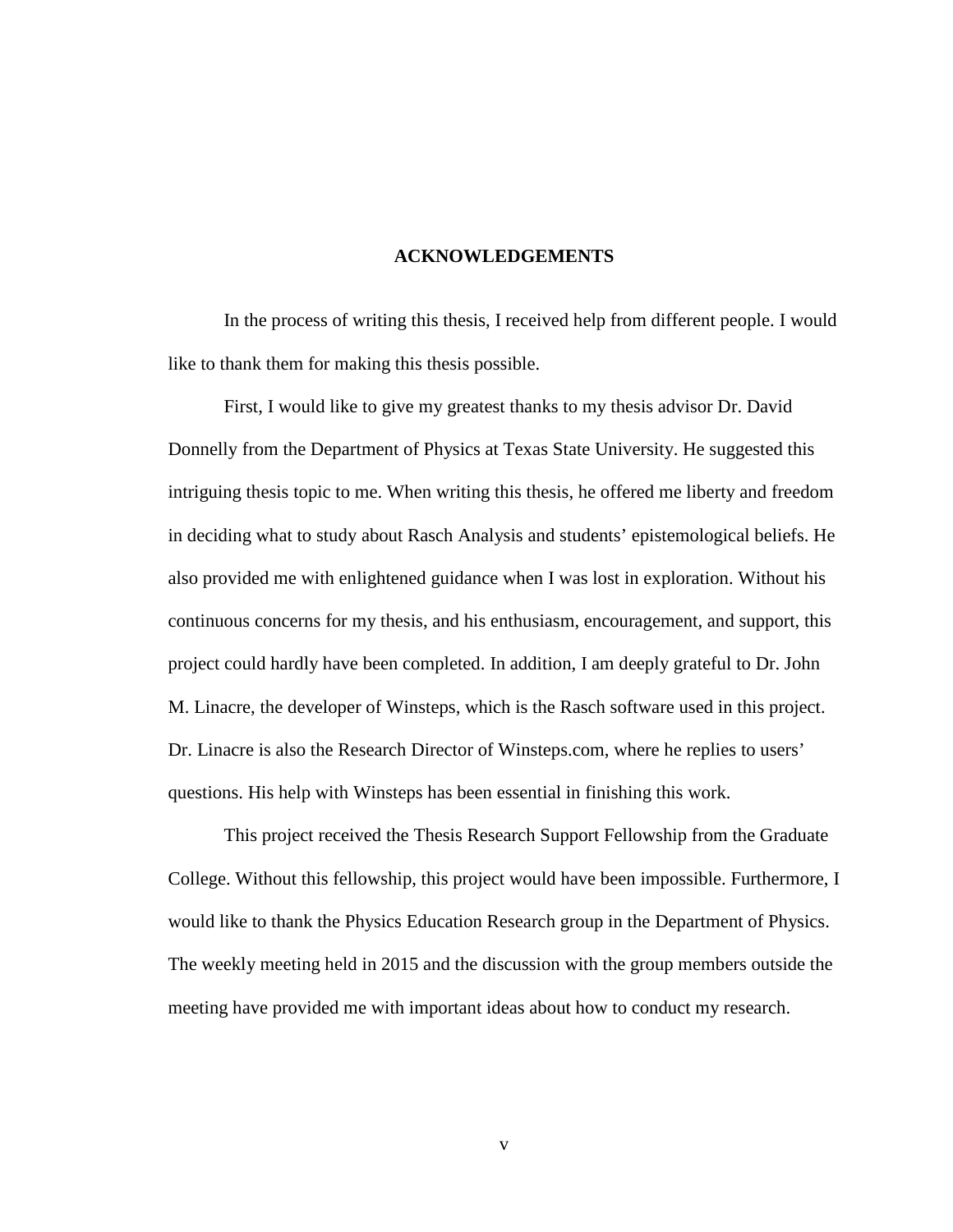# **TABLE OF CONTENTS**

| Page                                                     |
|----------------------------------------------------------|
|                                                          |
|                                                          |
|                                                          |
|                                                          |
|                                                          |
| <b>CHAPTER</b>                                           |
|                                                          |
|                                                          |
|                                                          |
|                                                          |
|                                                          |
|                                                          |
| 2.2.3 Epistemological Beliefs Assessment for             |
|                                                          |
| 2.2.4 Colorado Learning Attitudes about Science Survey15 |
|                                                          |
|                                                          |
|                                                          |
|                                                          |
|                                                          |
|                                                          |
|                                                          |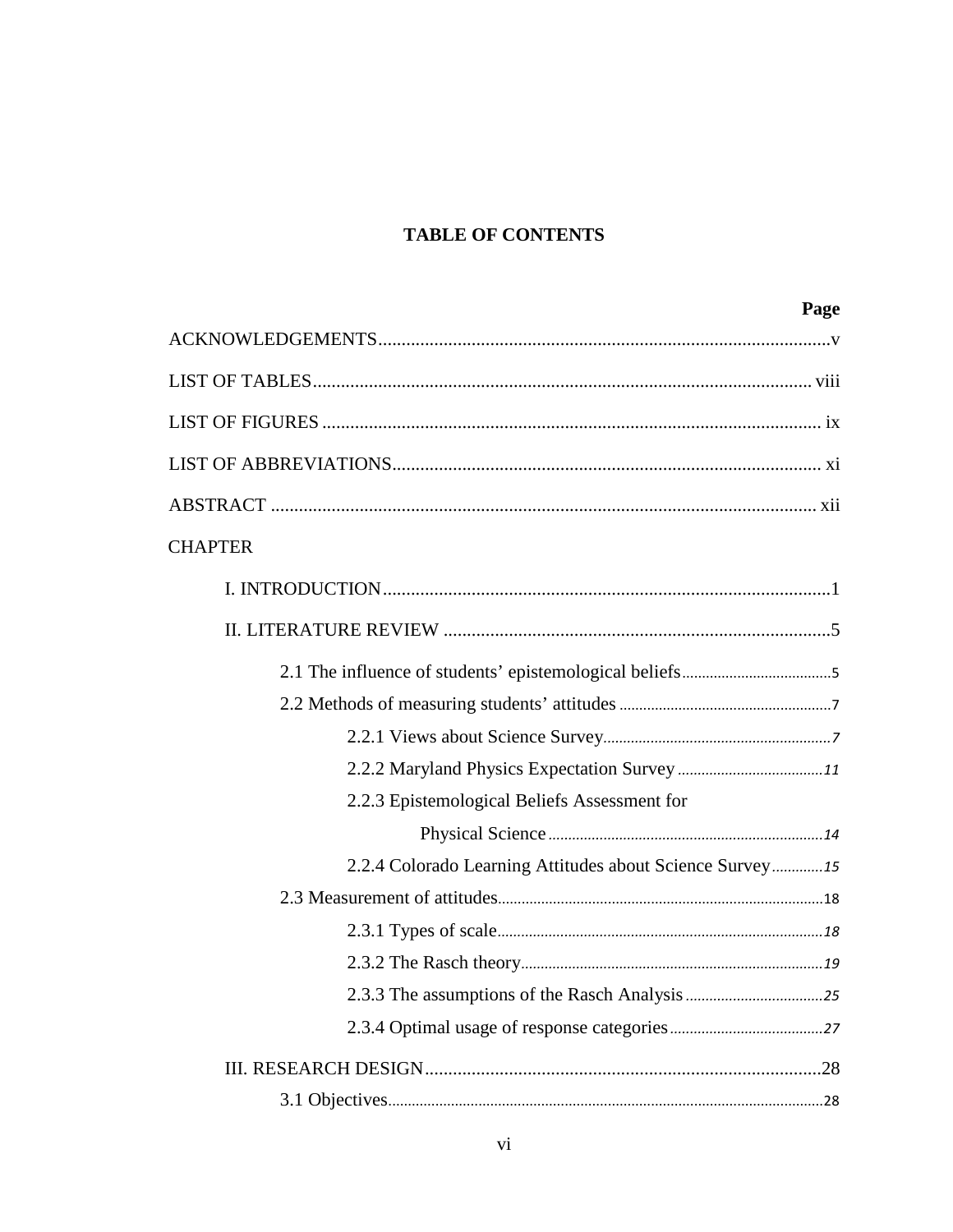| 4.1 Students' change in ability during semesters and the winter break37 |
|-------------------------------------------------------------------------|
|                                                                         |
|                                                                         |
|                                                                         |
|                                                                         |
| 4.4 Evaluation of the standard CLASS method by using                    |
|                                                                         |
|                                                                         |
|                                                                         |
|                                                                         |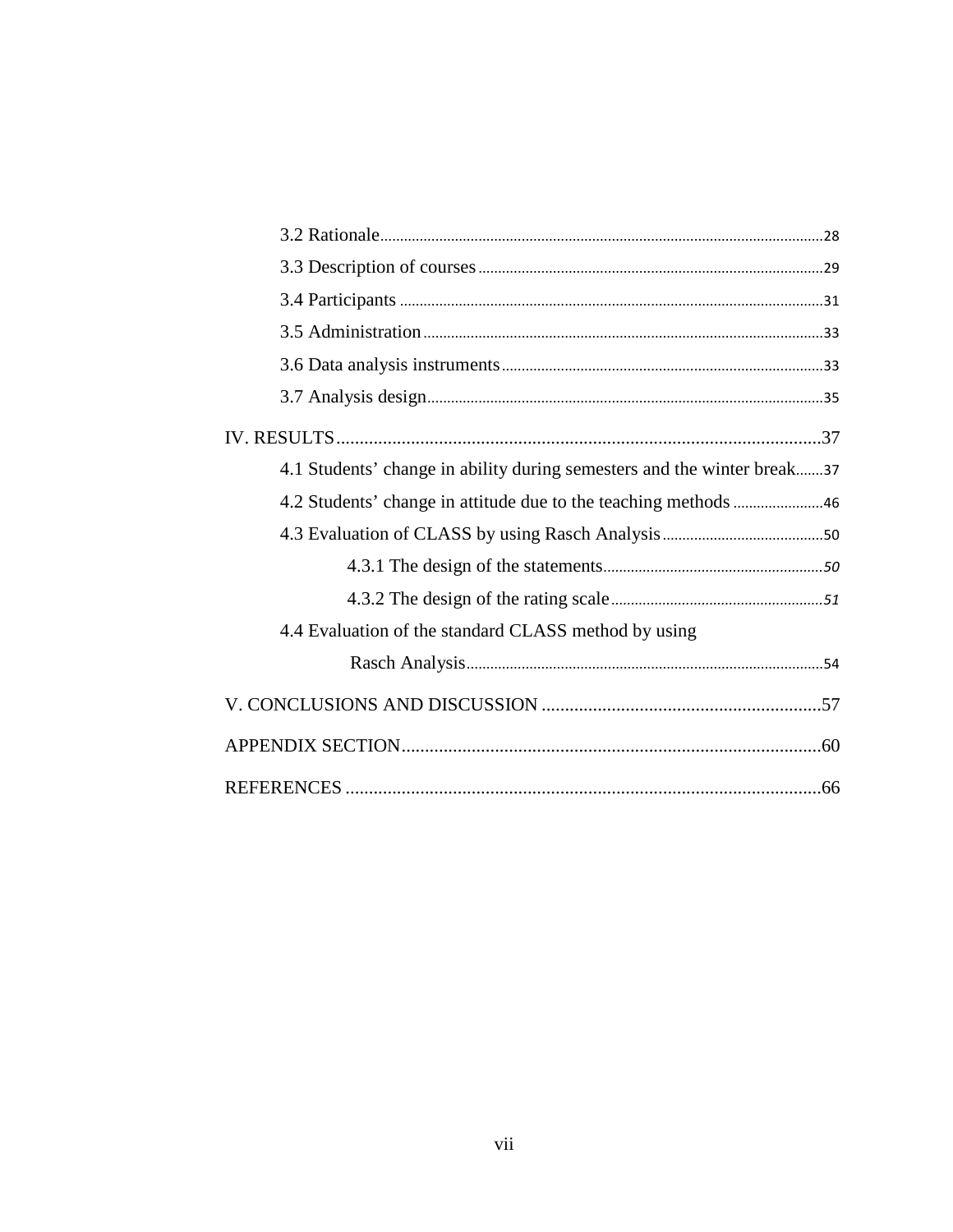# **LIST OF TABLES**

<span id="page-7-0"></span>

| <b>Table</b>                                                                    | Page |
|---------------------------------------------------------------------------------|------|
|                                                                                 |      |
|                                                                                 |      |
|                                                                                 |      |
|                                                                                 |      |
|                                                                                 |      |
|                                                                                 |      |
|                                                                                 |      |
|                                                                                 |      |
|                                                                                 |      |
| 10. Students' change in ability (transformative related statements deleted)  45 |      |
|                                                                                 |      |
|                                                                                 |      |
|                                                                                 |      |
|                                                                                 |      |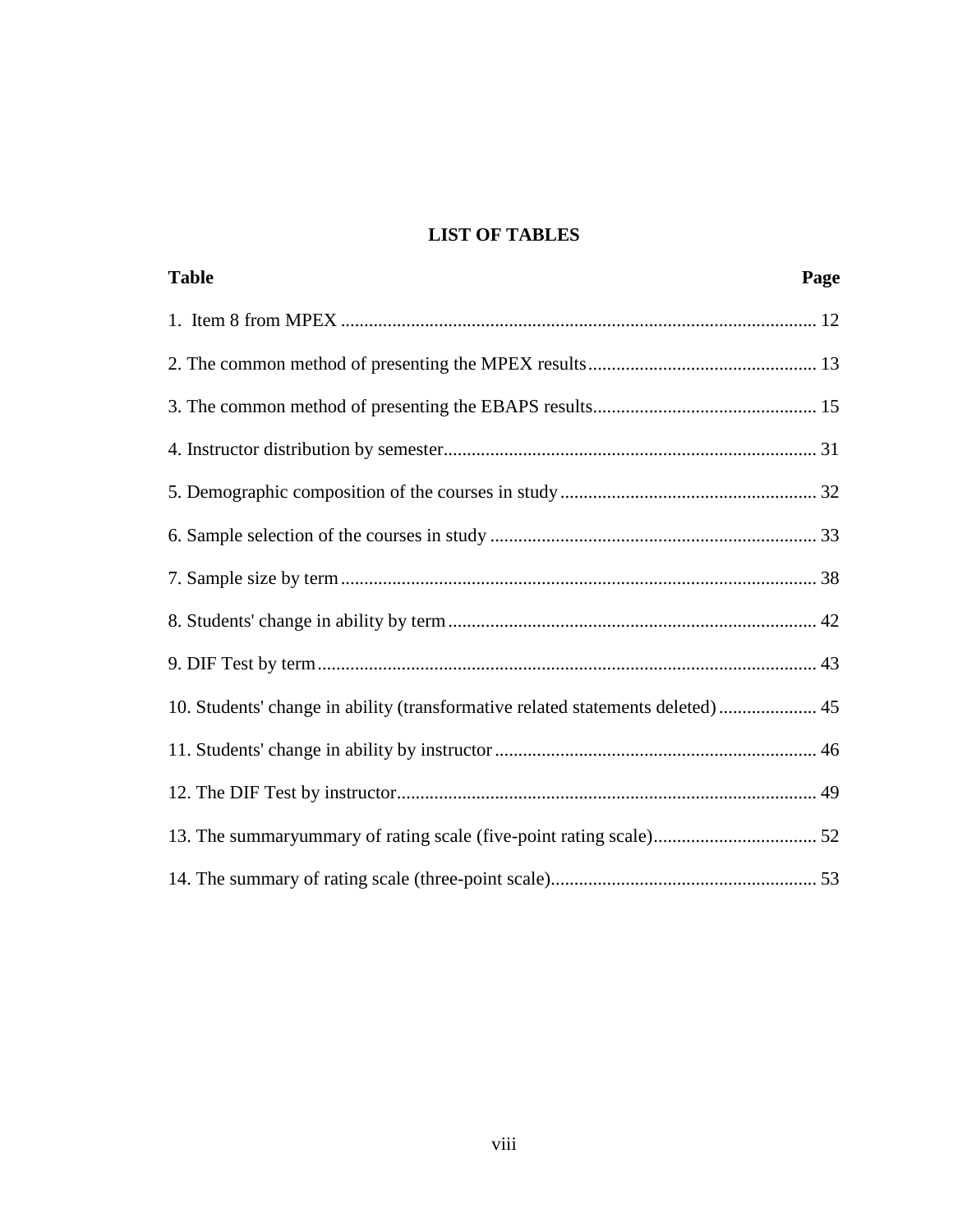# **LIST OF FIGURES**

<span id="page-8-0"></span>

| <b>Figure</b>                                                                         | Page |
|---------------------------------------------------------------------------------------|------|
|                                                                                       |      |
| 2. Common method of presenting pretest-posttest comparison in VASS  10                |      |
|                                                                                       |      |
|                                                                                       |      |
|                                                                                       |      |
|                                                                                       |      |
|                                                                                       |      |
|                                                                                       |      |
|                                                                                       |      |
|                                                                                       |      |
|                                                                                       |      |
|                                                                                       |      |
| 13. Wright Map before and after break (transformative related statements deleted)  45 |      |
|                                                                                       |      |
|                                                                                       |      |
|                                                                                       |      |
|                                                                                       |      |
|                                                                                       |      |
|                                                                                       |      |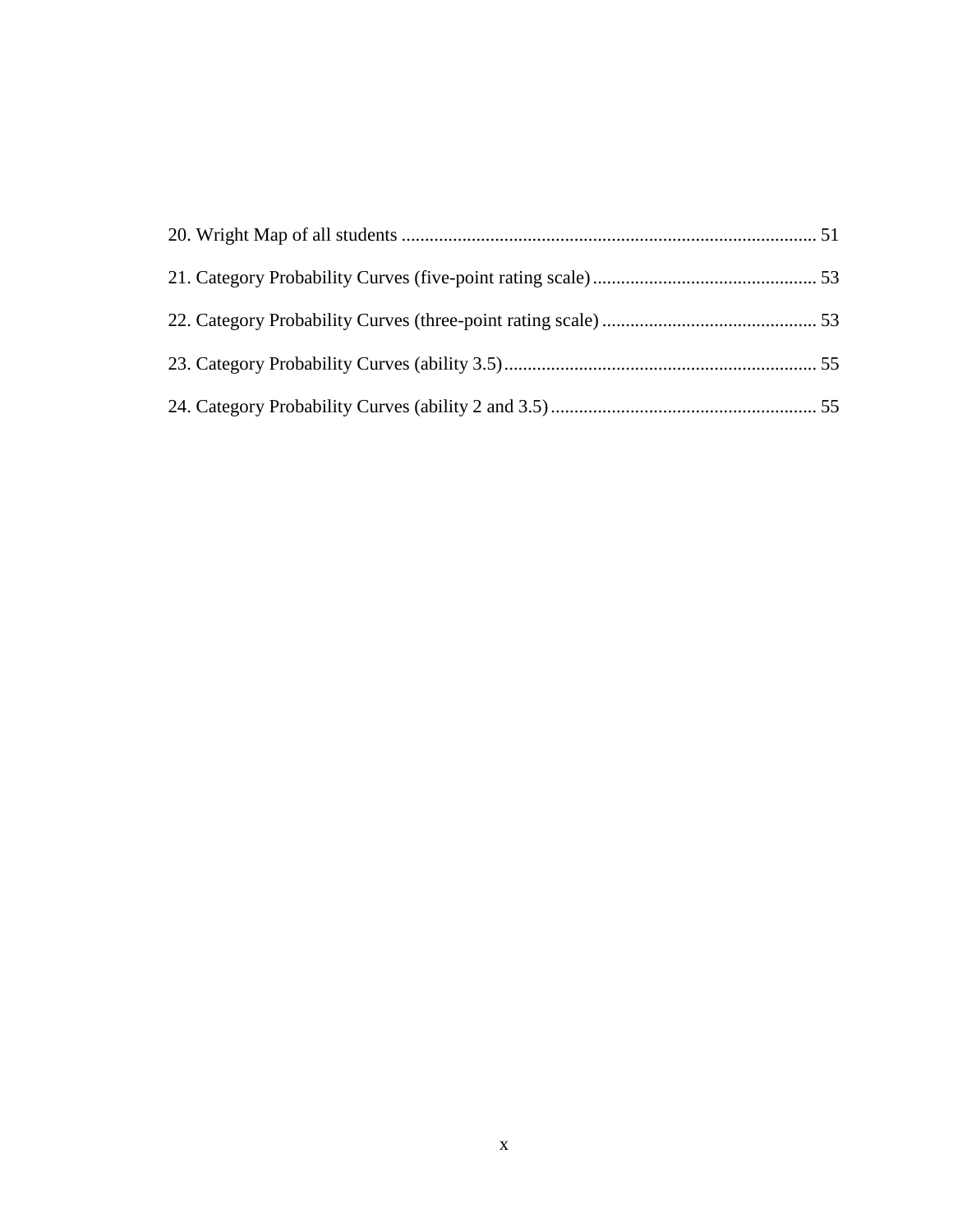# **LIST OF ABBREVIATIONS**

<span id="page-10-0"></span>

| <b>Abbreviation</b> | <b>Description</b>                                      |
|---------------------|---------------------------------------------------------|
| <b>CLASS</b>        | Colorado Learning Attitudes about Science Survey        |
| <b>JMLE</b>         | Joint Maximum Likelihood Estimation                     |
| <b>ICCs</b>         | Item Characteristic Curves                              |
| <b>DIF</b> Test     | Differential Item Functioning Test                      |
| <b>VASS</b>         | Views about Science Survey                              |
| <b>MPEX</b>         | Maryland Physics Expectation Survey.                    |
| <b>EBAPS</b>        | Epistemological Beliefs Assessment for Physical Science |
| <b>LEPS</b>         | <b>Learning Physical Science</b>                        |
| <b>PSET</b>         | Physical Science and Everyday Thinking                  |
| <b>NOS</b>          | Nature of Science Survey                                |
| SI                  | Scientific Inquiry                                      |
| <b>TIMMS</b>        | Trend in International Mathematics and Science Study    |
| <b>STEM</b>         | Science, Technology, Engineering and Mathematics        |
| <b>SACS</b>         | <b>STEM Awareness Community Survey</b>                  |
| <b>SD</b>           | <b>Strongly Disagree</b>                                |
| D                   | Disagree                                                |
| $\mathbf N$         | Neutral                                                 |
| A                   | Agree                                                   |
| <b>SA</b>           | <b>Strongly Agree</b>                                   |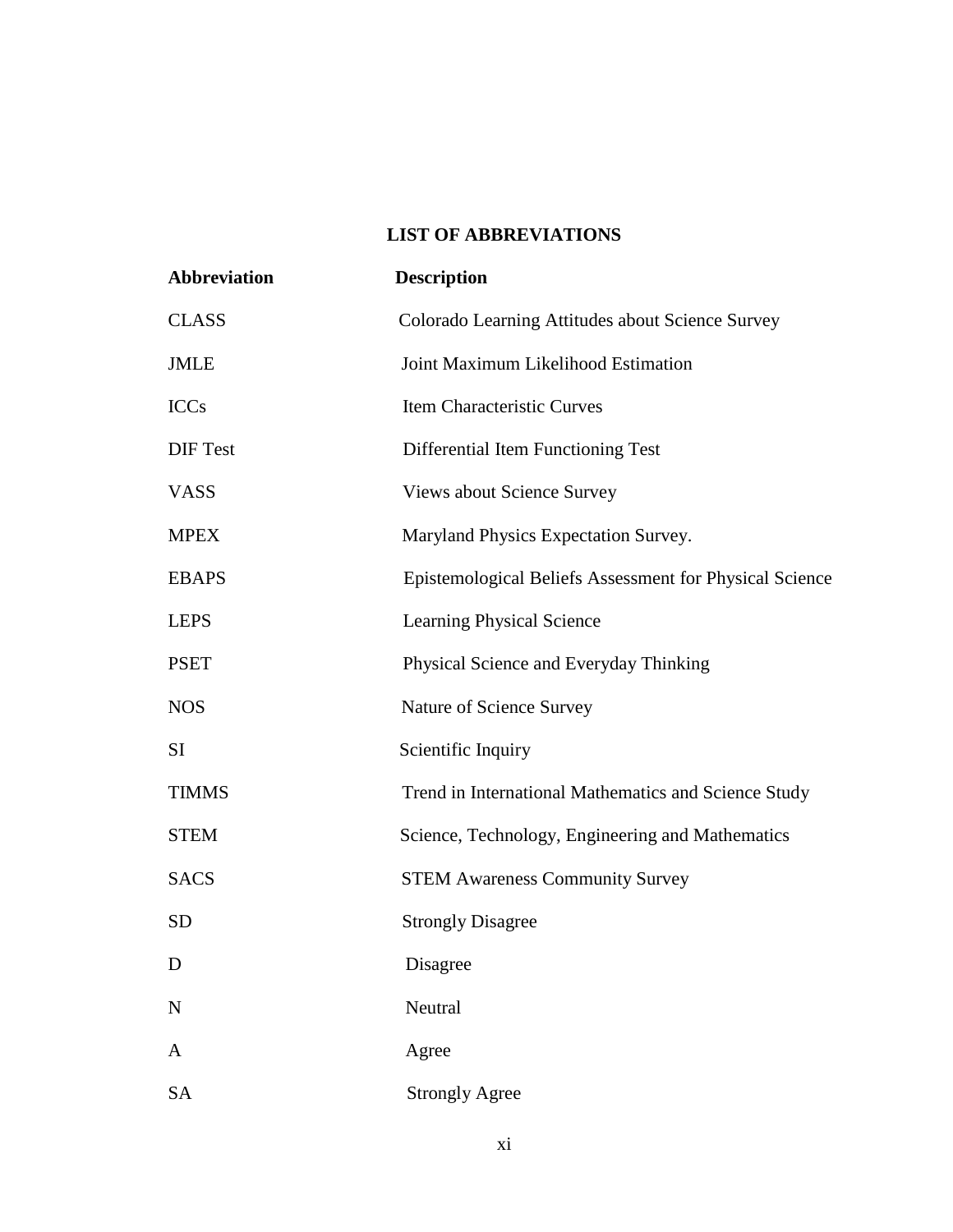### **ABSTRACT**

<span id="page-11-0"></span>The Colorado Learning Attitudes about Science Survey (CLASS) was developed by University of Colorado, Boulder. It investigates students' beliefs about physics and learning physics<sup>1</sup>, and has become one of the most popular attitude surveys used in physics.

Beginning in 2010, Dr. David Donnelly, Eleanor Close and Hunter Close started using CLASS to investigate students' change in attitude during introductory physics courses at Texas State University. They used the standard analysis developed by the creators of CLASS. In their study, students' attitudes did not display significant change during any semesters. However there was significant change during the winter break. This effect is called Winter Break  $Effect<sup>1</sup>$ .

The credibility of a survey conclusion is closely related to the quality of the survey and its analysis method. By examining the CLASS and its analysis method, these researchers quickly noticed some problems: the standard analysis only partially counts a student's responses, and the difficulty of each statement is not weighted when determining this student's score.

This study reanalyzed the data from the aforementioned study by using the Rasch model, which makes full use of the responses from all five survey categories. The results obtained support the existence of the Winter Break Effect, and also found that an instructor significantly influenced students' attitudes toward physics during her class. In

xii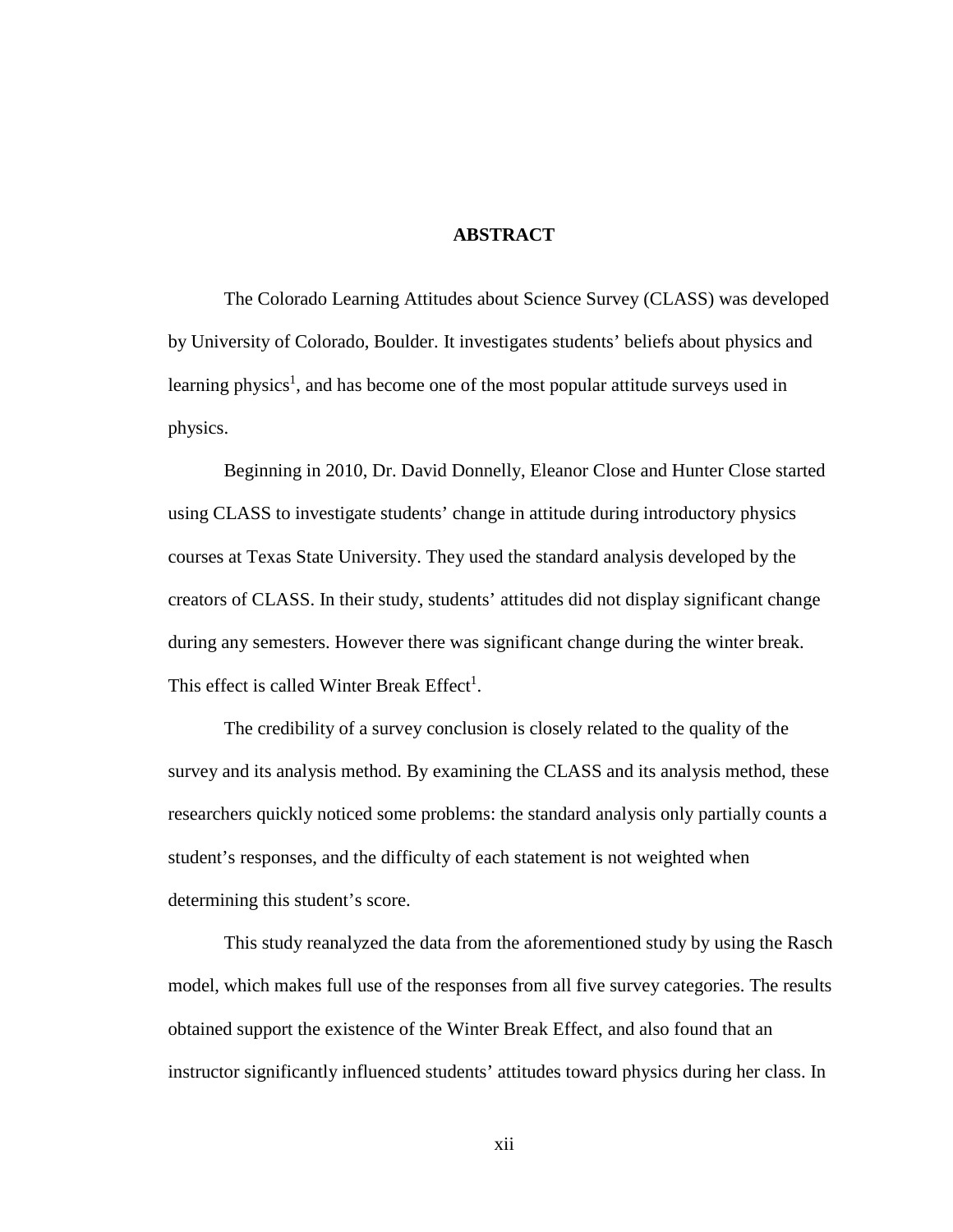addition, this study compared the Rasch Analysis and the standard CLASS analysis. The Rasch Analysis exhibited advantages over the standard analysis. Moreover, this study evaluated the design of CLASS and provided suggestions to improve its quality.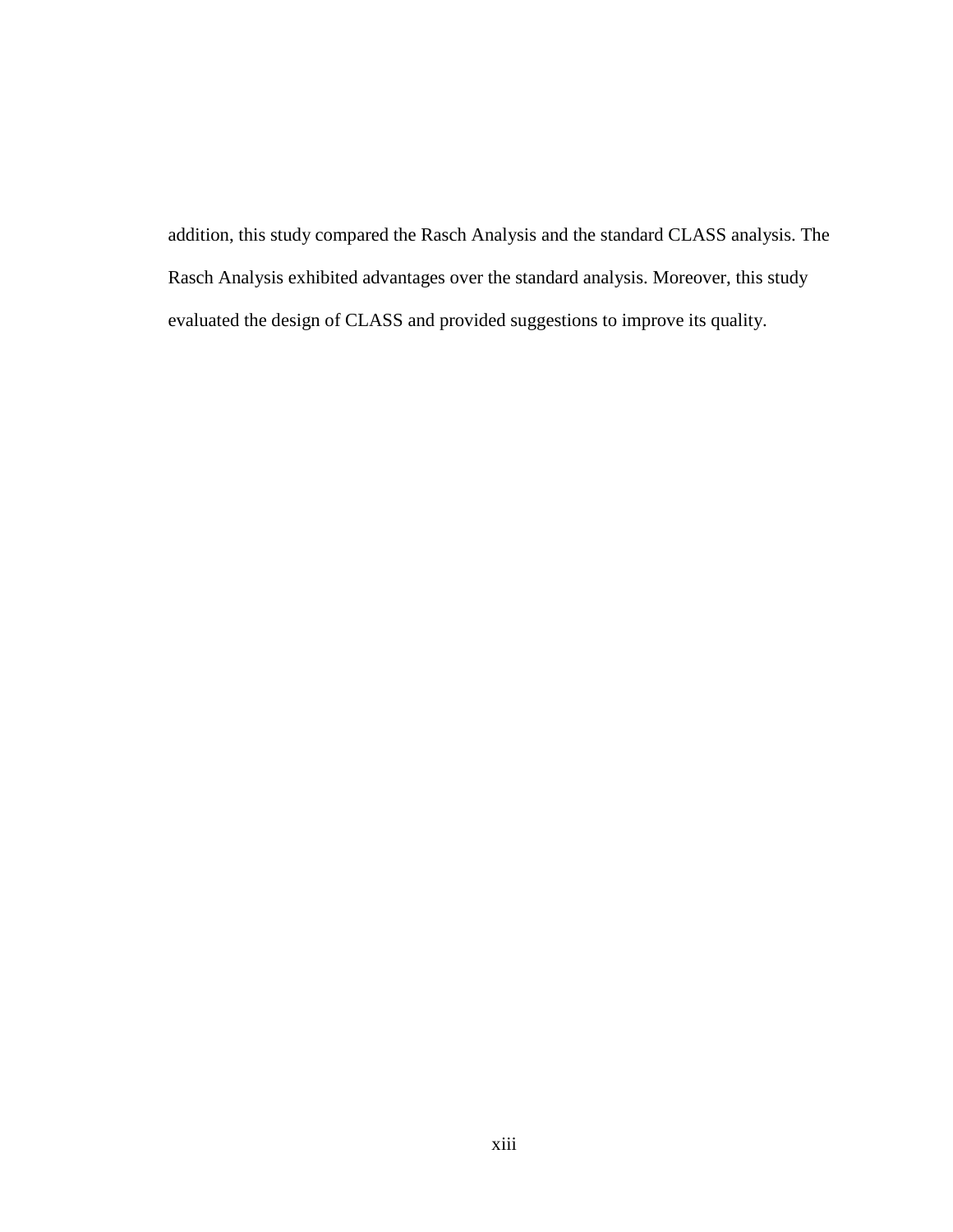#### **I. INTRODUCTION**

<span id="page-13-0"></span>In the past few decades, physics education researchers have found that students' views, expectations, beliefs and attitudes (these terms will be referred to as "epistemological beliefs") toward physics affect students' physics learning in a fundamental and profound way<sup>2,3,4,5</sup>. Measuring their epistemological beliefs is, therefore, necessary.

However, measuring beliefs is not easy. Since they are students' latent traits, they cannot be measured directly. They have to be inferred by students' words and actions<sup>6</sup>. Researchers have conducted interviews and observationsto learn about students' epistemological beliefs, and they have also created several student self-report surveys, including the Views about Science Survey (VASS), the Maryland Physics Expectation Survey (MPEX), the Epistemological Beliefs Assessment for Physical Science (EBAPS), and the Colorado Learning Attitudes about Science Survey (CLASS) (these surveys will be referred to as "epistemological surveys"). However, the reliabilities of the conclusions obtained by these surveys are related to the quality of the surveys and the methods used to analyze student responses. Therefore, it is necessary to think about and try to optimize the quality of these surveys and the correspondent analyses.

Beginning in 2010, Dr. David Donnelly, Eleanor Close and Hunter Close from Texas State University started using the CLASS to assess students' change in attitudes. In this study, the researchers investigated an introductory course which is two semesters in duration. They did the pre-course and post-course comparison for each semester and they did not find any favorable shift of students' attitudes (i.e., attitudes becoming more expert-like) during semesters. However, by comparing the students' attitudes before and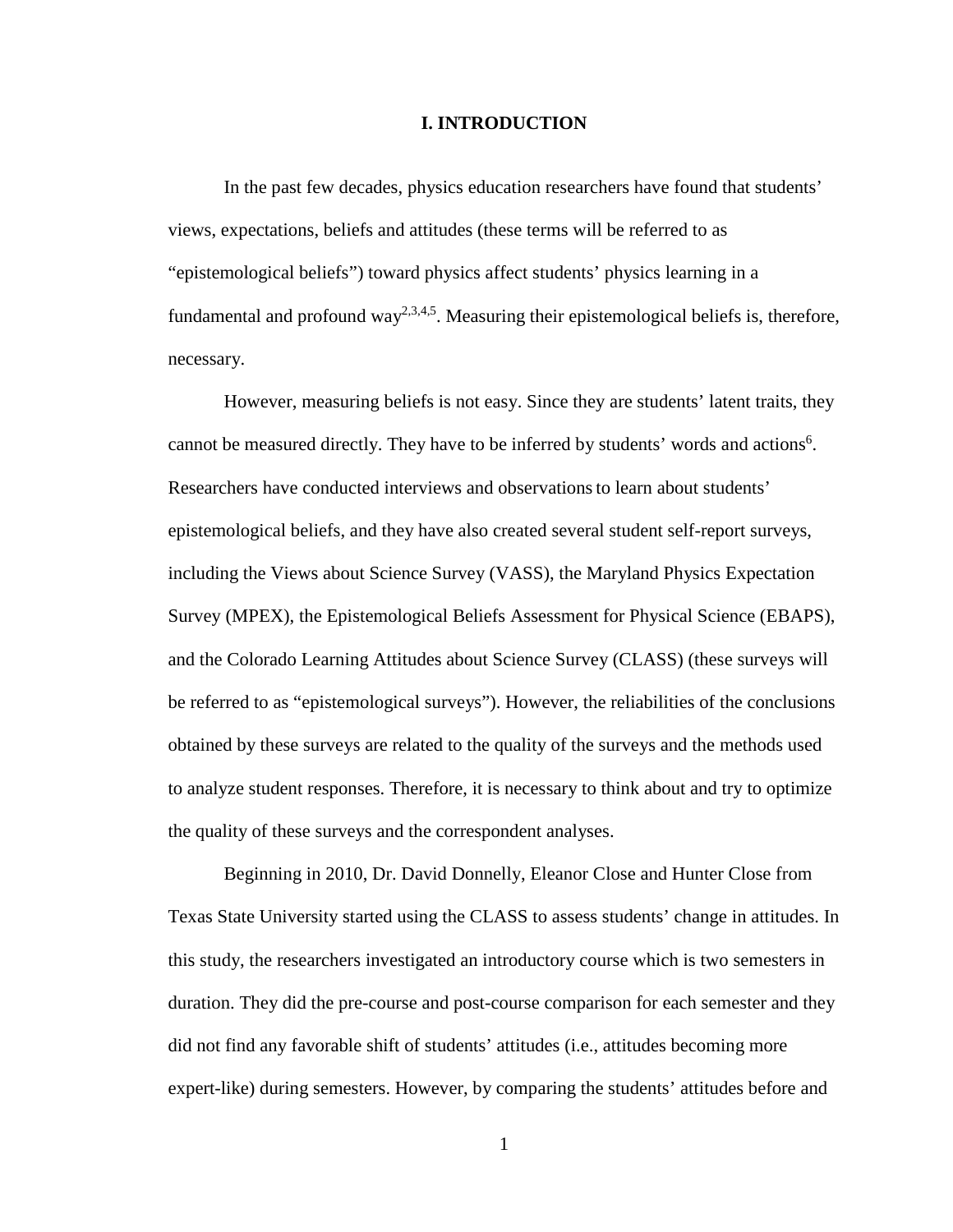after a winter break, some statistically significant favorable shifts have been found. This effect is referred to as the "Winter Break Effect". However, the standard CLASS analysis used in the aforementioned study shows an insufficient usage of students' responses, which makes the existence of this effect unclear.

CLASS is a Likert scale survey which has five categories for each statement. These five categories are "Strongly Disagree (SD)," "Disagree (D)," "Neutral (N)," "Agree (A)" and "Strongly Agree (SA)". As discussed by the CLASS developers, there are two ways of analyzing the Likert scale in CLASS, regarding it as an ordinal scale (Chapter II, 2.3.1 in this thesis) or an interval scale (Chapter II, 2.3.1). An interval scale is a more meaningful scale when comparing it with an ordinal scale<sup>7</sup> (this will be discussed in Chapter II, 2.3.1). However, the standard analysis chooses the former way to analyze the CLASS data. For an ordinal scale, the differences between adjacent categories are not the same and are unmeasurable. It is, therefore, impossible to assign values for these categories. As a result, except counting the numbers of students' responses in each category, there is hardly anything that can be done to use the information from each category. In addition, when regarding the Likert scale as an ordinal scale, every category has an ordinal meaning. Through the interviews with students, however, the researchers found it is not reasonable to assume that SA and A have different ordinal meanings (the same for SD and D.) because students have different interpretations to the term "strongly" (this is in-depth discussed in Chaoter II, 2.3.1 and Chapter III, 3.2). To the same extent of agreement, students may end up choosing SA, or they may end up choosing A. Therefore, the researchers decided to regard SA and A as the same response, and SD and D the same response. Moreover, in researchers'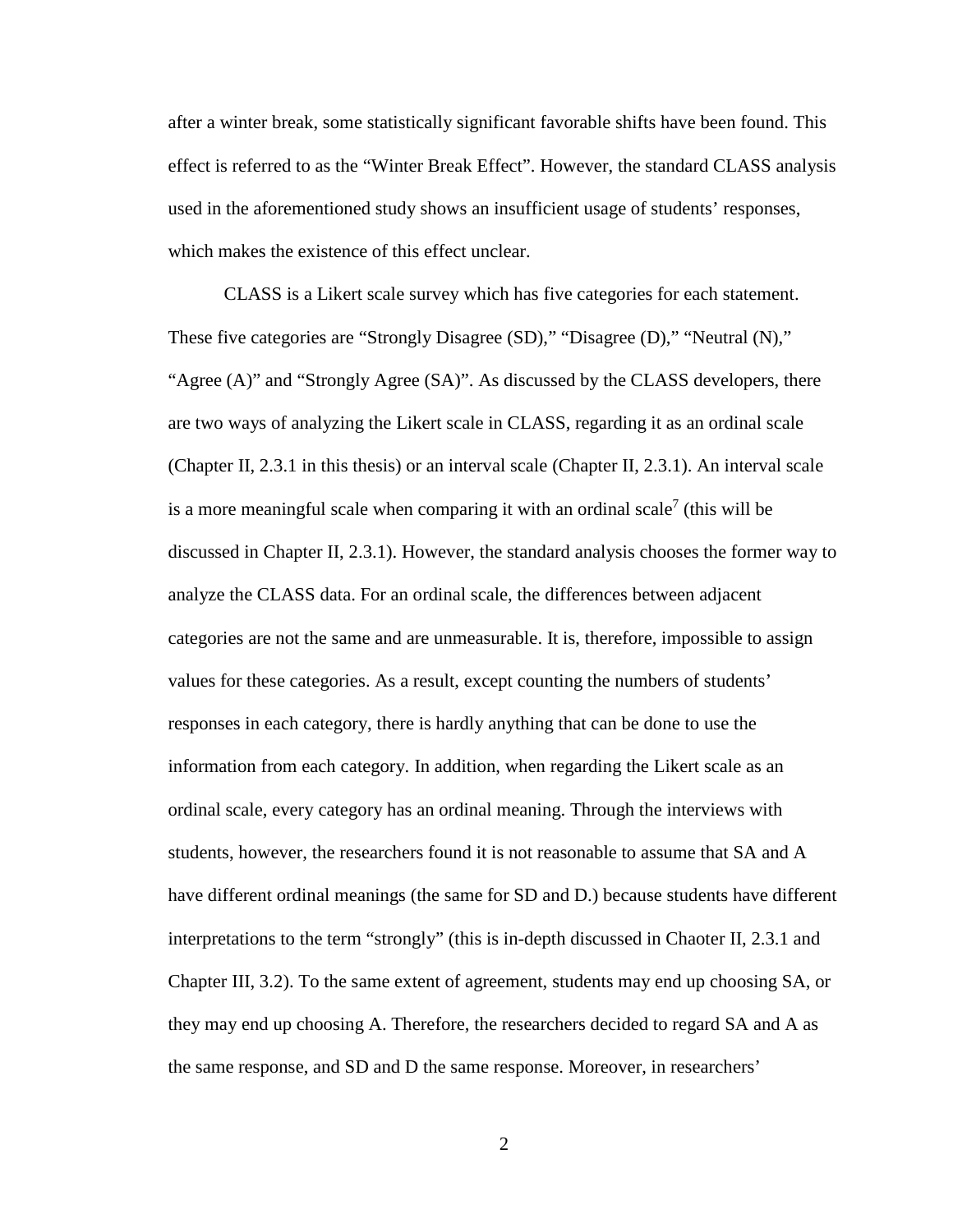interviews, they found students have varied interpretations toward N, which makes it hard to define the ordinal meaning of this category. They, therefore, decided to neglect students' responses in the "N" category. Finally, the researchers decided the standard way of analyzing CLASS is to count the number of students' responses, which have the same tendency as experts' responses, and use the percentage of these responses to be a student's score<sup>1</sup>. This percentage is called favorable percentage.

An example of calculating this percentage is that if the experts' response for a statement is SA/ A and a student selected SA/ A for it, this statement will be counted into this student's favorable percentage. If a student did not select SA/ A, no matter which category he or she selected, the measurement of this student's attitudes would not be affected. In other words, this student's responses in any category other than SA/ A are neglected in the measurement of his or her attitudes.

If the Likert scale in CLASS can be treated as an interval scale, taking responses in every categories into the consideration of measurements can be possible (this is indepth discussed in Chapter II, 2.3.2 and Chapter III, 3.2). Fortunately, analyzing the Likert scale in CLASS as an interval is possible. The researchers from Texas State University quickly found that the Rasch model is a ready model to analyze the Likert scale as an interval scale.

The Rasch Analysis has very different features from the standard analysis. Not only does it treat the Likert scale as an interval scale, the Rasch Analysis also considers the different weight of each statement. In addition, the Rasch Analysis displays the distribution of students' ability of holding expert-like attitudes along a vertical continuum which is calibrated by the difficulty of every statement. The change of the distribution of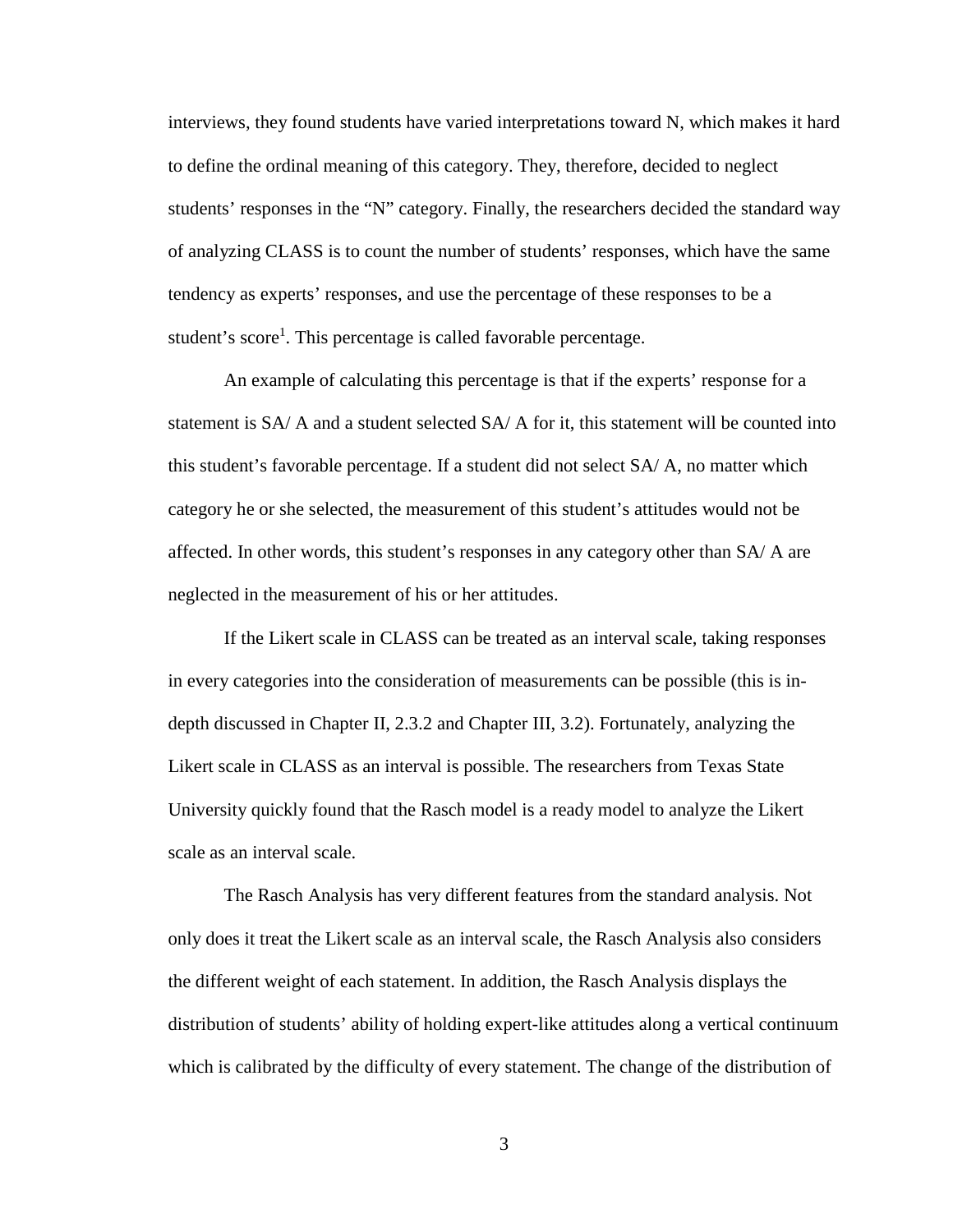students' ability has never been investigated. Moreover, the Rasch Analysis is able to discover the drawbacks of a survey, which can provide researchers with clues to improve the quality of this survey.

To date, the Rasch Analysis has been never applied to any of the epistemological surveys for Physics. If Rasch Analysis is applicable to CLASSs and shows advantages over the standard analysis, it may also be applied to other epistemological survey and improve the measurements.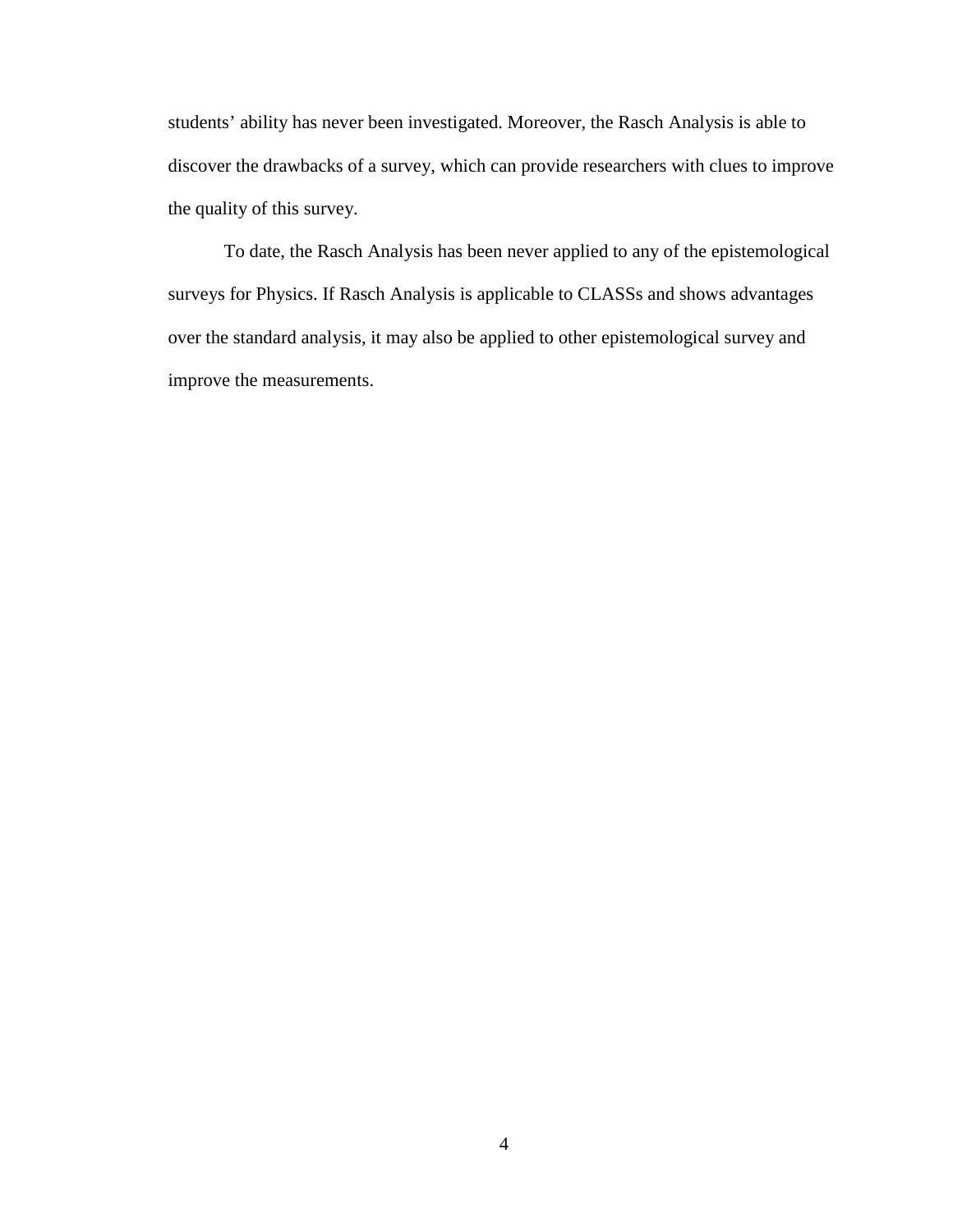#### **II. LITERATURE REVIEW**

#### <span id="page-17-1"></span><span id="page-17-0"></span>*2.1 The influence of students' epistemological beliefs*

David Hammer<sup>8</sup> (1994) studied six students with different beliefs of physics, and discussed the correlation between their beliefs and behaviors in learning physics. He found these six students could be characterized by their beliefs about the structure of physics. The students who believed physics to be comprised of fragmented facts, formulas and procedures were defined as students characterized by Apparent Concepts. These students casually make or break the conceptual connections. The students who believed physics to be consist of concepts governed by general principles were defined as students characterized by Concepts. These students, in contrast, carefully build and modify their understanding of concepts. Hammer asked three questions of each student to probe for common misconceptions. Students with Apparent Concepts beliefs each showed fundamental misconceptions in his or her responses. However, students with Concepts beliefs did not display any misconceptions on any of the three questions. Hammer noticed students with Apparent Concepts beliefs have disconnections between their intuitive knowledge and what they considered as "physics knowledge". They dismissed the disconnections, instead of trying to account for them. These students decided they understand physics when they find apparent conceptual connections or they are able to follow the details of the formal manipulations. However, students with Concepts beliefs would like to question and modify their understandings, although sometimes they could not resolve the conflicts of their knowledge. Hammer concluded that some students' knowledge remains fragmented, partly because they do not expect it to be coherent. They retain their misconceptions, partly because they do not think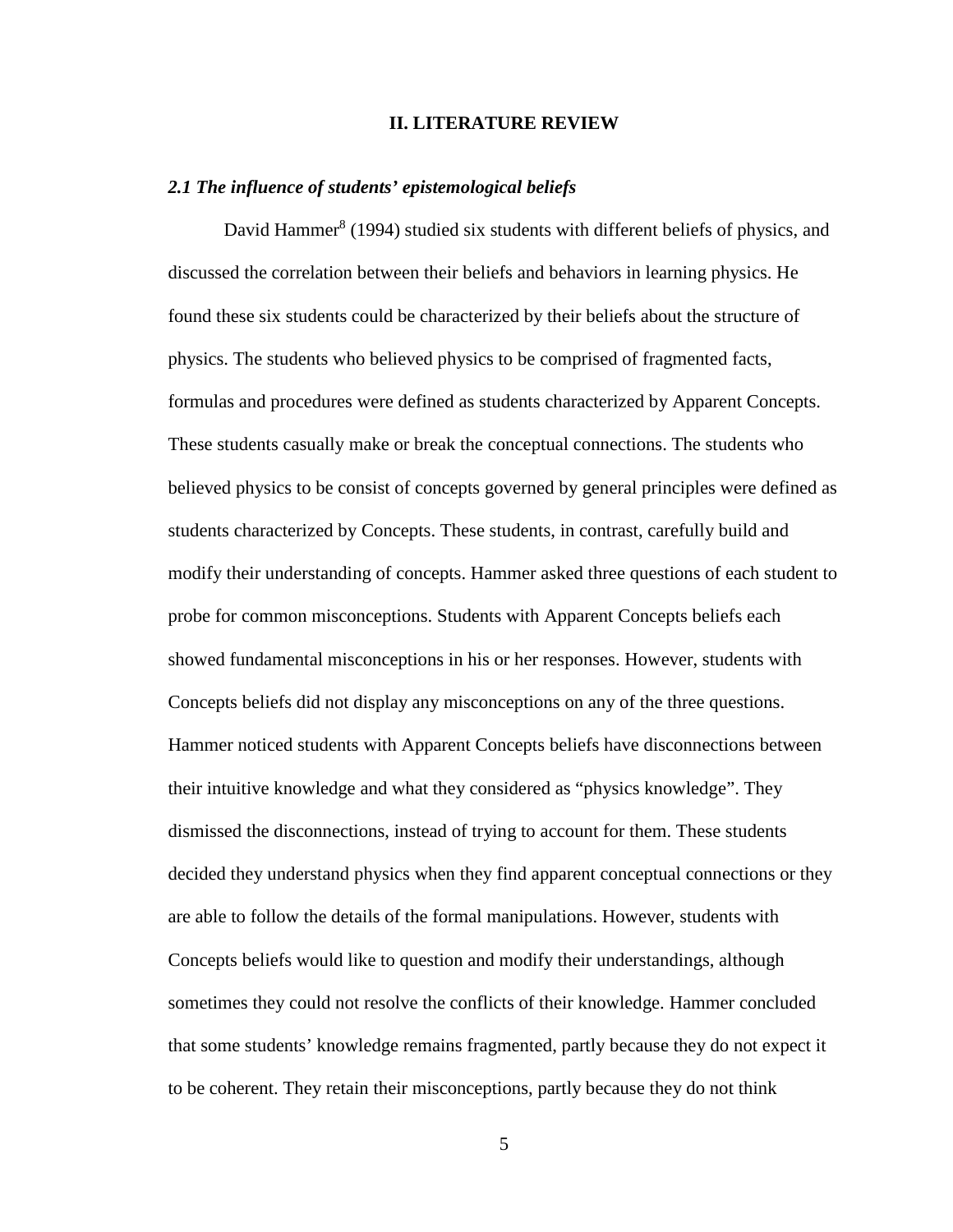conceptual knowledge is important, and it is not necessary to modify their own understandings.

Laura Lising and Andrew Elby  $9$  (2005) carefully discussed the causality of a student's learning difficulty and her epistemological beliefs. In the classes about "electrical field" and "light and shadow", this student, "Jan", showed a series of troubles in understanding and using the relation  $E = F/q$ , as well as the behavior of light in group discussions. The researchers noticed that this student showed uncommon (comparing with her group mates) inclinations toward using technical and mathematical terms in explaining phenomena and debating with her group mates. She refused to listen to her group mates when they used intuitive/ everyday terms, even if they were right. The researchers refuted the possibilities that Jan's mathematical skills, expectations of this class (whether formal explanations would be rewarded), learning habits (whether she checks her answers), or confidence in using intuitive/ common sense reasoning are the reasons for her words and behaviors in her discussion, and they concluded that Jan's epistemological belief that there is a "wall" between formal reasoning and intuitive/ everyday reasoning, and the intuitive/ everyday reasoning cannot be used to explain physics phenomena was the reason.

House J. Daniel<sup>10</sup> claimed students' expectations of a course are a significant predictor of their grades. He investigated students' initial (at the beginning of a course) expectations toward an introductory college chemistry course (whether they wanted to make a B from this course, or whether they wanted to be honor students), their ACT grades, the number of years of mathematical courses taken, and their final grades of the introductory college chemistry course at the end of that semester. He found that a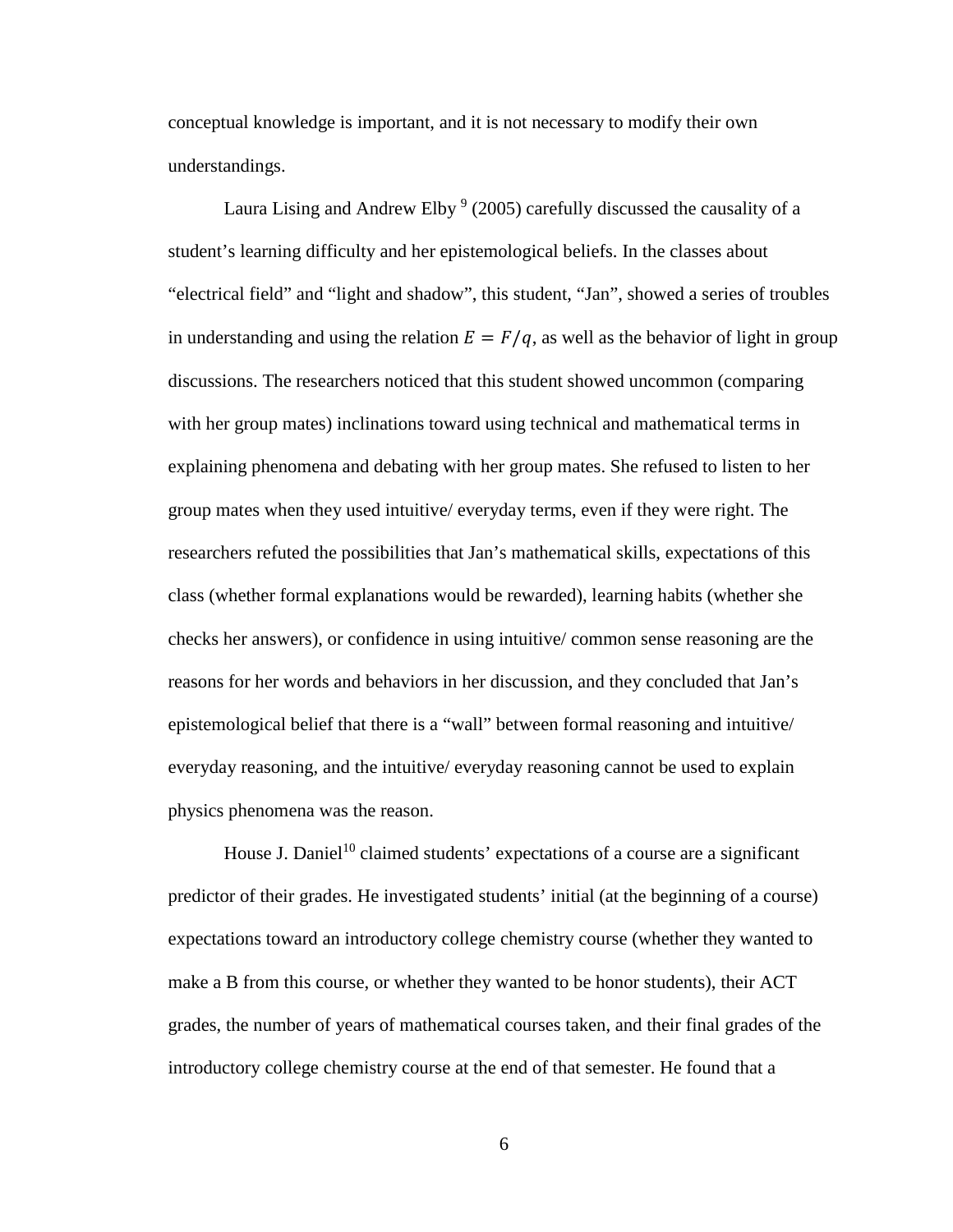student's expectations of their achievement are better predictor than this student's former academic achievement, and mathematical ability, for his or her future academic achievement.

#### <span id="page-19-0"></span>*2.2 Methods of measuring students' attitudes*

The existing methods of measuring students' attitudes include interviews, observations and surveys. Hammer interviewed students after he read their homework (mentioned in Chapter II, 2.1); Lising and Elby observed a student's behavior in group discussions (mentioned in Chapter II, 2.1); and more research has been done using surveys.

Widely-used epistemological surveys include the Views about Science Survey (VASS), the Maryland Physics Expectation Survey. (MPEX), the Epistemological Beliefs Assessment for Physical Science (EBAPS), and the Colorado Learning Attitudes about Science Survey (CLASS).

#### <span id="page-19-1"></span>*2.2.1 Views about Science Survey*

VASS was developed by Ibrahim Halloun and David Hestenes. It was used to assess students' views about learning science for the purpose of assessing the influence of their views on learning. This survey has a Biology version, a Chemistry version and a Physics version. Each one has 30 items. Item 13 is from VASS, the Physics version. This item is presented below for the purpose of showing the format of VASS.

13. The first thing I do when solving a physics problem is:

(a) represent the situation with sketches and drawings.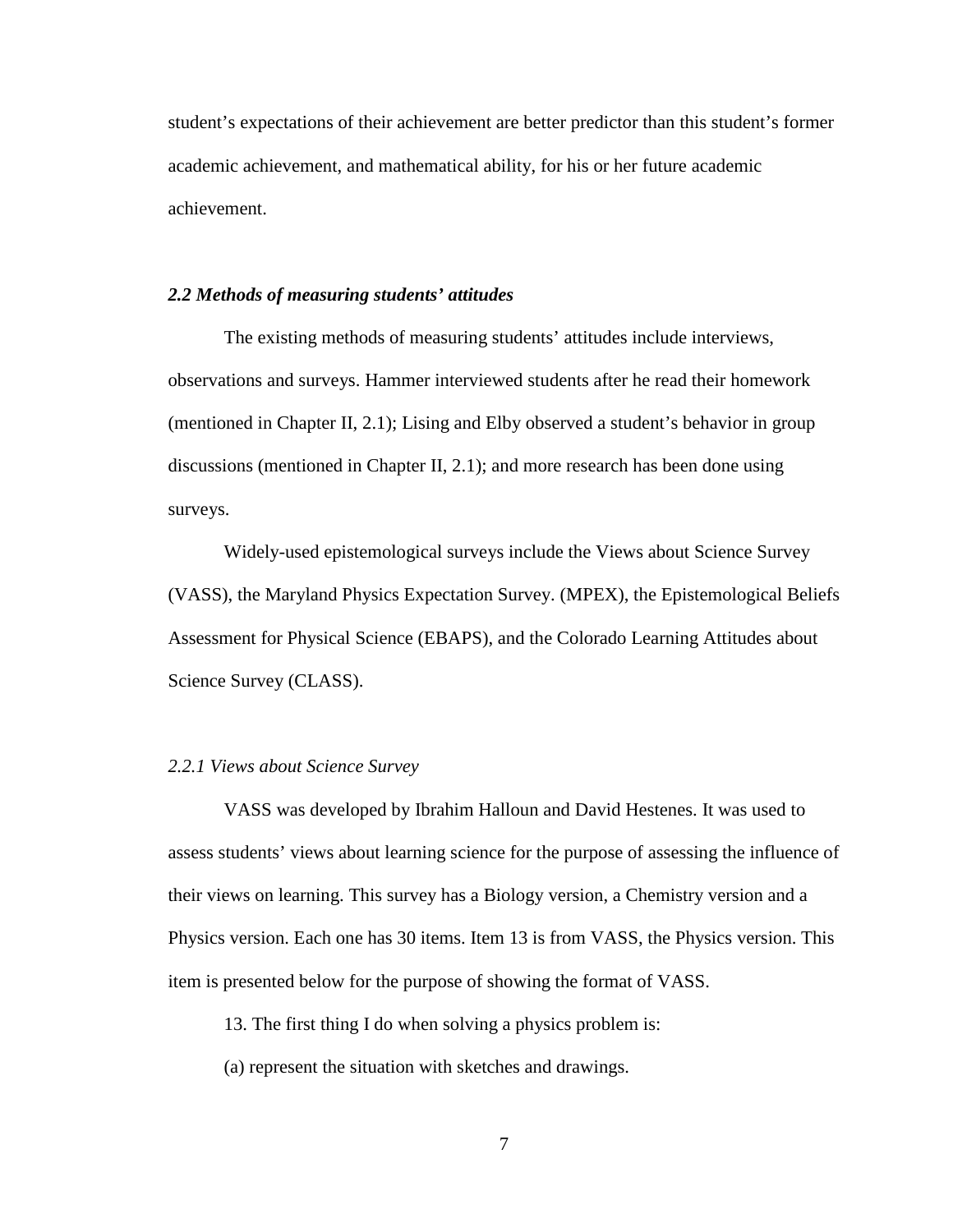(b) search for formulas that relate givens to unknowns.

#### Answer Options

 $\overline{1}$  Only (a), Never (b);  $\overline{2}$ ) Mostly (a), Rarely (b);  $\overline{3}$ ) More (a) Than (b);  $\overline{4}$ ) Equally  $(a) \& (b)$ ;

 $(5)$  More (b) Than (a);  $(6)$  Mostly (b), Rarely (a);  $(7)$  Only (b), Never (a);  $(8)$  Neither (a) Nor (b)

VASS was designed in Contrasting Alternatives Design (CAD) format, which "provides students with two contrasting statements and asks students to express their position relative to both<sup>"11</sup>. These researchers chose this format because they found when the VASS was administered in essay format (the initial format of VASS), a student replied that the first thing he did when solving a physics problem is searching for formulas that relate givens to unknowns. However, in the follow-up interview, when the interviewer asked him whether he ever considered drawing some kind of a diagram, he replied actually the first thing he usually did when solving a physics problem was representing the situation with sketches and drawings. He thought this procedure was too trivial, and not worth mentioning in his essay response. To avoid this situation from happening again, the researchers decided to present students with two contrasting alternatives (a folk alternative and an expert alternative) at the same time, and prompt them to choose their positions from an eight-point scale. Each point on the scale represents a different inclination to these two alternatives. Options 1 to 3 imply that a student agrees with (a) more than (b), and options 5 to 7 imply that a student agrees with (b) more than (a). Each option implies an inclination to a different extent. Option 4 implies that a student agree with these two alternatives to the same degree, and option 8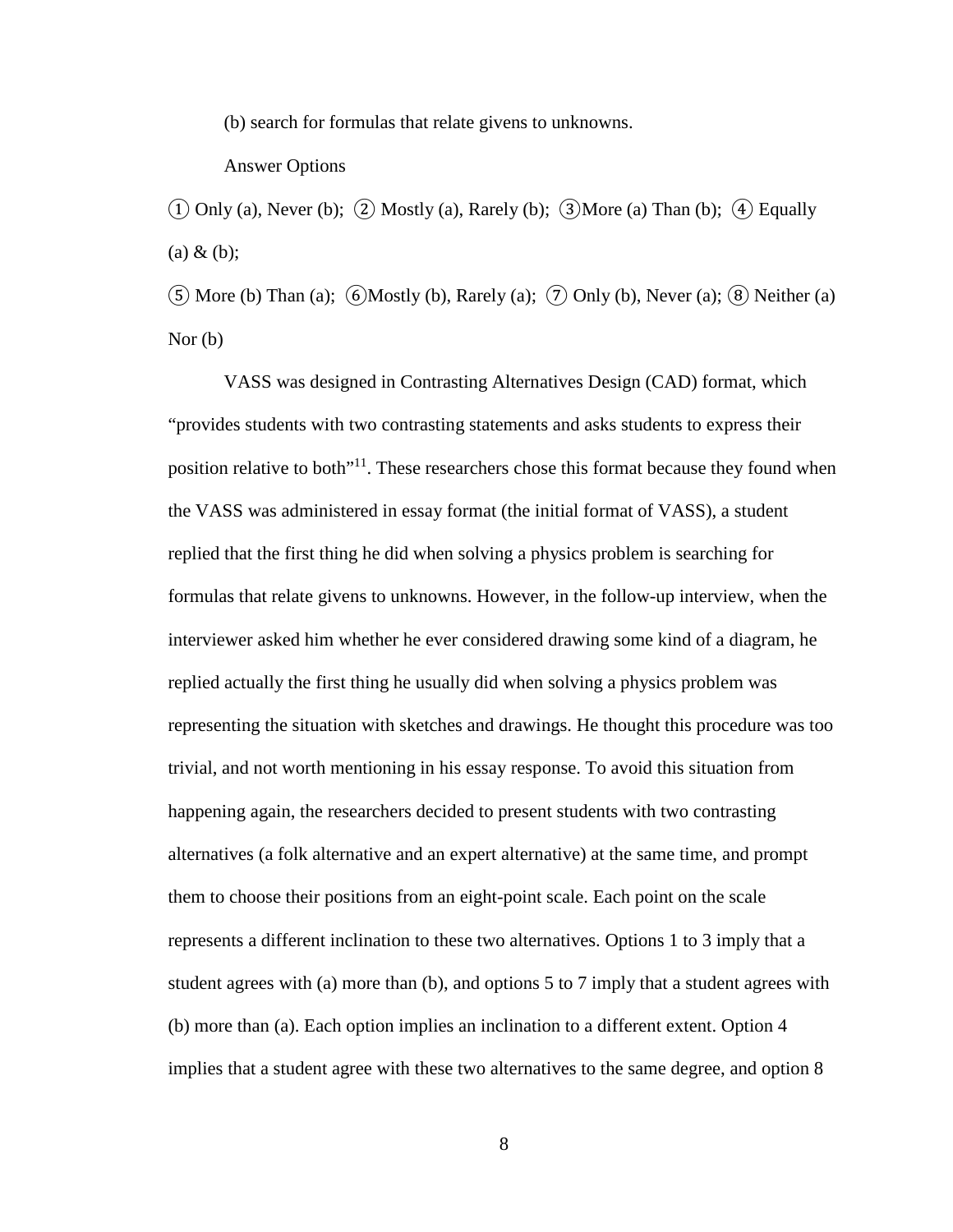implies that a student does not agree with either of these alternatives. The expert view is either (a) or (b). It is determined by both the VASS creators and a number of science experts. When (a) is the expert view, if a student's choice is one of the options 1 to 3, this student is considered having an expert tendency for this item.

VASS has two parts, scientific and cognitive parts. The scientific part contains three dimensions, the structure, methodology and validity of science. The cognitive part contains four dimensions, the learnability of science, students' critical thinking in learning science and their personal relevance toward science. The analysis results are usually presented as Figure 1, which shows the distributions of students who expressed a tendency towards expert views on a given number of items for one of the dimensions in VASS. Figure 2 is the common method of presenting the results of pretest-posttest comparison.



<span id="page-21-0"></span>Figure 1 The common method of presenting the VASS results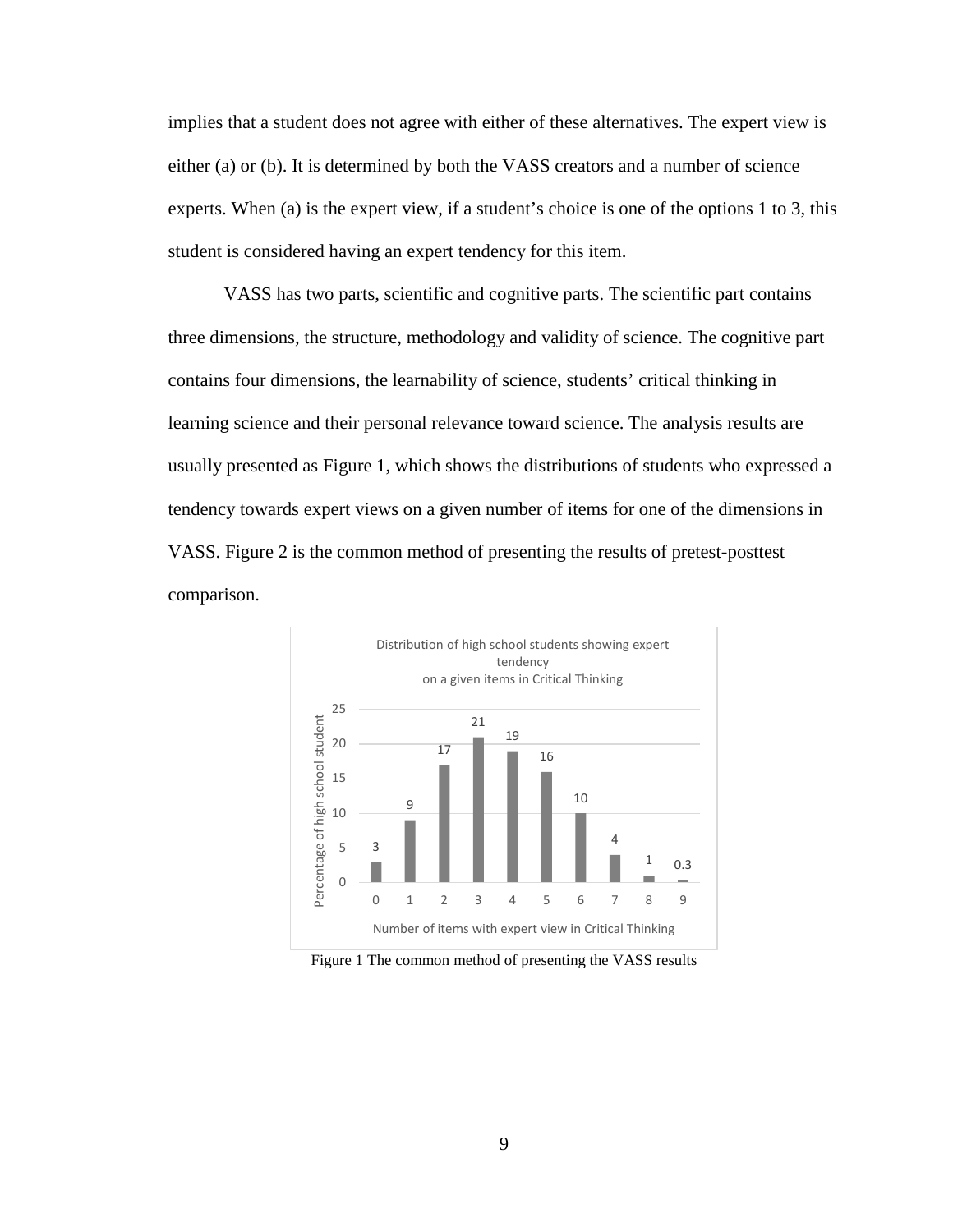

Figure 2 The common method of presenting pretest-posttest comparison in VASS

<span id="page-22-0"></span>By using VASS, researchers got the following conclusions $11$ :

- 1. High school and college students usually have novice tendency about science and learning science. However, scientists and teachers usually have expert tendency.
- 2. Every high school and college student has a mixture of novice and expert tendencies in any of the dimensions.
- 3. High school teachers and university professors do not have expert tendency on every item. University professors show higher percentage of agreement with expert views than high school teachers.
- 4. Traditional science courses do not have significant influence on students' views. Sometimes, these courses even make students shift further away from expert views.
- 5. Students' novice tendency are deep-rooted and do not change after years of high school and college schooling.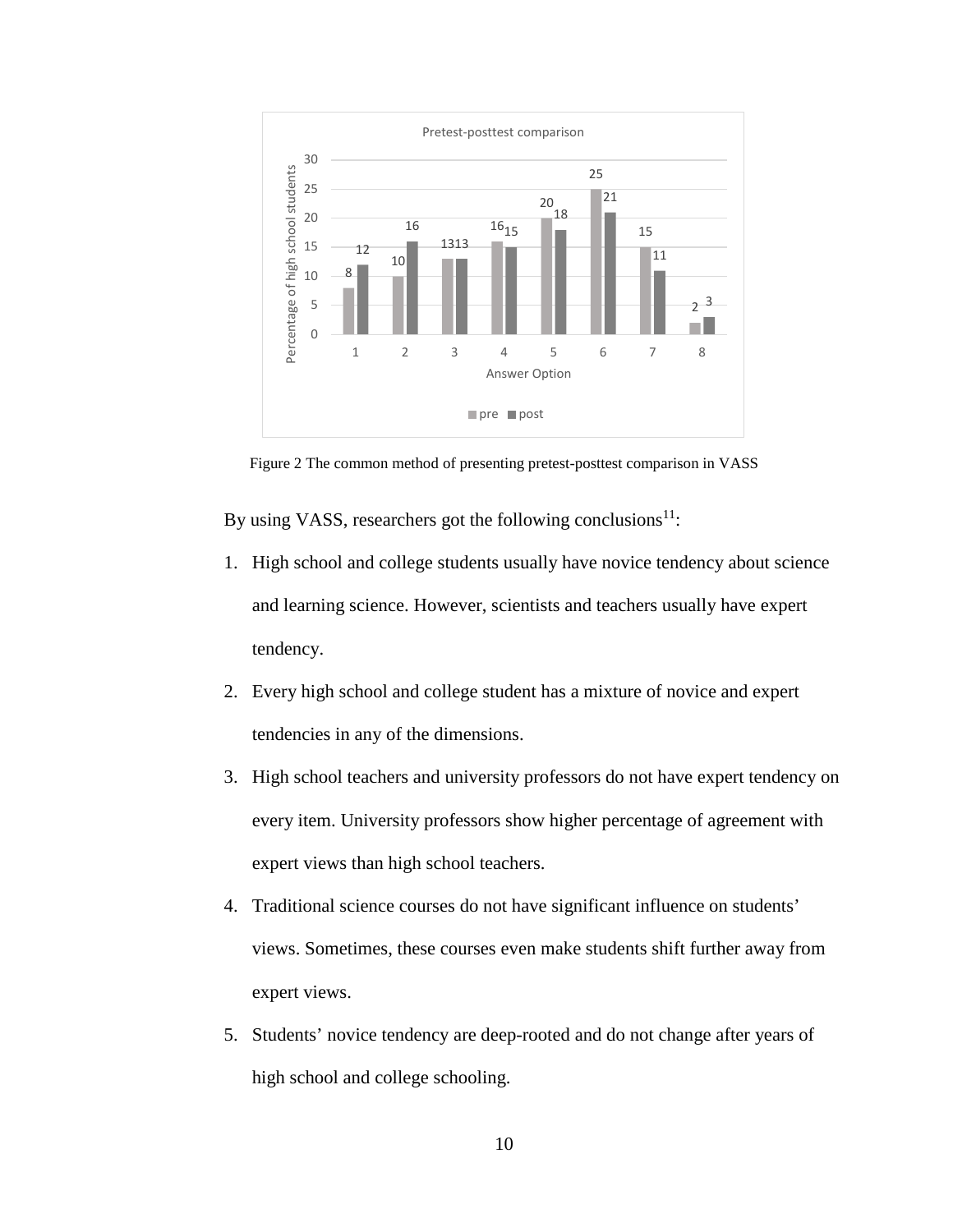- 6. Learning science does not affect students' views. However, students' views seem to affect the outcome of learning. High academic achievers are usually students who have expert tendency; High risk students are usually novice tendency; and average students are usually mixed tendency.
- 7. Students show different views toward different disciplines (Biology, Chemistry and Physics).
- 8. In both high school level and college level, female students show higher tendency toward expert views than male students.

### <span id="page-23-0"></span>*2.2.2 Maryland Physics Expectation Survey*

MPEX was designed by the Physics Research Group from the University of Maryland. This survey measures students' expectations about what kind of things they will learn, what skills will be required, what they will be expected to do in physics courses, and also their views of the nature of science information. The objectives of this survey are to investigate (1) students' expectations of physics and a physics course at the beginning of a semester; (2) the effect of students' expectations on their learning during this semester; and (3) the effect of the physics course on students' expectations.<sup>12</sup>

The MPEX has 34 statements. Each statement is followed by a five-point Likert scale (includes SD, D, N, A, SA). Every student needs to select one stance from the scale to represent his or her attitude toward this statement. Item 8 (Table 1) from MPEX is presented below for the purpose of showing the format of MPEX.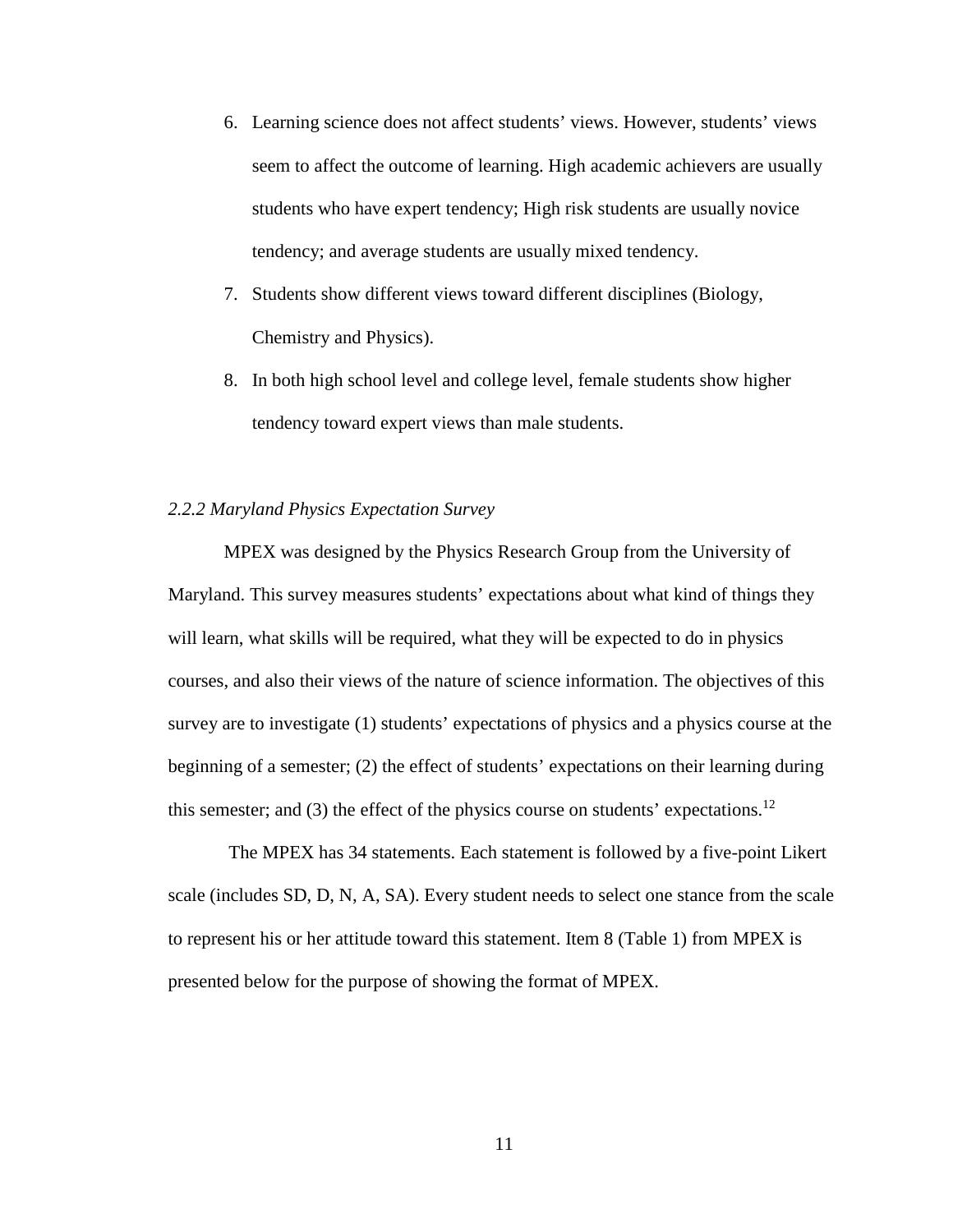<span id="page-24-0"></span>

| 8 ∣ In this course, I do not expect to understand equations in an | $12345^{\circ}$ |  |  |
|-------------------------------------------------------------------|-----------------|--|--|
| intuitive sense; they must be taken as givens.                    |                 |  |  |

Explanatory note of item 8:

a. The meaning of each number: 1: Strongly Disagree; 2: Disagree; 3: Neutral; 4: Agree; 5: Strongly Agree.

The 34 statements in MPEX belong to 6 dimensions: (1) learning independence (Independence); (2) coherence of physics knowledge (Coherence); (3) notion of constructing and understanding concepts (Concepts); (4) knowledge-reality link (Reality link); (5) physics-math link (Math link); and (6) personal effort (Effort). The Independence dimension investigates whether a student learns independently and tries to construct his or her own understanding, or simply takes what is given by authorities without evaluation; The Coherence dimension investigates whether a student considers physics is a connected, consistent framework, or it is made up of separated facts; The Concepts dimension investigates whether a student thinks understanding concepts or memorizing formulas is important; The Reality link dimension investigates whether a student thinks physics is relevant in real contexts; The Math link dimension investigates whether a student considers mathematics as a way of representing physics phenomena; The last dimension, the Effort dimension investigates whether a student thinks it is necessary to make sense out of and make use of what he or she has learnt from physics<sup>12</sup>.

The standard method of analyzing the MPEX data is to calculate the mean of every student's favorable and unfavorable percentages for the overall statements and each dimension. In pretest-posttest comparison, the standard MPEX analysis calculates the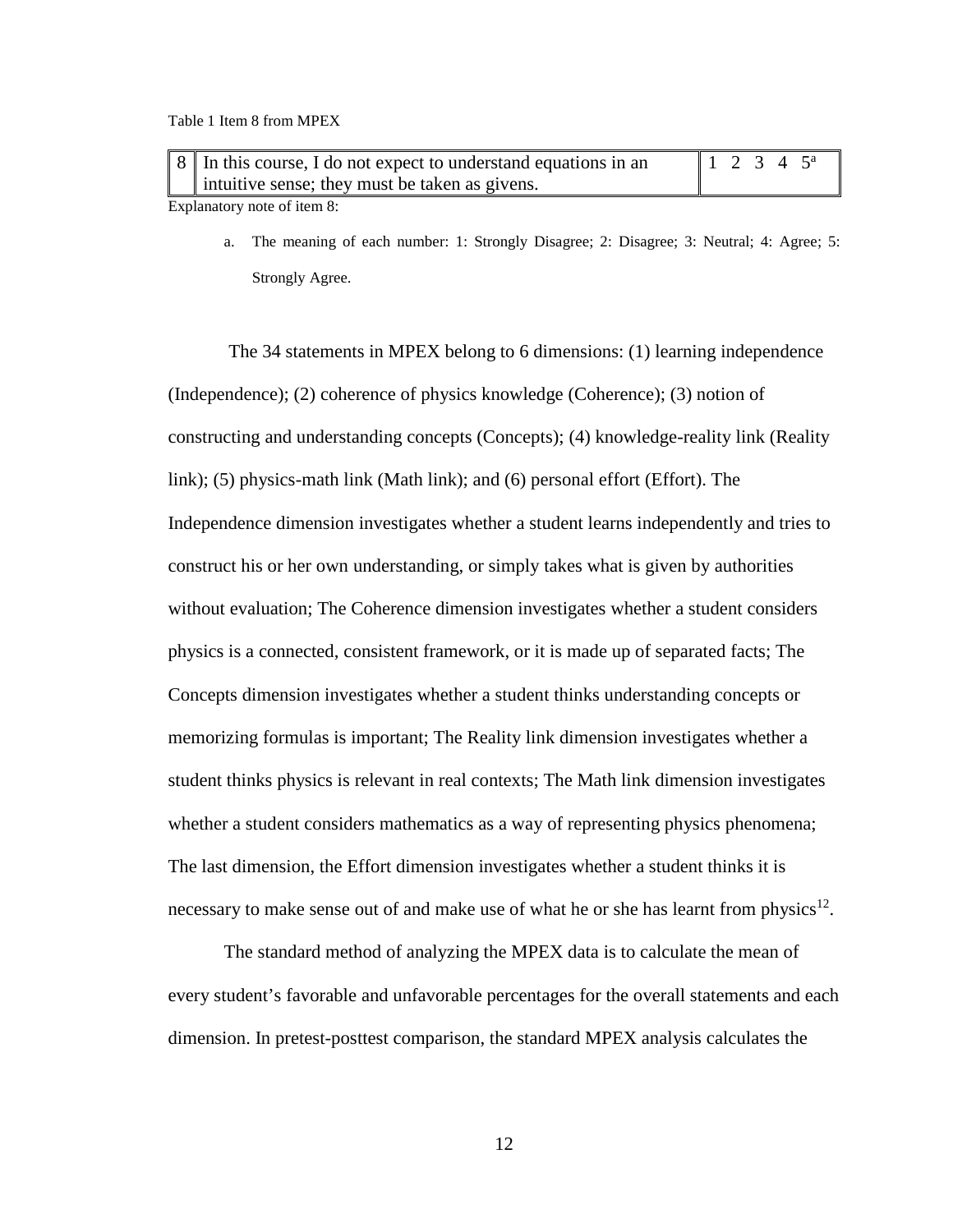gain of students' favorable percentage, and uses Paired Sample t Test to examine the significance of the favorable gain. The results of MPEX is usually presented as Table 2.

|                       | Overall         | Independ.    | Coherence    | Concepts        | Reality link | Math            | Effort |  |
|-----------------------|-----------------|--------------|--------------|-----------------|--------------|-----------------|--------|--|
| Pre                   | $55^{a}/21^{b}$ | 49/34        | 53/21        | 41/28           | 57/13        | 68/16           | 74/11  |  |
| Post                  | 66/17           | 60/24        | 78/11        | 68/12           | 78/6         | 82/8            | 55/28  |  |
| Main<br>gain<br>score | $11^{\circ}$    | $11^{\circ}$ | $25^{\circ}$ | 27 <sup>c</sup> | $21^{\circ}$ | 14 <sup>c</sup> | $-18c$ |  |
| s.d. of<br>gain       | 20              | 28           | 32           | 32              | 36           | 33              | 29     |  |

<span id="page-25-0"></span>Table 2 The common method of presenting the MPEX results

Explanatory note of Table 2:

- *a.* The mean of every student's favorable percentages;
- *b.* The mean of every student's unfavorable percentages;
- *c.* p<0.01, significant gain.

Some main conclusions derived by using the MPEX includes:

- 1. Students usually have expectations that are different from professors' expectations of their roles in physics courses, what they can learn from a physics course, and the nature of physics and physics courses.
- 2. Professors usually aren't aware of or don't deal with students' different expectations. Consequently, course goals are always not achieved<sup>4</sup>.
- 3. Traditional physics courses do not help with the discrepancy between the professors' and students' expectations. They can even exacerbate the differences between them<sup>13</sup>.
- 4. Best reformed curricula like Problem-Based Learning (PBL), which have been very successful at improving students' efficiency in learning concepts, cannot make students' expectations shift to experts' expertations<sup>14</sup>.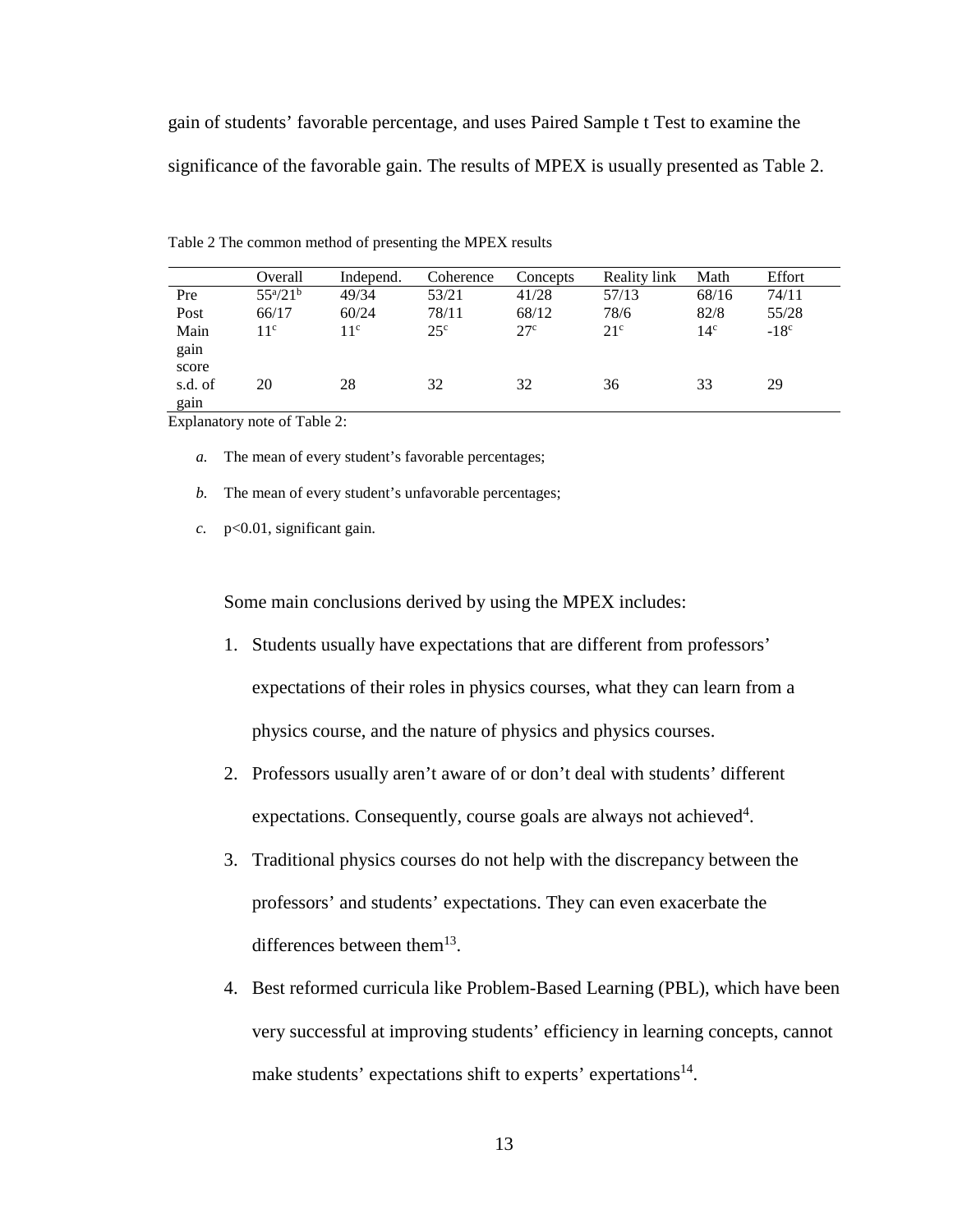5. Epistemological – focused courses can lead to significant favorable shifts in students' expectations. Epistemological-focused courses take epistemology into consideration in students' homework- and test-question selection, homework-grading policy, classroom discussion and even  $\text{labs}^{13}$ .

### <span id="page-26-0"></span>*2.2.3 Epistemological Beliefs Assessment for Physical Science*

EBAPS investigates students' understanding of the nature of science and science learning. It is also designed by the Physics Education Research Group from the University of Maryland. This survey is aimed at high school students and college students in introductory physics, chemistry or physical science courses<sup>15</sup>.

EBAPS has 30 items in total. 17 items are statements with five-point Likert scales; 6 items are multiple choice questions; and 7 items are written mini debates for students to choose a side on a continuum. To make the format of EBAPS easy to understand, one item in each form is presented in Appendix.

The scoring scheme of EBAPS is complicated. Each item is scored on a scale of 0 (least sophisticated) to 4 (most sophisticated). The scoring scheme is non-linear, which also can be seen from the Appendix. EBAPS has five dimensions, including (1) the structure of scientific knowledge; (2) the nature of knowing and learning; (3) the real-life applicability; (4) evolving knowledge; and (5) the source of ability to learn. The standard way of presenting EBAPS results is calculating students' overall score of EBAPS and each dimension. The score is the average of the student's scores on every item in EBAPS or the dimension.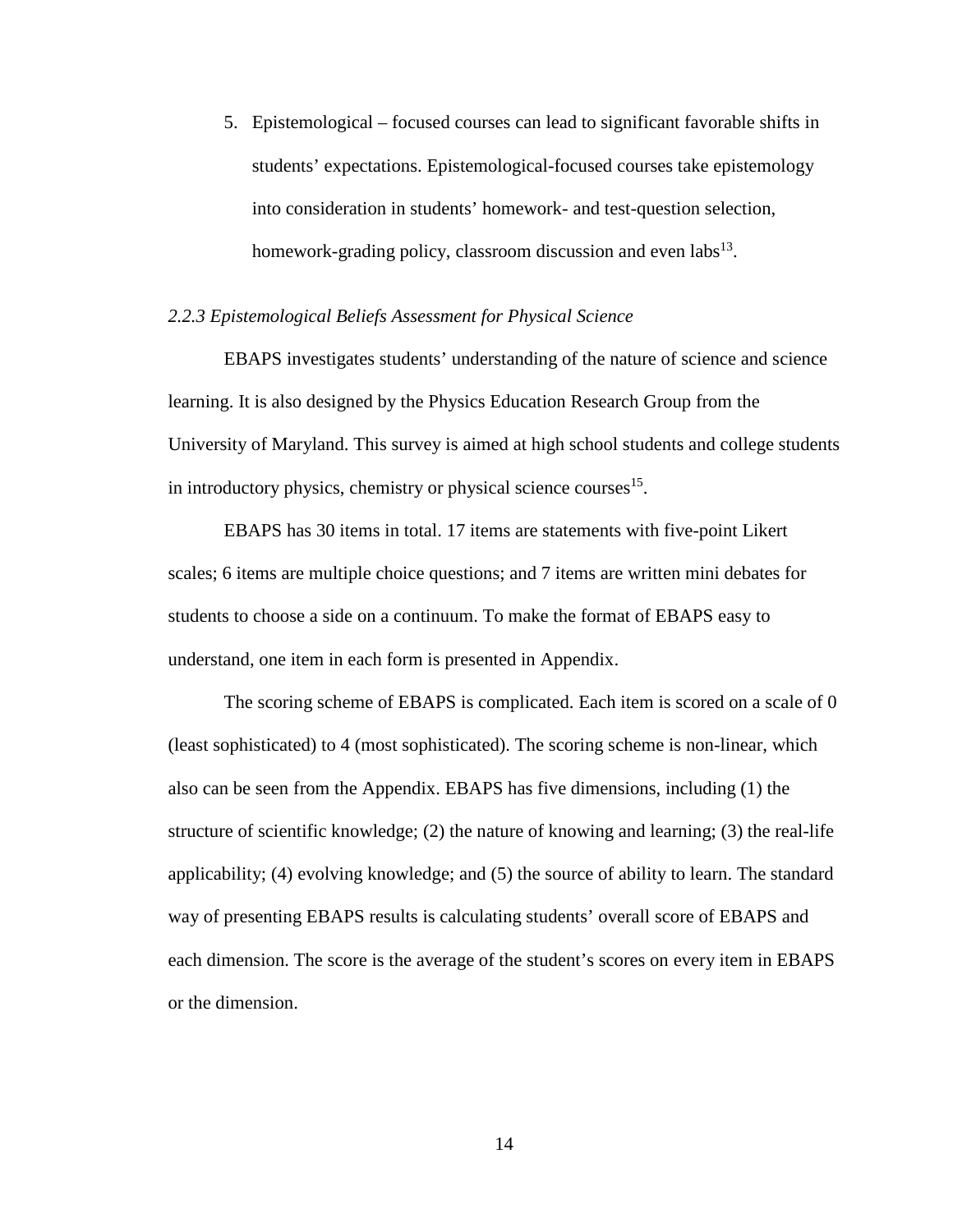|              | Overall          | Structure of<br>knowledge<br>Concepts,<br>Coh. | Nature of<br>learning<br>Independence | Real-life<br>Applicability<br>Reality link | Evolving<br>knowledge | Source of<br>ability |
|--------------|------------------|------------------------------------------------|---------------------------------------|--------------------------------------------|-----------------------|----------------------|
| Pre          | 66.5             | 62.5                                           | 68.4                                  | 73                                         | 63.9                  | 72.6                 |
| Post         | 71.8             | 70.9                                           | 75.0                                  | 73.5                                       | 67.9                  | 77.4                 |
| Main gain    | 5.3 <sup>a</sup> | 8.4 <sup>a</sup>                               | $6.6^a$                               | $0.5^{\rm a}$                              | 4.0 <sup>a</sup>      | 4.8 <sup>a</sup>     |
| score        |                  |                                                |                                       |                                            |                       |                      |
| s.d. of gain | 8.7              | 17.7                                           | 11.9                                  | 15.6                                       | 21.5                  | 17.3                 |
| 0.02002      |                  |                                                |                                       |                                            |                       |                      |

<span id="page-27-1"></span>Table 3 The common method of presenting the EBAPS results

a. p<0.02

#### <span id="page-27-0"></span>*2.2.4 Colorado Learning Attitudes about Science Survey*

CLASS was developed by W. K. Adams et al. from University of Colorado, Boulder. This survey is established on the aforementioned surveys (VASS, MPEX, and EBAPS). CLASS was designed for students of all educational levels and it examines a broader range of issues that educators consider to be important for learning physics when comparing with other surveys<sup>1</sup>. It is the most up-to-date and most widely used attitudes survey at present.

CLASS has 42 statements. One of them is a filter statement, which asks students to select category 4 as their answer to ensure that the students are paying attention to the survey. The format of CLASS is the same as MPEX, which can be seen from the Appendix.

To determine the experts' attitudes to each statement, the researchers from University of Colorado, Boulder, interviewed several experts (physics education researchers and practicing physicists who are interested in teaching physics) many times, and asked 16 experts to give their responses to CLASS. For five statements, physics experts were not able to reach a consensus on a response. Therefore, only 36 statements are counted in the scoring process. The standard CLASS analysis is also the same as the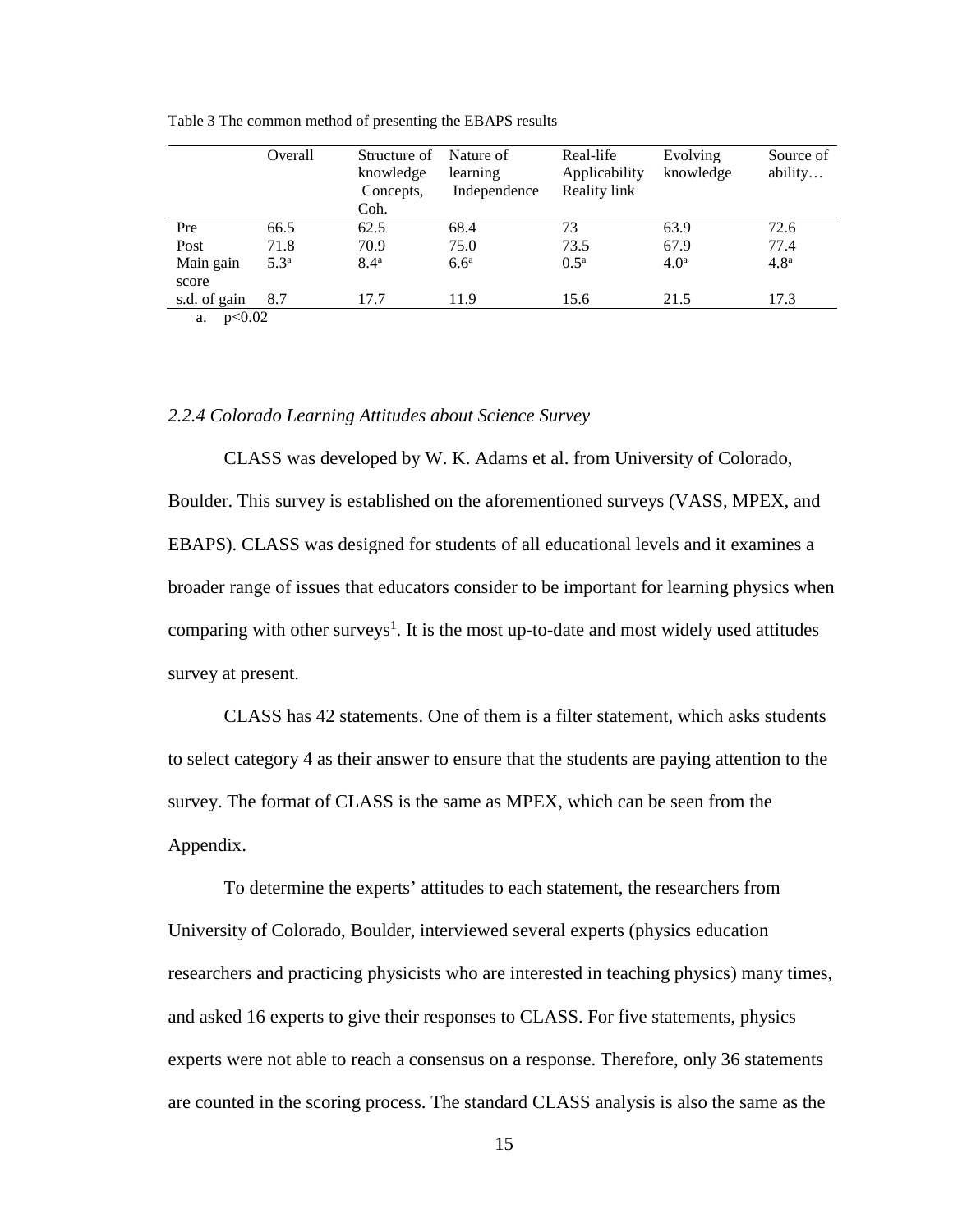analysis method adopted by MPEX, which calculates students' favorable or unfavorable percentages.

By using CLASS, researchers found:

- 1. In traditional physics classes, students' attitudes usually do not become more expert-like after a semester's study, and sometimes even become more novice-like. That is to say, traditional physics courses may not benefit students' attitude development and sometimes even do harm to it<sup>1</sup>.
- 2. Physics major students have more expert-like attitudes than non-physics majors. Students' expert-likes attitudes are largely a pre-existing trait of students who choose to be a physics major rather than something developed through courses $16$ .
- 3. To help students make attitudinal gains, it is necessary to explicitly instruct students about the nature of science and learning science, and this kind of instruction must be embedded within content. "Physics and Everyday Thinking" (PET) and "Physical Science and Everyday Thinking" (PSET) curricula are this kind of curricula. Several researchers reported attitudinal gains by using these curricula<sup>17</sup>.
- 4. In a study which investigated the effect of Modeling Instruction on students' attitudes, the researchers found significant favorable shifts on students' attitudes (students' attitudes became more expert-like) during semesters. They also found little favorable shift during winter breaks $^{18}$ .
- 5. "Physics by Inquiry" (PbI) curricula also helps students' with positive attitudinal gains $19$ .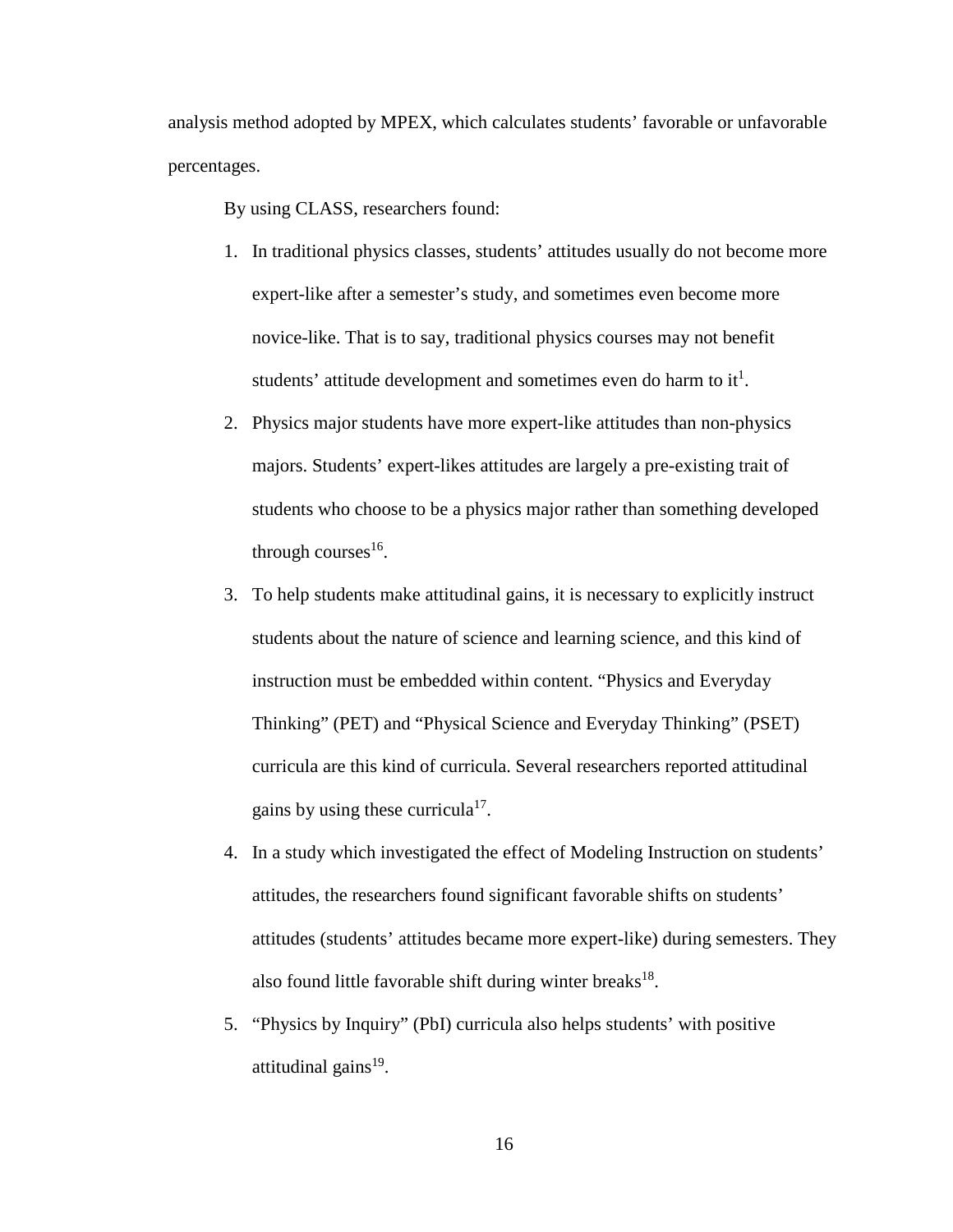The following paragraphs will briefly describe the features of the aforementioned curricula:

In a general PET or PSET class, students develop their own model through experiments and consensus discussion, and after they established their own models, they read about the historical development of that concept or watch videos about these experiments. In this way, they find the generally accepted models. They usually have time to discuss about the consistency or inconsistency between their models and the accepted ones<sup>17</sup>. The Modeling Instruction curriculum mimics the expert physicists' process of constructing a knowledge structure. Students have to generate their own model for some new knowledge based on what they already know and reexamine their model cyclically. This keeps the coherence of physics knowledge. In addition, the Modeling Instruction curriculum aims to create an authentic science discovery process, the problems students are facing are more similar to the problems that scientists encounter<sup>18</sup>.

PbI is not an attitude-centered curriculum. It only addresses students' attitudes of science and the nature of science in an implicit way. In this curriculum, students mirror the process that practicing scientists do to create new knowledge. With some guided questions, students use simple equipment to conduct an in-depth study of a few fundamental concepts in physics. They collect their data, record their observation, generate and modify their models of how things work. The exams in this curriculum are open book and open notes. The exams require students to apply the ideas they have learned to deal with problems they have never seen, so learning by rote is not helpful to get good grades. Even though in these classes, knowledge about experts' attitudes and beliefs were not explicitly explained, students' behavior were similar to experts'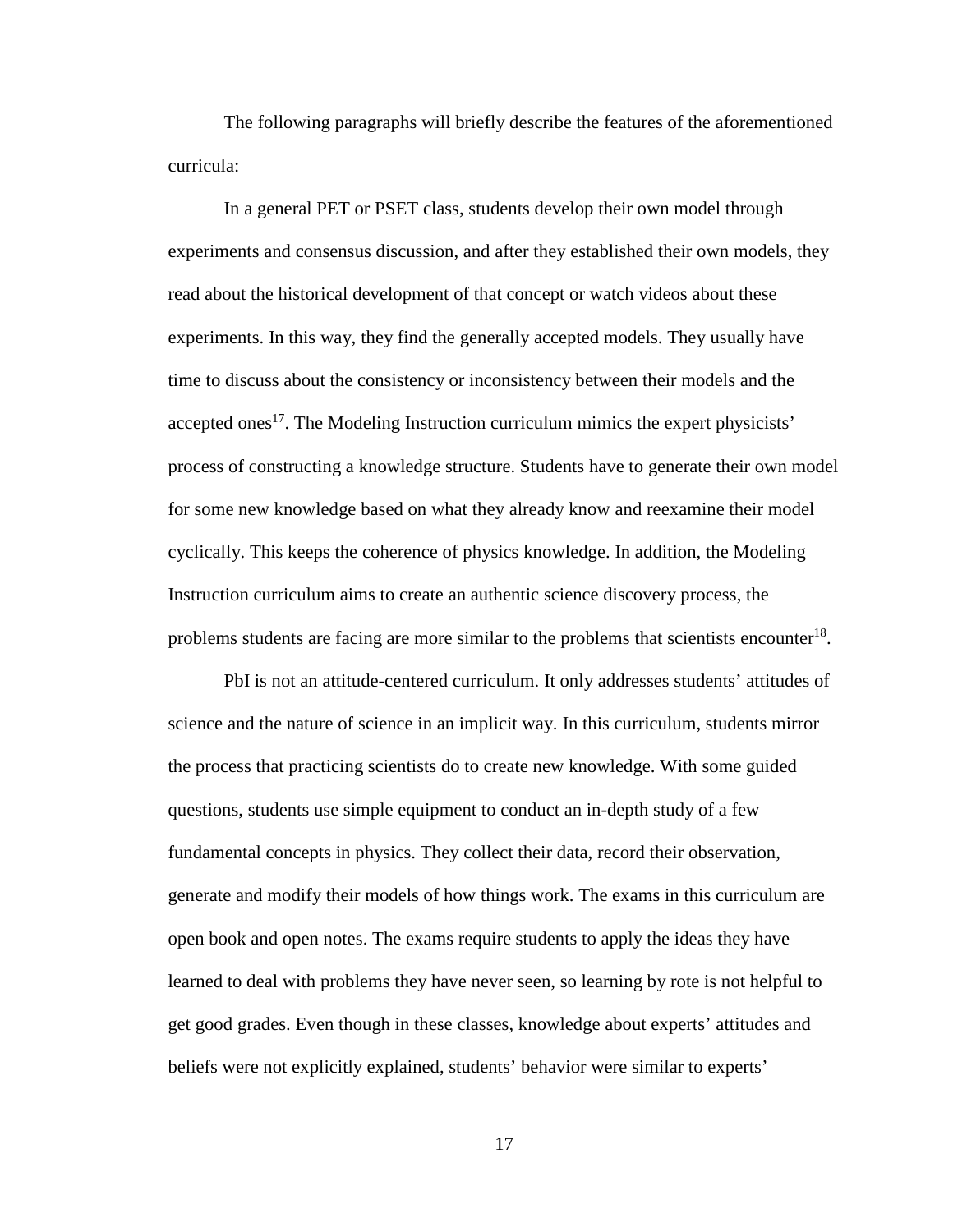behavior, so there was a potential that this curriculum would lead students to think about physics in an expert-like way<sup>19</sup>.

### <span id="page-30-0"></span>*2.3 Measurement of attitudes*

#### <span id="page-30-1"></span>*2.3.1 Types of scale*

In Psychometrics, there are four types of scale: (1) nominal, (2) ordinal, (3) interval, and  $(4)$  ratio<sup>7</sup>.

On a nominal scale, there is no ordering among the categories. For example, a survey may ask: "What's your favorite color? 1. Blue; 2. Yellow" The numbers that used to label the categories do not imply one category is superior to the other category<sup>20</sup>. On an ordinal scale, the numbers of the categories indicate the ordering among them. For example, in a car-race, numbers are assigned to cars by the orders they finish the race<sup>7</sup>. This is an ordinal scale. However, the differences between adjacent categories on an ordinal scale are not comparable. (It's not reasonable to say the distance from the first car to the second car, is the same as the distance from the second car to the third car.) On an interval scale, however, the numbers not only have ordinal meaning, the difference between the numbers are also meaningful and comparable. The Fahrenheit scale is an interval scale. First, the numbers have ordinal meanings:  $80 \text{ degree} > 60 \text{ degree} > 40$ degree. Second, the differences are comparable: the temperature differences from 80 to 60 is the same as 60 to 40. However, it is apparent that the ratio of 80 to 60 is not the same as the ratio of 60 to 40. In a ratio scale, the ratio of numbers is also meaningful and comparable. For the ratio scale, the zero position means the absence of the quantity being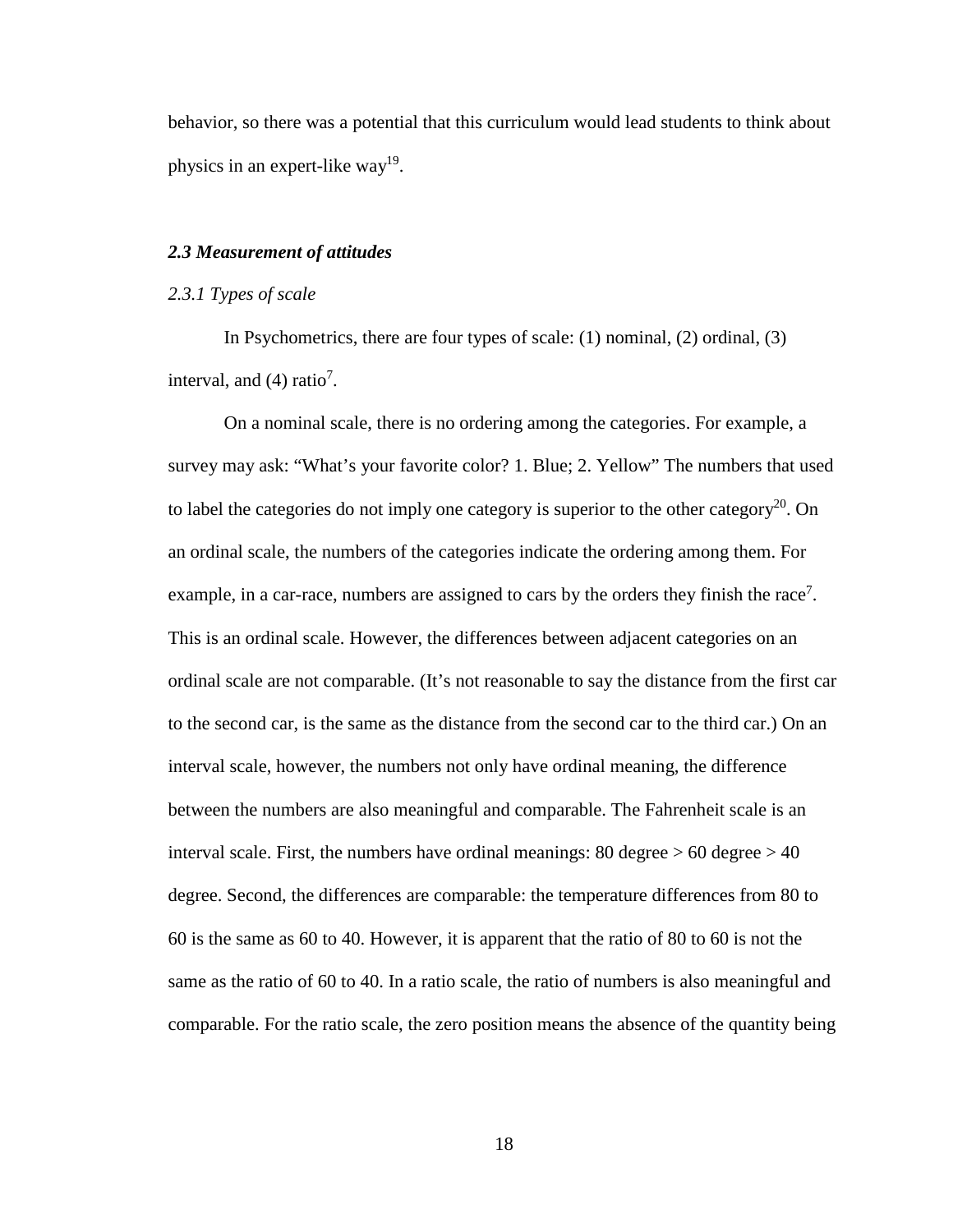measured. (On the Fahrenheit scale, the zero position does not imply the absence of temperature.) The Kelvin scale is a ratio scale<sup>20</sup>.

These four types of scale from nominal to ratio increases its power in the meaningfulness for the numbers used for measurement. In general, a person's latent trait (e.g. attitudes) does not have an absolute zero. The ratio scale is therefore not usually applicable in this kind of measurement, which makes the interval scale become the most informative scale in measuring persons' latent trait<sup>7</sup>.

The standard CLASS analysis regards its Likert scale as ordinal scale. When regarding a Likert scale as an ordinal scale, just as mentioned in the previous paragraph, each category has an ordinal meaning. However, the CLASS developers found that in students' responses, "Strongly Agree" and "Agree", and "Strongly Disagree" and "disagree" do not always have ordinal difference. Because every student has different interpretation toward the word "Strongly". Students who agree with a statement to the same extent may end up choosing "Strongly Agree" or "Agree". Regarding these two responses differently is therefore inapplicable.

#### <span id="page-31-0"></span>*2.3.2 The Rasch theory*

The Rasch theory is based on the following idea: each student has a probability of answering a question correctly, and this probability is related with this student's ability and a question's difficulty. The Rasch theory ignores every other factor that may affect the probability, and expresses the probability in the following way: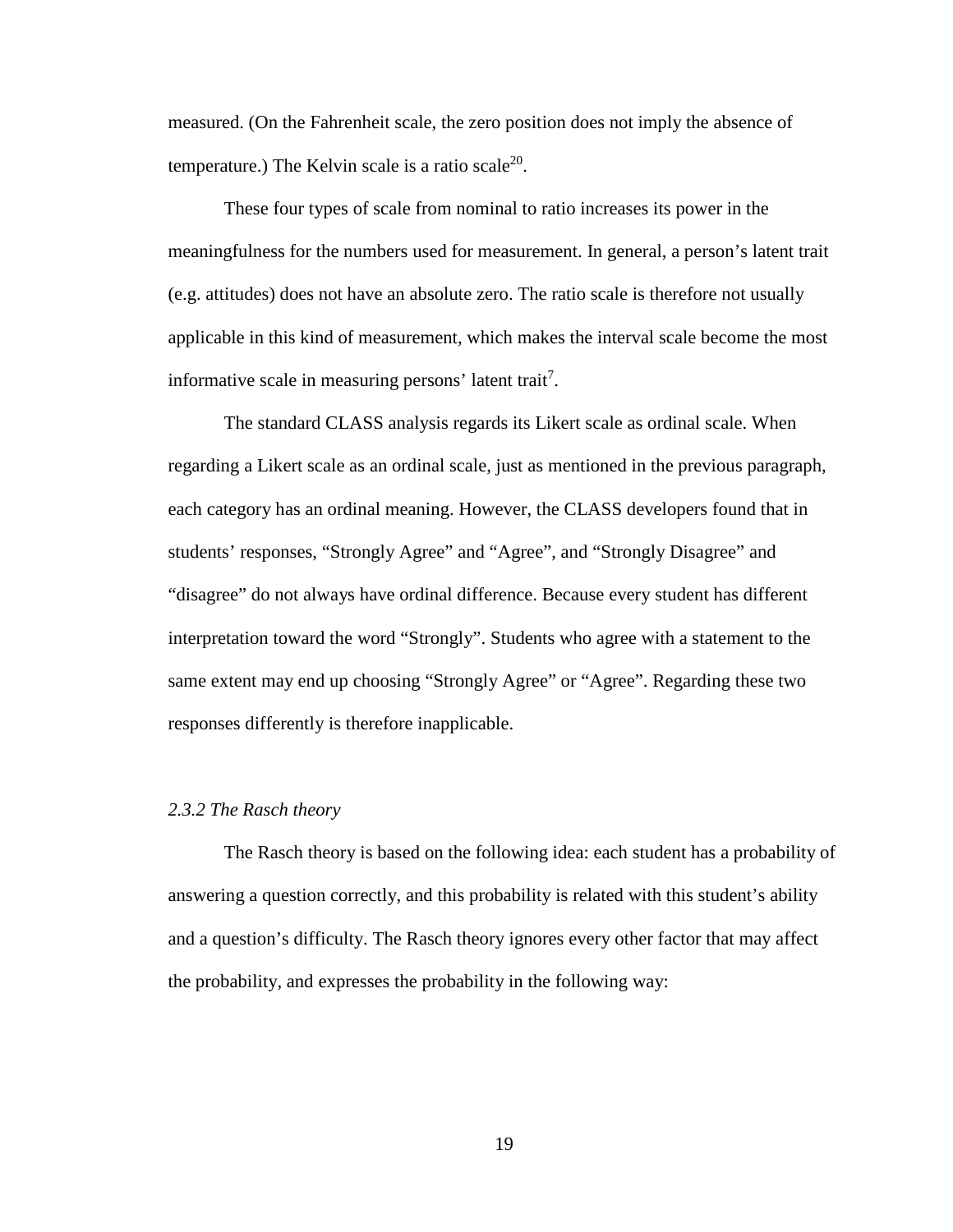Item Characteristic Curve for An Item



<span id="page-32-0"></span>Figure 3 The assumption of the Rasch theory*<sup>7</sup>*

For a dichotomous question (only asks a student to select his or her answer from an incorrect option and a correct option) with a certain difficulty, the more able a student is, the higher the probability the student is able to answer is. The expression of the probability curve is:

$$
p = P(X = 1) = \frac{\exp(B_n - D_i)}{1 + \exp(B_n - D_i)}(1)
$$

The  $B_n$  represents a student n's ability and the  $D_i$  represents a question i's difficulty.  $X=1$  means this student answers this question correctly, and  $p$  represents the probability. By changing the form of equation (1), we have equation (2) and (3):

$$
\log\left(\frac{p_1}{1-p_1}\right) = B_1 - D_r(2)
$$

$$
\log\left(\frac{p_2}{1-p_2}\right) = B_2 - D_r(3)
$$

The equation (2) is for a student with ability  $B_1$ , and (3) is for a student with ability $B_2$ . The left sides of both equations are called log odds. A log odd is the logarithm of the ratio of the probability that a student answers a question correctly over the probability that this student answers this question incorrectly.

If we take the difference of these two equations, we get equation (4):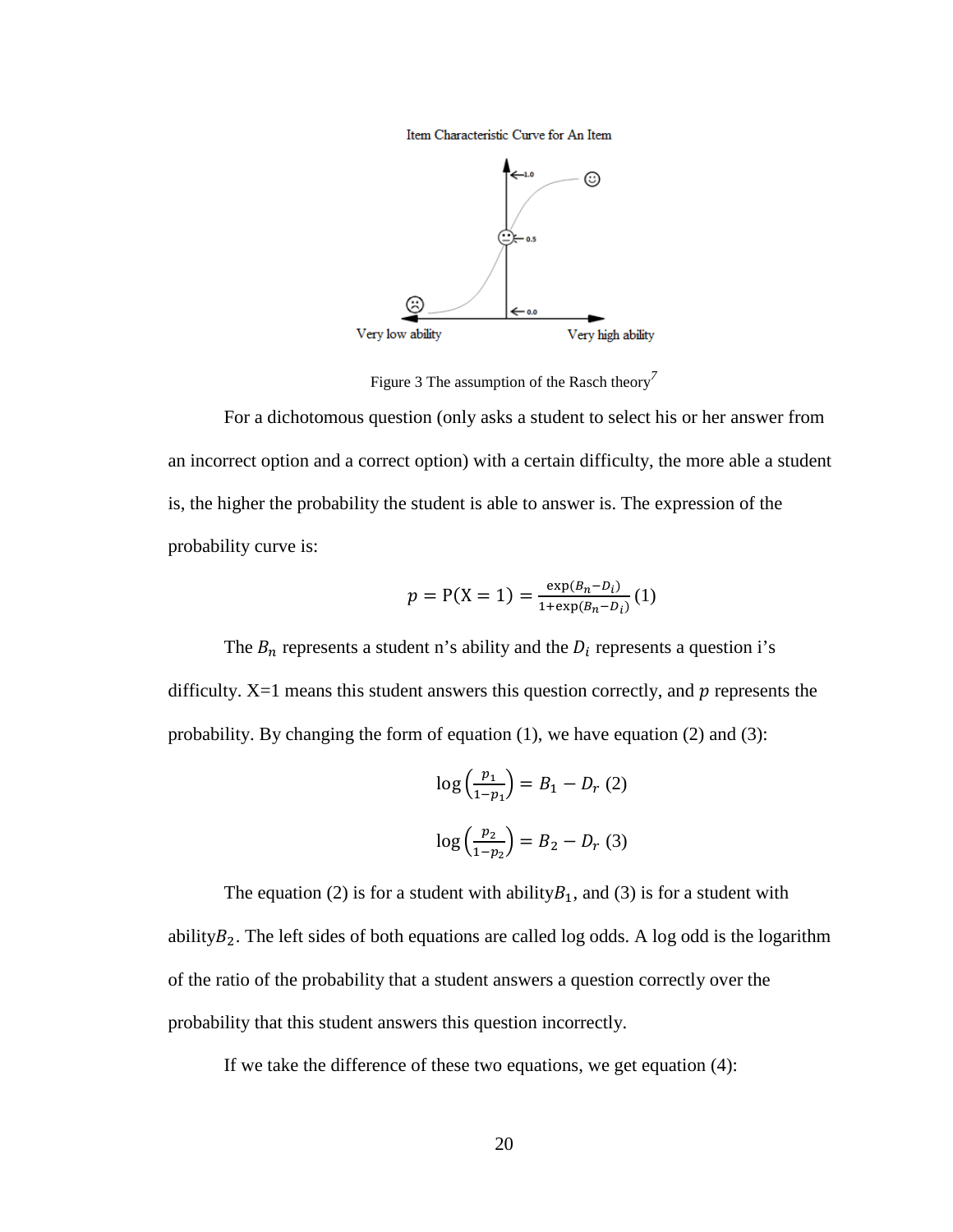$$
\log\left(\frac{P_1}{1-P_1}\right) - \log\left(\frac{P_2}{1-P_2}\right) = (B_1 - D_r) - (B_2 - D_r) = B_1 - B_2 \tag{4}
$$

The difference of these two students' abilities is therefore expressed by the difference of their log odds. Therefore, it is reasonable to use a student log odds to represent this student's ability. The unit of students' ability is logit.

$$
\log\left(\frac{P_{1'}}{1-P_{1'}}\right) - \log\left(\frac{P_{2'}}{1-P_{2'}}\right) = (B_n - D_1) - (B_n - D_2) = D_2 - D_1 \tag{5}
$$

Similarly, statements' difficulty can also be represented by the log odds.

For a Likert scale, the Rasch theory only looks at two categories a time, and assuming one of the categories is a "correct" option, and the other one is an "incorrect" option. Equations (6) to (11) shows the process to obtain the relationship among a student's probability of choosing a category from the three-point Likert scale and a student's ability and the categories difficulty.

$$
p_{0/0,1} = \Pr[(X = 0)/(X = 0 \text{ or } X = 1)] = \frac{\Pr(X = 0)}{\Pr(X = 0) + \Pr(X = 1)} = \frac{1}{1 + \exp(B - D_1)}(6)
$$
  
\n
$$
p_{1/0,1} = \Pr[(X = 1)/(X = 0 \text{ or } X = 1)] = \frac{\Pr(X = 1)}{\Pr(X = 0) + \Pr(X = 1)} = \frac{\exp(B - D_1)}{1 + \exp(B - D_1)}(7)
$$
  
\n
$$
p_{1/1,2} = \Pr[(X = 1)/(X = 1 \text{ or } X = 2)] = \frac{\Pr(X = 1)}{\Pr(X = 1) + \Pr(X = 2)} = \frac{1}{1 + \exp(B - D_2)}(8)
$$
  
\n
$$
p_0 = \Pr(X = 0) = \frac{1}{1 + \exp(B - D_1) + \exp(2B - (D_1 + D_2))}(9)
$$
  
\n
$$
p_1 = \Pr(X = 1) = \frac{\exp(B - D_1)}{1 + \exp(B - D_1) + \exp(2B - (D_1 + D_2))}(10)
$$
  
\n
$$
p_2 = \Pr(X = 2) = \frac{\exp(2B - (D_1 + D_2))}{1 + \exp(B - D_1) + \exp(2B - (D_1 + D_2))}(11)
$$

The  $p<sub>o</sub>$  represents a student's probability of choosing the first category on the Likert scale. The difficulty of the first category is assumed to be 0. The  $D_1$  is the difficulty of the second category.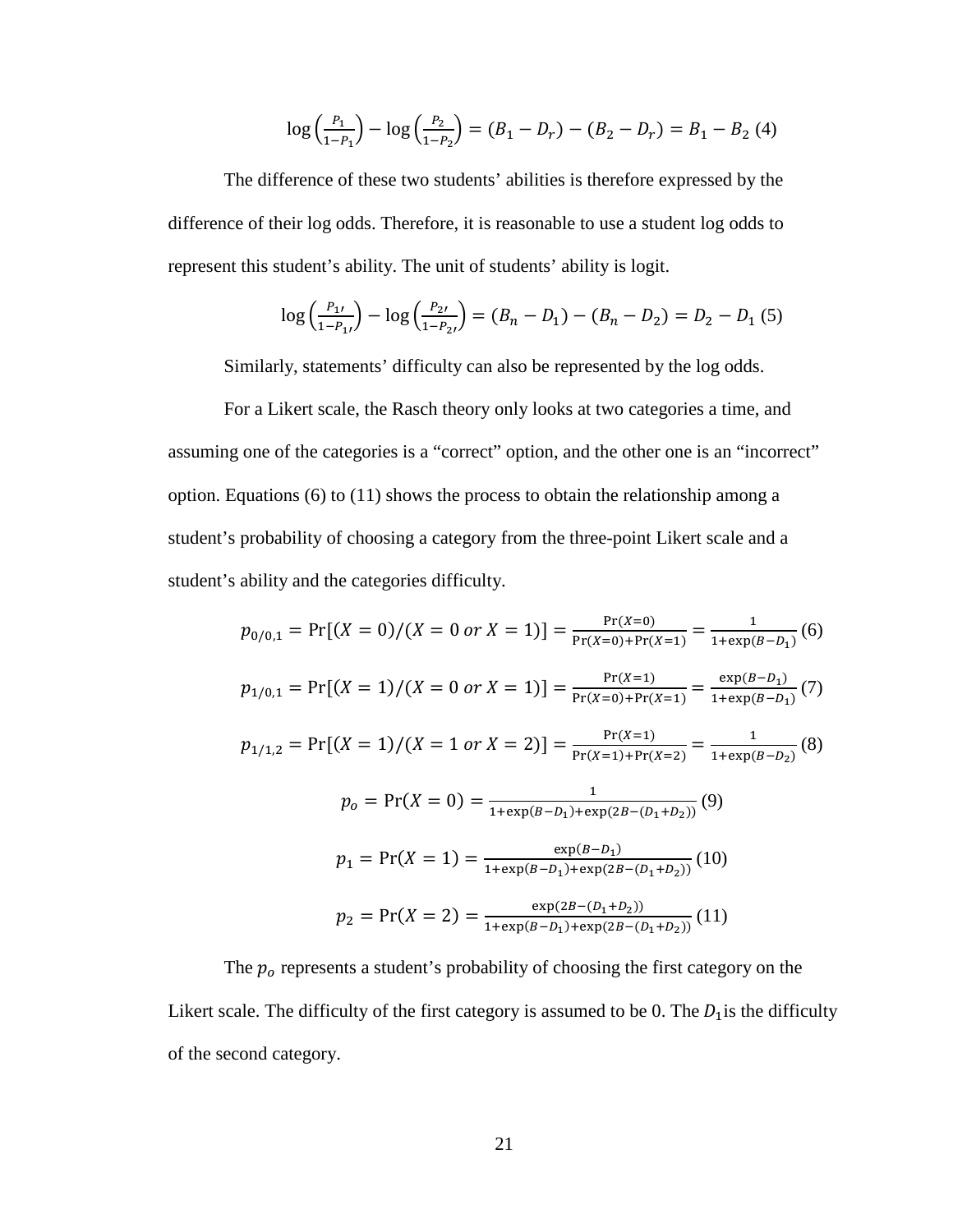$$
P_r(X_{ni} = x) = \frac{\exp \sum_{k=0}^{x} (B_n - D_{ik})}{\sum_{h=0}^{m_i} \exp \sum_{k=0}^{h} (B_n - D_{ik})} (12)
$$

Where 
$$
exp \sum_{k=0}^{K} (B_n - D_{ik}) = 1
$$
 (13)

Equations (12) and (13) are the general expressions for a Likert scale.  $P_r(X_{ni} = x)$  is the probability for student n to choose the x category for question *i*. The k represents the number of categories.

The Rasch theory thinks that students' responses are sufficient information to estimate their ability and the statements' difficulty. The Rasch model adopts the Joint Maximum Likelihood Estimation (JMLE) to do the estimations. The expressions of JMLE are as follows<sup>21</sup>:

$$
s_{ik} = \sum_{n}^{N} p_{nik}, i=1,..., I (14)
$$
  

$$
r_{n} = \sum_{ik}^{IK} p_{nik}, n=1,..., N (15)
$$
  
where  $p_{nik} = \exp(B_{n} - D_{ik}) / (1 + \exp(B_{n} - D_{ik}))$ . (16)

The  $s_{ik}$  is the score that category k of question i received, and the  $r_n$  is the raw score that the student n received. Raw score is obtained by assuming category 1 counts 1 point, category 2 counts 2 points; etc. The Rasch model needs to assume every student's ability and every statement's difficulty, and based on the information of the raw scores, the Rasch model will find the best fit of students' ability and statements' difficulty.

In Rasch analysis, the results are always presented in Wright Maps. In a Wright Map, the students' abilities are located on the left side of the scale, and the items' difficulties are located on the same scale but the right side. When a student's ability equals to an item's difficulty, then the probability of "success" is 0.5. For instances, when the difference between the student's ability and the item's difficulty is 1 logit, the probability of success is 0.73; when the difference is 2 logits, the probability is 0.88; and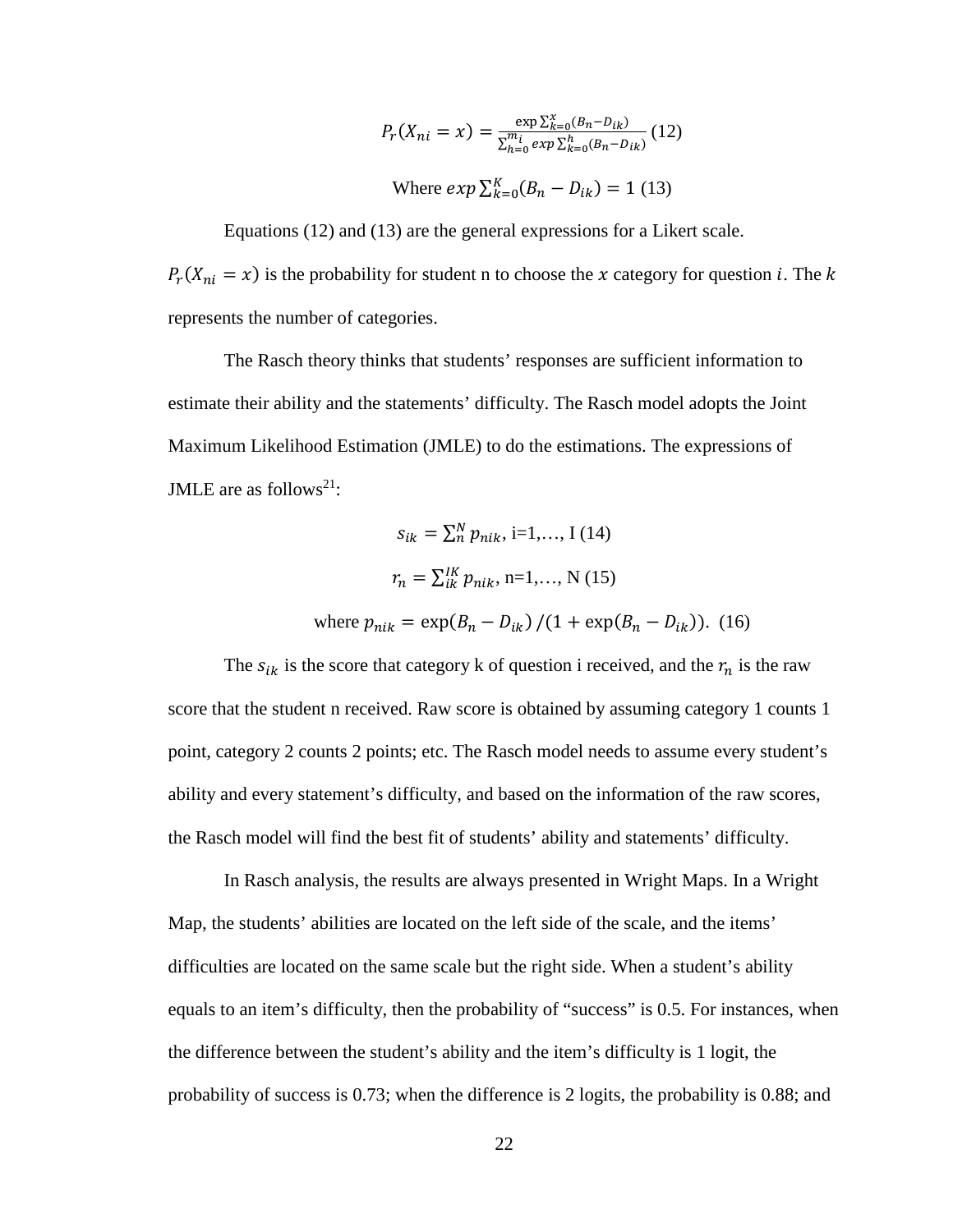when the difference is 3 logits, the probability is 0.95. On the contrary, when the difference is -1 logit, the probability is 0.27; when the difference is -2 logit, the probability is 0.12; when the difference is -3 logit, the probability is 0.05.

Even though the Rasch model has significant advantages in analyzing Likert-scale data, the application of the Rasch model in science education is very rare. One of the reason is the complexity of the mathematic process, which limited the application of the model. After late the 1960s', due to the development of computer technology, the implementation of Rasch analysis was finally realized.

One of the primary application of the Rasch model is to examine the construct and item properties of assessments. Lamb, Annetta, Meldrum and Vallett used the Rasch model to assess the psychometric properties of the Science Interest Survey. This survey is a five-point Likert survey, and the items are empirically categorized into five subscales. In addition, the confirmatory factor analysis confirmed the empirical categorizations. However, Winsteps exhibited interval consistency over the items, which suggested the fitness of the items and also the unidimensionality of the structure. The authors chose to accept the conclusion from Rasch Analysis<sup>22</sup>.

K. Neumann, I. Neumann and Nehm examined the (1) model fit and dimensionality, (2) reliability, and (3) item quality in the Nature of Science survey (NOS) and the Scientific Inquiry (SI) instrument. For the dimensionality, the researchers examined the derivations when applying the one-dimensional model and two dimensional model to the data, and found that the deviations was smaller for the latter, which indicates that the NOS and SI instrument are two dimensional assessments. They assessed the item fit with two indices: (1) mean square fit statistics (including infit and outfit statistics) and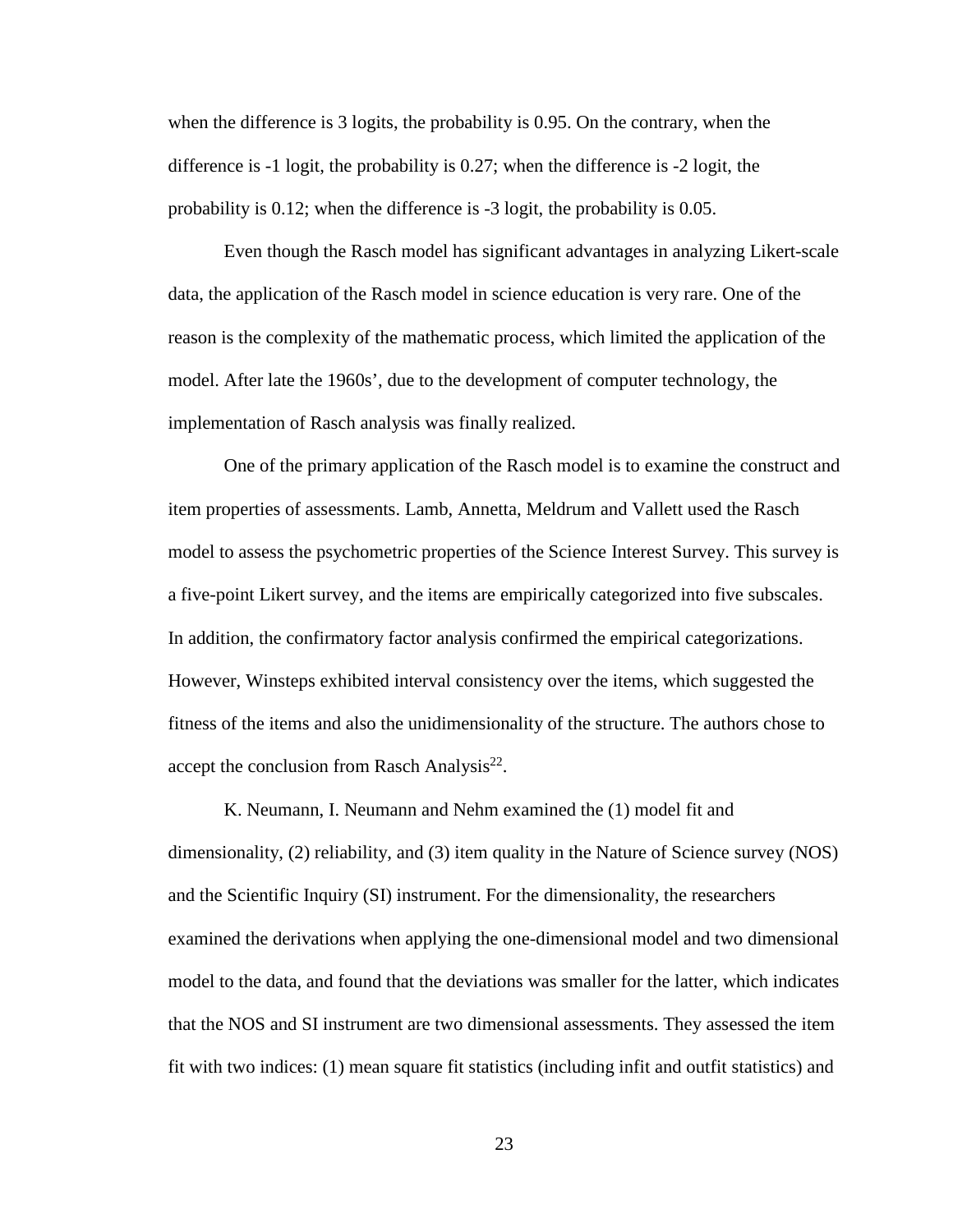(2) standardized z values (ZSTD). Even though an item should be regarded as over-fitting if the infit or outfit is less than 1.0. In this case, too few items fit this criteria, so the fit range had to be widened from 0.8 to 1.2. The acceptable range of ZSTD is from -2 to 2. There were different items poorly fitted when concerning the mean square fit statistics<sup>23</sup>.

Glynn evaluated TIMMS (Trend in International Mathematics and Science Study) with Rasch Analysis. 16,005 students participated in the test. By examining results with Winsteps, they found relatively high reliability for TIMMS and they found most items fit the Rasch model. When exploring the item fit, they didn't consider ZSTD because this index is too sensitive (biased toward misfit), which is not suitable for a large sample. Only infit and outfit were considered and the acceptable range of the data is from 0.8-1.2. The Wright map of persons and items suggested that the items in TIMMS is a high stakes test. Items trend to be difficult, and there is a lack of easy items. Also, there are redundant items for same difficulty levels $^{24}$ .

The Rasch program Sondergeld and Johnson applied in their research study toward the STEM Awareness Community Survey (SACS) is also Winsteps. Their choice was based on the polychotomous responses used in this survey and the underlying unidimensionality of SACS. They tested the item/person mean square fit statistics. The range they adopted is 0.6-1.4. When the mean square of an item/person is greater than 1.4, more misinformation will be brought into the study results than valuable information. When the mean square is less than 0.6, the response patterns are considered too predictable, which don't add new information to the construct. These items/persons do not harm the measure. Besides the infit/outfit assessment, the direction of point-biserial correlation for each item with the overall construct is also assessed for item fit. Items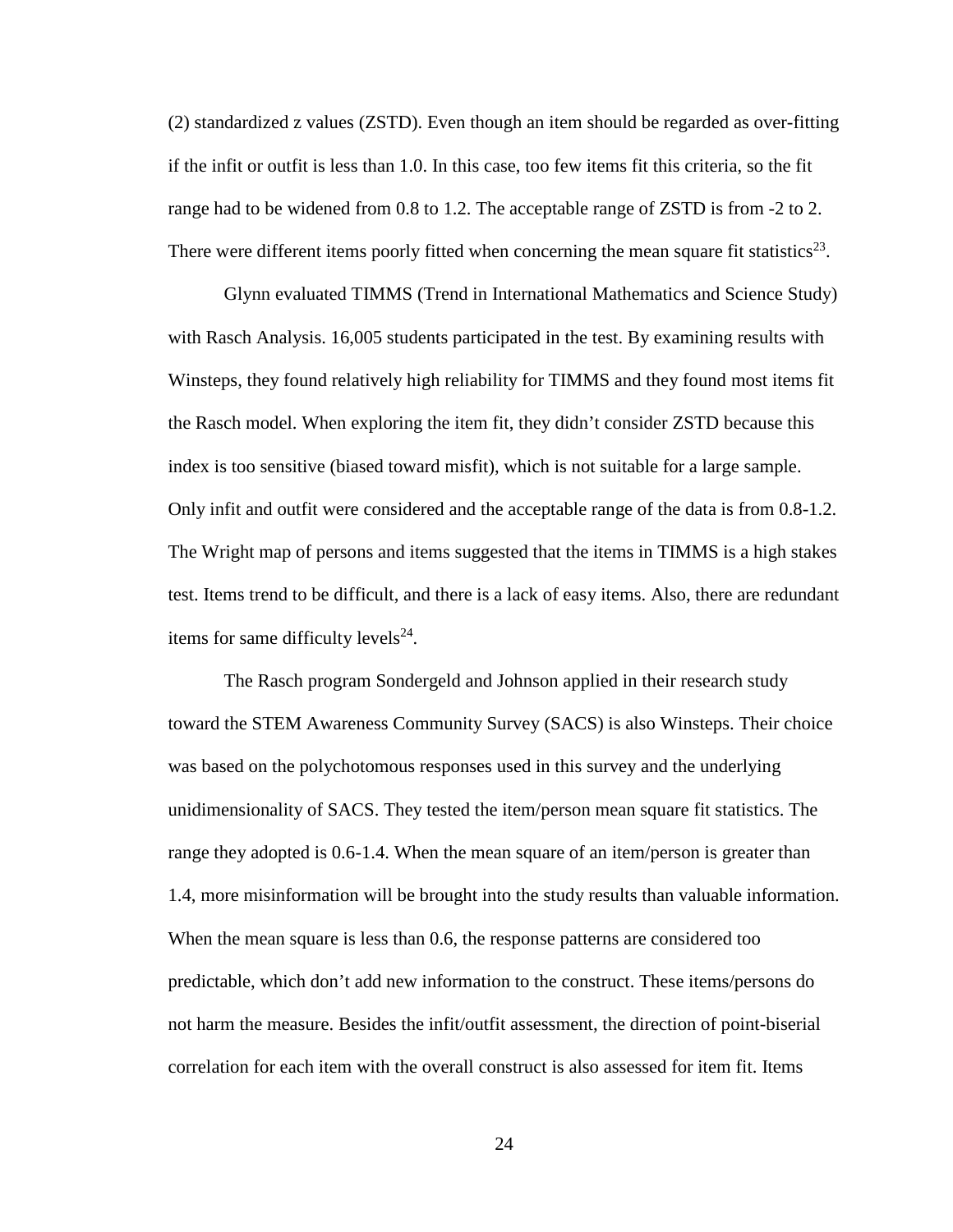with negative values were deleted, since they worked in opposition to the measure's construct. The separation and reliability of the items and persons were also examined<sup>25</sup>.

### *2.3.3 The assumptions of the Rasch Analysis*

Rasch Analysis assumes that a high-quality survey must have three properties: unidimentionality, equal item discrimination and no error to guessing. The unidimentionality implies that a measurement tool must measuring one latent trait at a time. If a survey has multiple dimensions, this survey should be analyzed by separate dimensions. The Rasch Analysis has two essential measurements, the measurement on a person's ability and an item's difficulty. The Rasch Analysis requires every item in a survey to have the same discrimination, because different item discrimination will make the item difficulty meaningless. Figure 4 and Figure 5 will illustrate this problem<sup>26</sup>.



Figure 4 Item Characteristic Curves of items with the same discrimination*<sup>27</sup>*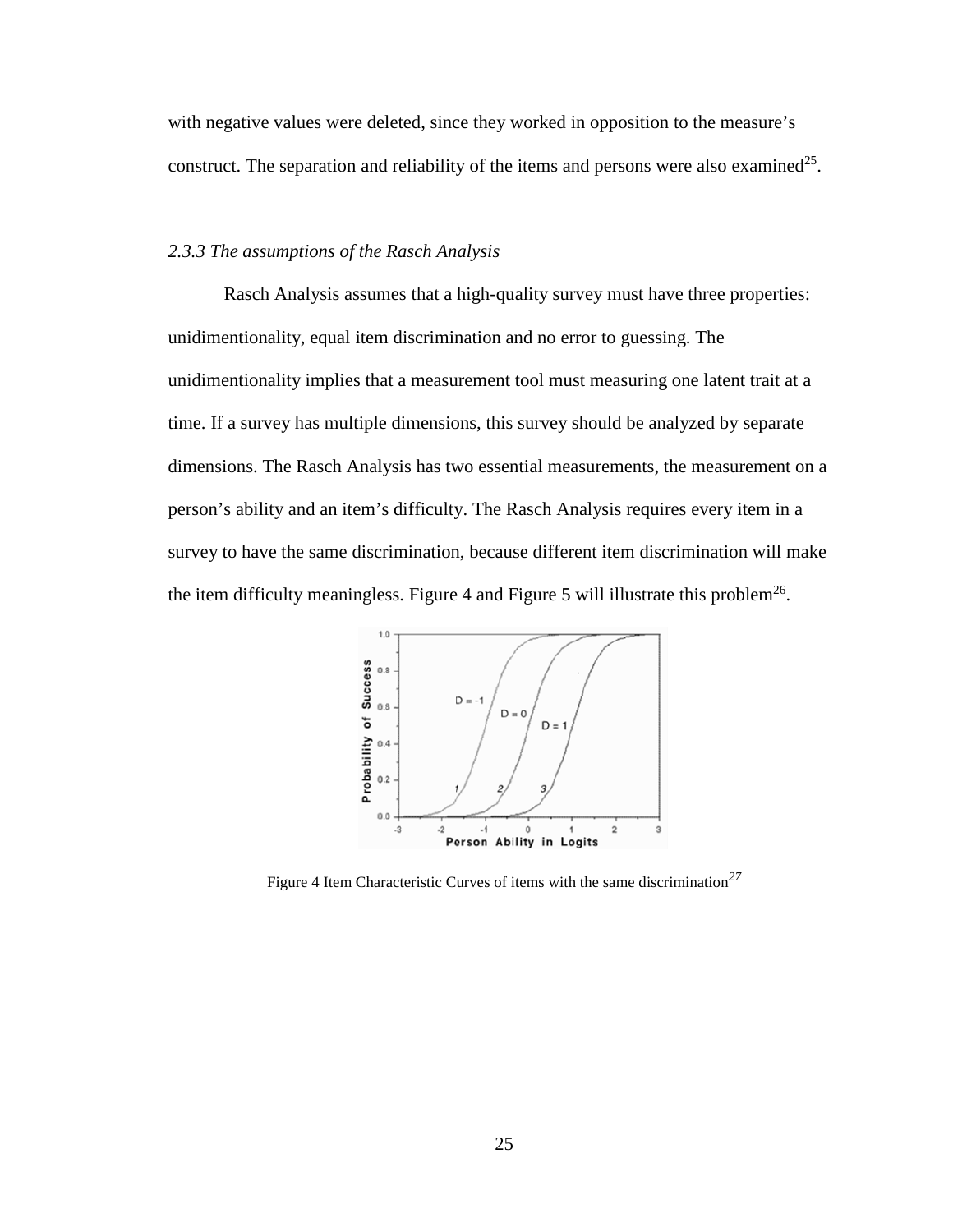

Figure 5 Item Characteristic Curves of items with different discriminations*<sup>27</sup>*

Figure 4 and Figure 5 are both Item Characteristic Curves (ICCs) for three different items. The horizontal axis of the ICCs graph represent person's ability, and the vertical axis represent a person's ability of being successful on an item. The item numbers are labeled beside the curves  $(1, 2,$  and 3), and the discrimination is the slope of the curve. In Figure 4, which the item discriminations are the same, no matter what a person's ability is, the order of the item difficulty (from easiest to the most difficult) is always item 1, item 2 and item 3. In Figure 5, the order of the item difficulty (from easiest to the most difficult) is item 1, item 2 and item 3. However, the three items are different in discrimination. For a person with -1 logits ability, the order of the item difficulty (from easiest to the most difficult) is item 1, item 2 and item 3. However, for a person with 2 logits ability, the order of the item difficulty is item 3, item 2 and item 1. In other words, the order of item difficult is meaningless in this survey when items' discrimination is not the same. Equal item discrimination is embodied in the mathematical expression in Rasch Model. Each item corresponds to only one item difficulty.

The third feature a test or a questionnaire must have is no success due to guessing. Gershon and Waller's study shows that success due to guessing doesn't show up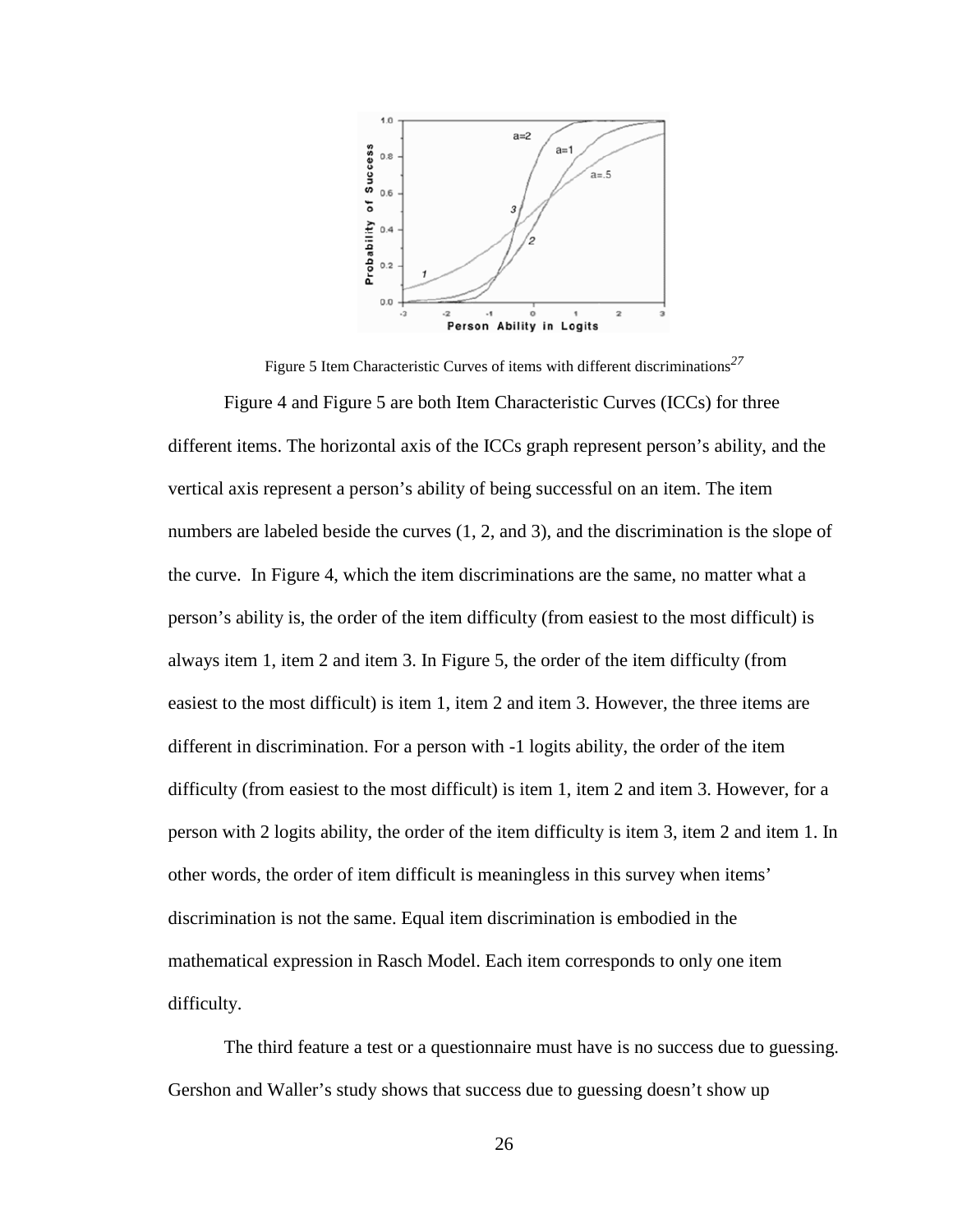randomly. This type of success is based on some certain trait, such as risk-taking, culture background, test-wiseness and so on. A high quality test or questionnaire should be able to avoid success due to guessing. Rasch measurement will diagnose if the test or the questionnaire meets these three requirements.

### *2.3.4 Optimal usage of response categories*

Linacre raised a set of criteria of optimal usage of response categories $^{27}$ .

(1) Regular observation;

(2) A minimum of 10 observation for each category is required;

(3) Category measures must increase monotonically with categories;

(4) Outfit mean square statistics should be less than 2.00;

(5) Step calibrations (Rasch-Andrich thresholds) should increase monotonically with categories;

(6) For 3-point Likert scale, step calibrations should be at least 1.4 to 5 logits apart. For 5-point Likert scale, step calibrations should be at least 1.0 to 5 logits apart.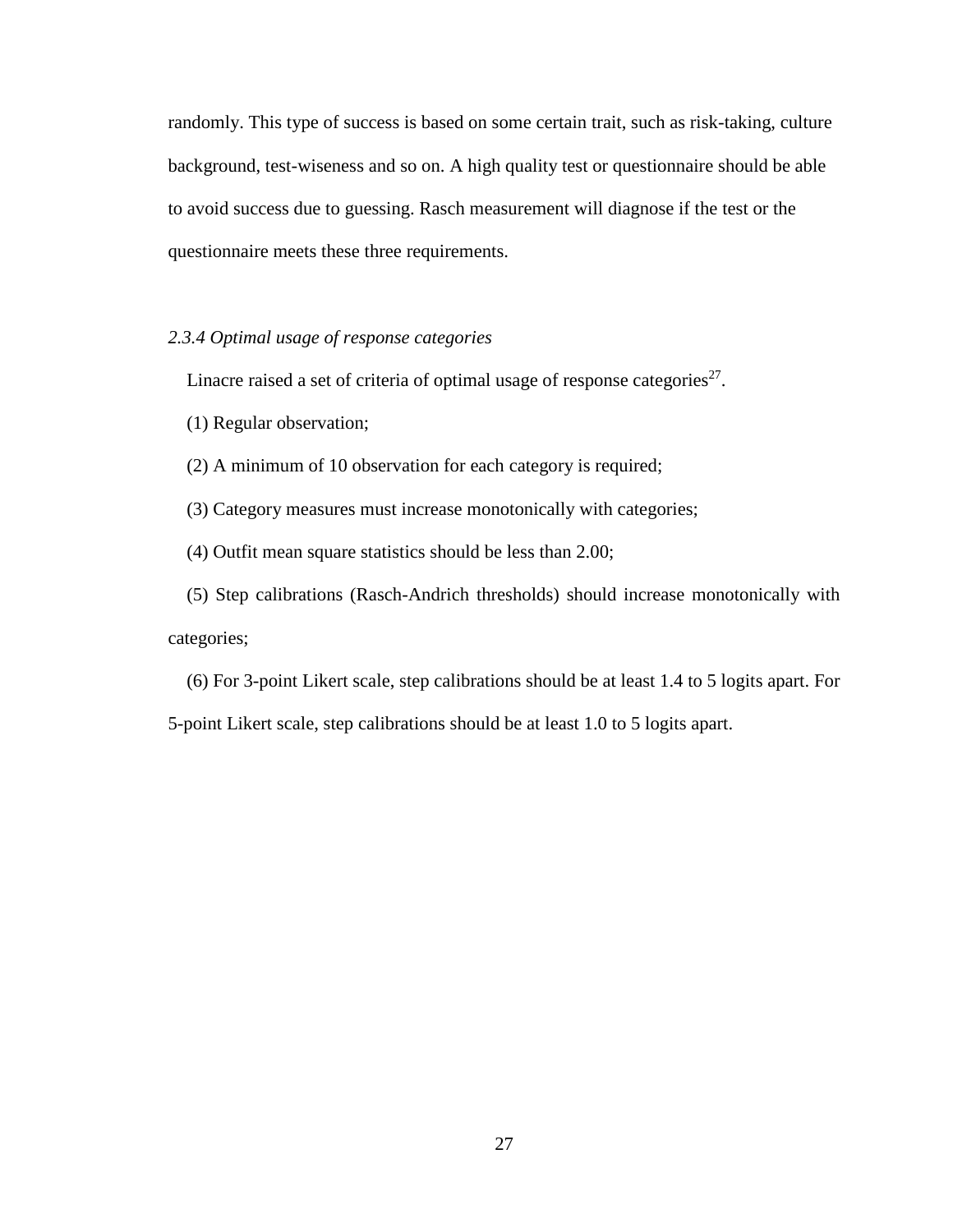#### **III. RESEARCH DESIGN**

#### *3.1 Objectives*

This study attempts to check if the results and conclusions obtained by the standard analysis are consistent with those obtained by Rasch Analysis. In addition, this study also intends to seek extra information that Rasch Analysis can reveal about students' responses toward CLASS.

### *3.2 Rationale*

The standard CLASS analysis uses a student's favorable percentage as the representative of this student's ability of holding expert-like attitudes toward Physics. The favorable percentage is the percentage of the statements toward which a student has shown a tendency to experts' attitudes. For example, if the experts' attitude for a statement is SA or A (these two responses are considered as the same response in the standard CLASS analysis), and a student selected SA or A for it, this statement will therefore be counted into this student's favorable percentage. However, if a student did not select SA or A, no matter which category he or she selected, the measurement on this student's ability would not be affected.

However, when considering the rating scale in CLASS as an ordinal scale (Chapter II in this thesis), the approach adopted by the standard CLASS analysis is possibly the most reasonable way of dealing with students' responses (Chapter II). Another way of analyzing a Likert scale is considering it as an interval scale (Chapter II). The developers of CLASS have discussed the possibility of analyzing the Likert scale in this survey as an interval scale. The approach they thought of was to assign the five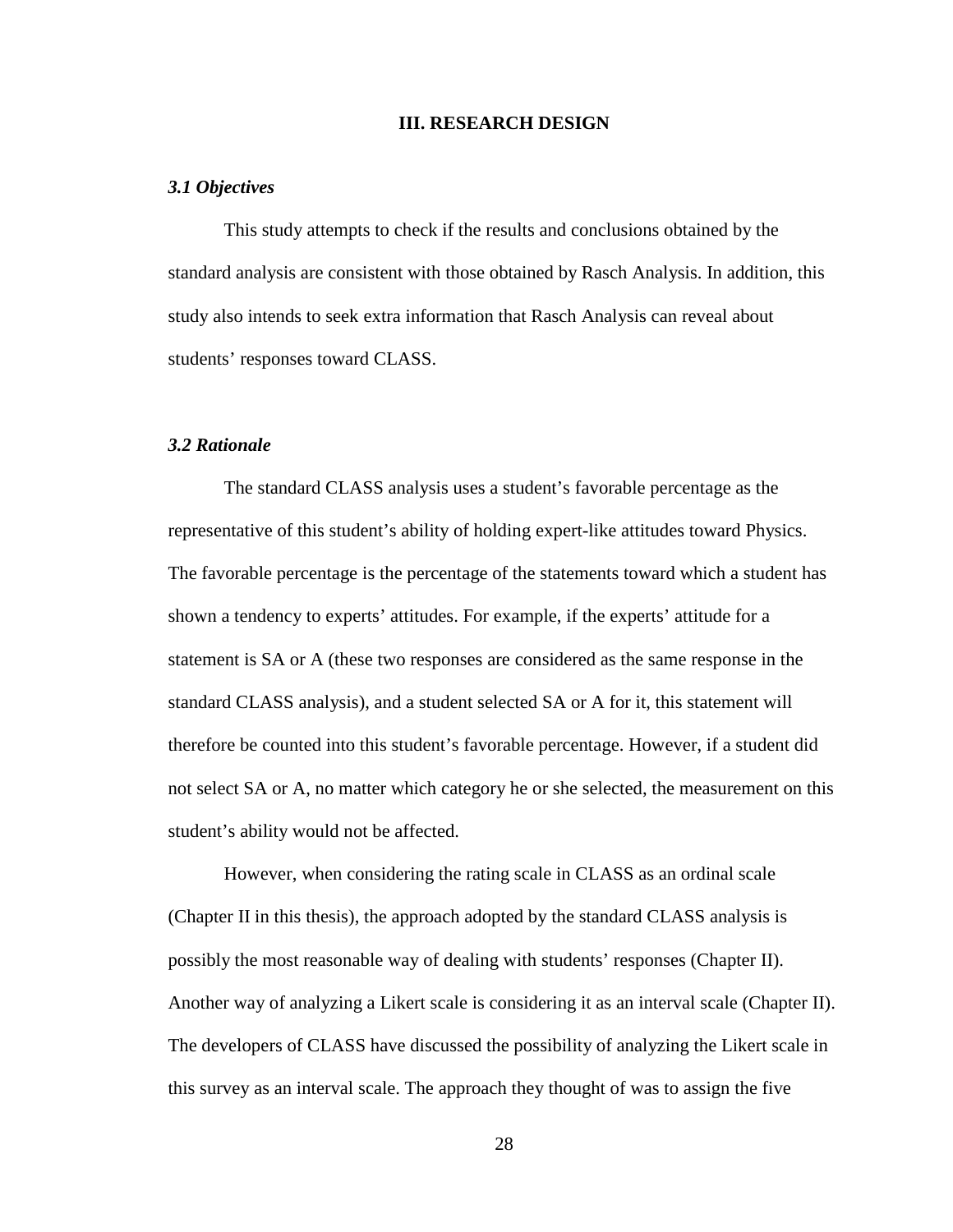categories with the values from 1 to 5, which is a common approach to manipulate a Likert scale as an interval scale. However, these researchers immediately realized that it is not reasonable to assume the interval between different adjacent categories to be the same, such as the intervals between "Strongly Agree" and "agree", and "agree" and "neutral". Therefore, they did not find another appropriate way of analyzing students' responses on the five-category Likert scale other than the standard CLASS analysis.

Rasch Analysis is an analysis which manipulates Likert scales as interval scales. Instead of simply assigning values 1 to 5 to each category, this analysis uses the joint maximum likelihood estimation (JMLE) (Chapter II) to estimate the value that should be assigned to each category of each statement, for example, the value that should be assigned to "Strongly Agree" of statement 1. (This value will be called statement's difficulty in the rest of this thesis). Meanwhile, the estimation determines the level of students' expert thinking. (This value will be called student's ability in the rest of this thesis). Due to the mechanism of Rasch Analysis, a student's responses in every category on the rating scale are figured in the calculation of this student's ability. Therefore, the student's ability measured in this way may be more accurate than that obtained by the standard CLASS analysis.

This study will use the Rasch Analysis to measure the students' ability, and compare the change in the means of students' ability measured in this way in the precourse survey and the post-course survey. This change is considered as the students' change in their attitude during this course in this study. In addition, to determine the significance of this change, this study will use Paired Sample t Test.

#### *3.3 Description of courses*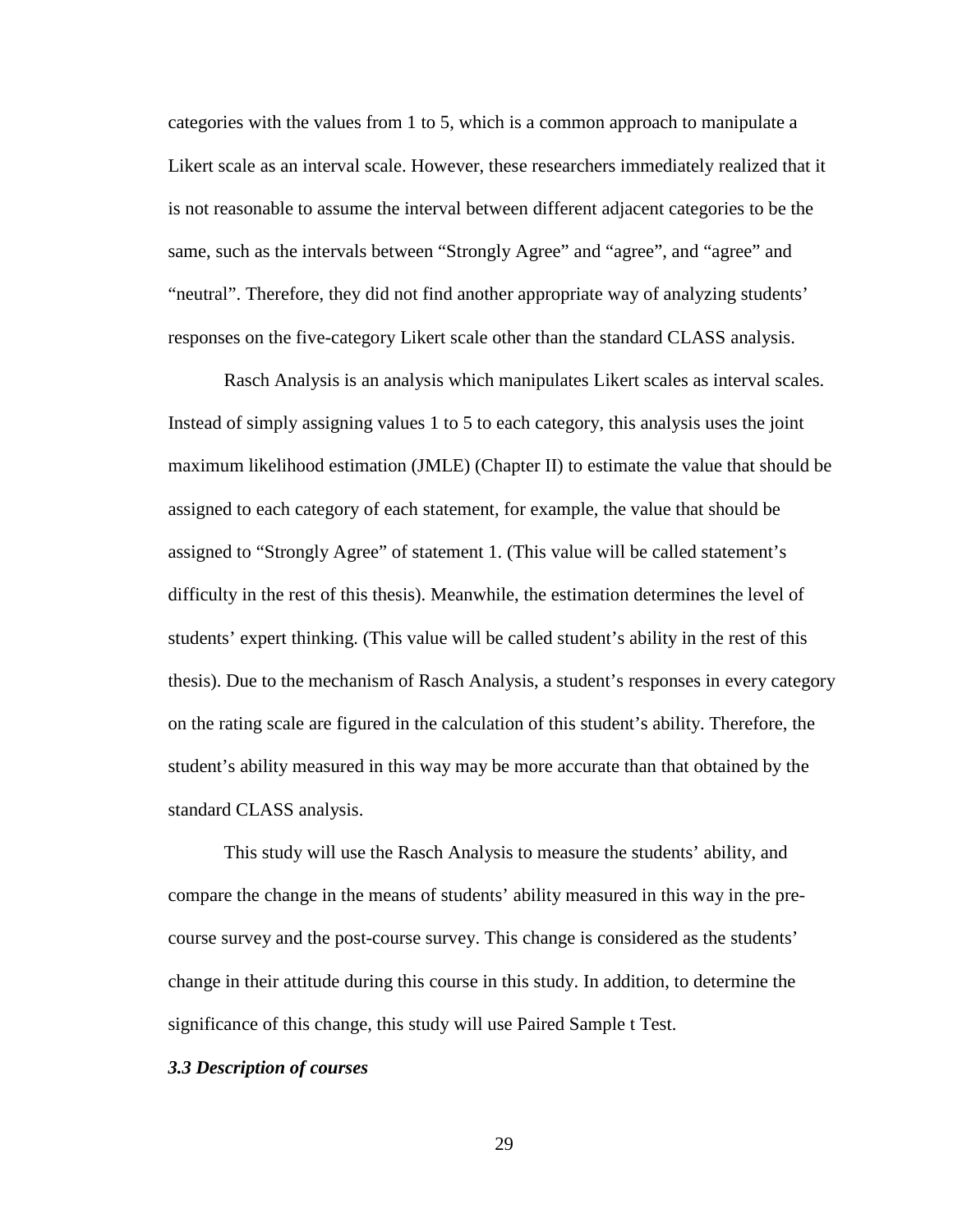This study uses the same data from the former CLASS study, which was done using the standard CLASS analysis. The data were gathered from a series of elementary physics courses at Texas State University in the fall of 2010, and the spring and fall of 2011. This series of courses includes lecture courses Physics 1310 and Physics 1320, which employed the *Conceptual Physics* text by Hewitt, with chapters 1-18 covered in Physics 1310 and the remaining content covered in Physics 1320. Both courses were taught in sections of approximately 100 students, and students were allowed to take these two courses in arbitrary sequence. Physics 1310 and Physics 1320 are compulsory courses for students who are pre-service teachers or students who are Health Profession majors.

25 sections of classes in total had participated in the former study (15 sections of Physics 1310 and 10 sections in Physics 1320). These sections were taught by 7 different instructors, who followed the textbook to different degrees. In addition, their teaching style varied from traditional lecture through incorporation of interactive activities (concept questions and student voting), to the use of the Learning Physical Science (LEPS) curriculum, and team-based learning methods. No systematic observation of the classes was conducted. Table 5 demonstrates the distribution of the instructors in different semesters.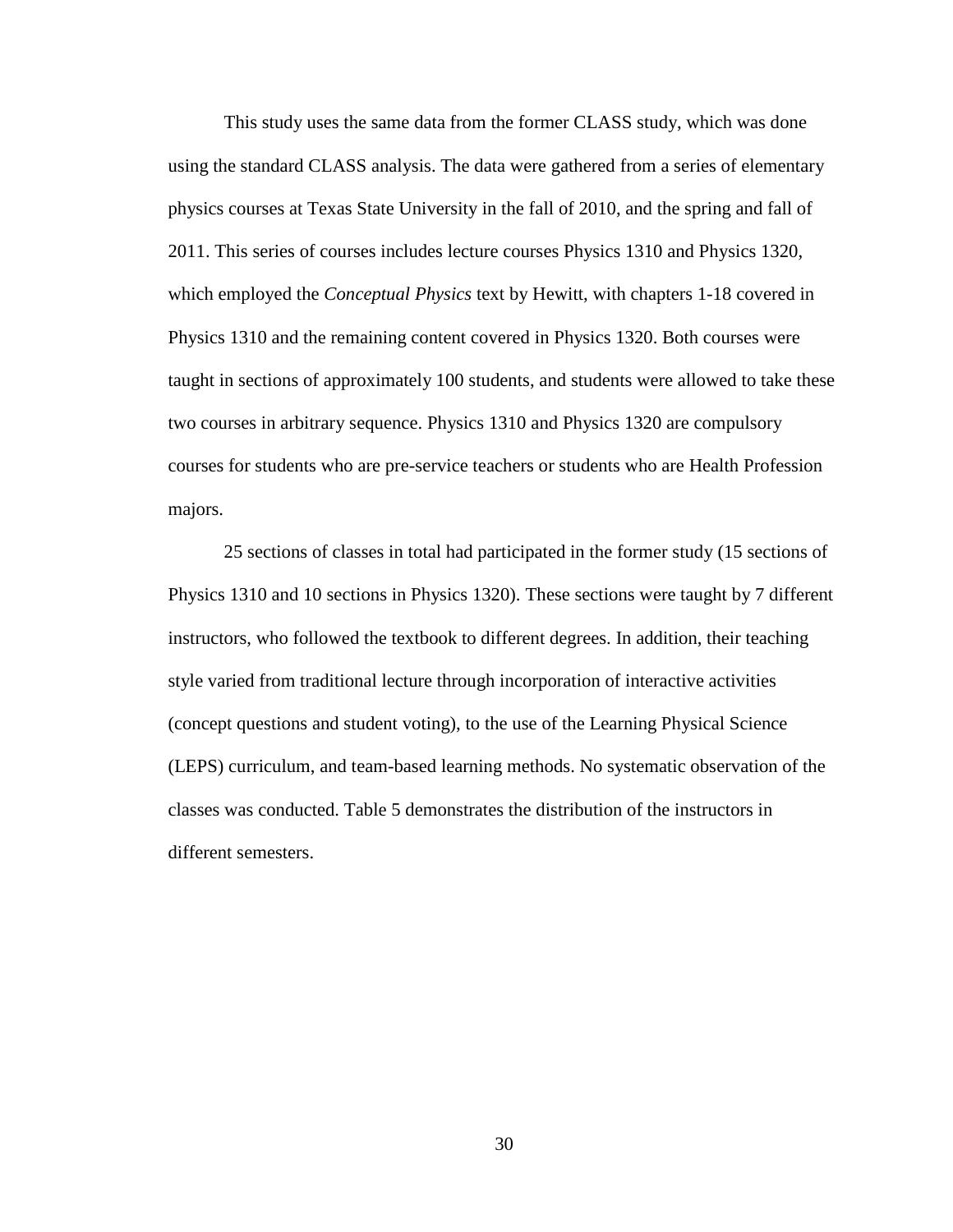| <b>Term</b><br>Inst. $\#^{\mathrm{a}}$ | <b>Fall 2010</b><br>1310 | <b>Fall 2010</b><br>1320 | Spring 2011<br>1310 | Spring 2011<br>1320 | <b>Fall 2011</b><br>1310 | <b>Fall 2011</b><br>1320 |
|----------------------------------------|--------------------------|--------------------------|---------------------|---------------------|--------------------------|--------------------------|
| $\mathbf{1}$                           | 2 <sup>b</sup>           | $\sqrt{c}$               |                     |                     |                          |                          |
| $\overline{2}$                         | $\overline{2}$           |                          | $\overline{2}$      | 1                   | $\overline{2}$           |                          |
| 3                                      | 1                        | $\overline{2}$           |                     | 3                   | $\overline{2}$           | 2                        |
| $\overline{4}$                         |                          |                          | $\overline{2}$      |                     |                          |                          |
| 5                                      |                          |                          |                     |                     |                          |                          |
| 6                                      |                          |                          |                     |                     |                          |                          |
| $\overline{7}$                         |                          |                          |                     |                     |                          | 2                        |

Table 4 Instructor distribution by semester

Explanatory Note for Table 5:

- a. Instructor. # is the label of each instructor;
- b. The number in each cell is the number of sections that the corresponding instructor taught for that term;
- c. "/" means the corresponding instructor has not taught any sections for that term.

### *3.4 Participants*

The enrollment of undergraduate students for the courses varies from 60% to 80% female over different semesters. The percentage of the students who were pre-service (elementary and middle school) teachers varies from 50% to 80%, and those who were Health Profession majors varies from 4% to 12 % over the course of different semesters. Specific demographic data is listed in Table 6.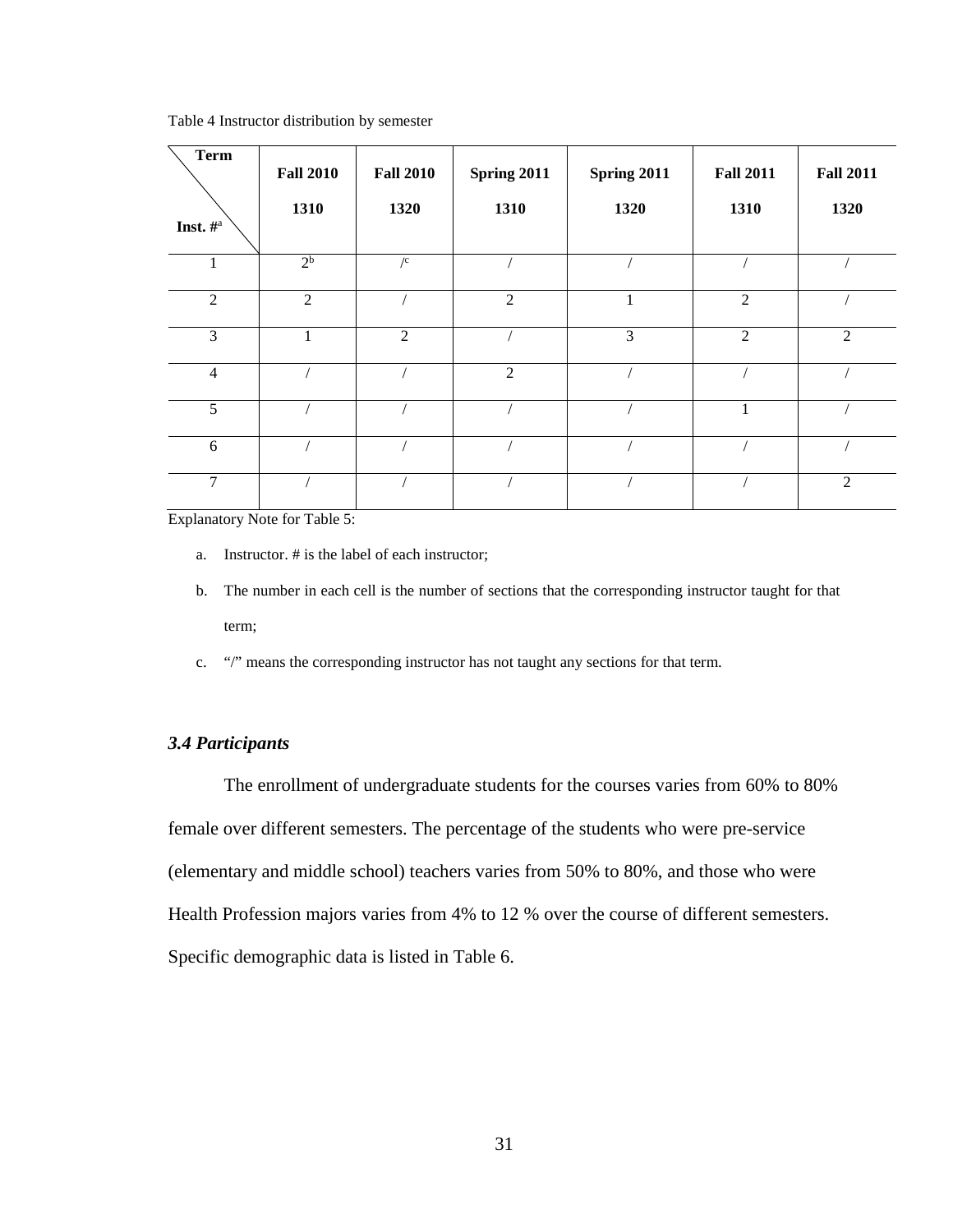| <b>Course and</b> | <b>Enrollment</b> | % Female | % Male | % Pre Serv.  | % Health Prof |
|-------------------|-------------------|----------|--------|--------------|---------------|
| <b>Semester</b>   |                   |          |        | <b>Teach</b> |               |
| 1310 Fall 2010    | 469               | 84.0     | 16.0   | 65.2         | 9.4           |
| 1320 Fall 2010    | 289               | 85.5     | 14.5   | 80.3         | 7.6           |
| 1310 Spring 2011  | 386               | 80.8     | 19.2   | 62.2         | 12.4          |
| 1320 Spring 2011  | 379               | 84.4     | 15.6   | 74.7         | 4.7           |
| 1310 Fall 2011    | 551               | 59.7     | 40.3   | 51.4         | 11.6          |
| 1320Fall 2011     | 384               | 79.2     | 20.8   | 72.6         | 5.5           |

Table 5 Demographic composition of the courses in study

The sample used in this study is selected from that used in the former study. Statement 31 in CLASS is a filter statement (Chapter II). The students who had responded to this statement incorrectly were eliminated from the analysis in this study. In addition, this study determines the significance of students' change in ability by using the Paired Sample t Test, which requires matched students' measurements in the pre-course survey and the post-course survey. Therefore, the sample used in this study must be matched in both surveys. Table 7 shows the number of students remained after each step of sample selection.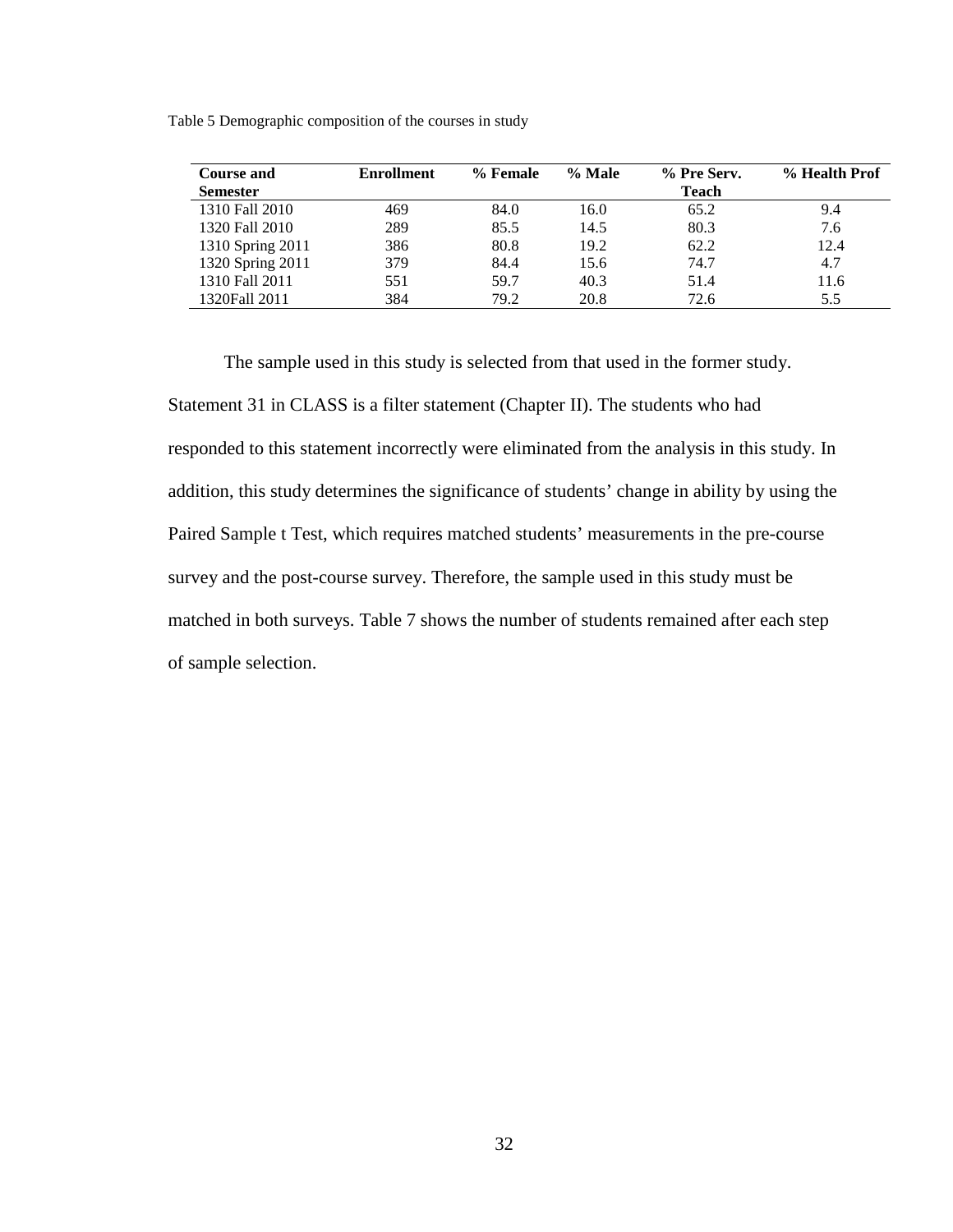Table 6 Sample selection of the courses in study

| Term             | <b>Survey</b> | Original <sup>a</sup> | Statement 31 <sup>b</sup> | Match <sup>c</sup> |  |
|------------------|---------------|-----------------------|---------------------------|--------------------|--|
| Fall 2010 1310   | Pre           | 202                   | 187                       | 180                |  |
|                  | Post          | 202                   | 190                       |                    |  |
| Fall 2010 1320   | Pre           | 53                    | 52                        |                    |  |
|                  | Post          | 53                    | 49                        | 48                 |  |
|                  | Pre           | 292                   | 270                       |                    |  |
| Fall 2011 1310   | Post          | 292                   | 259                       | 232                |  |
|                  | Pre           | 338                   | 311                       |                    |  |
| Fall 2011 1320   | Post          | 207                   | 197                       | 155                |  |
|                  | Pre           | 142                   | 139                       |                    |  |
| Spring 2011 1310 | Post          | 142                   | 135                       | 129                |  |
|                  | Pre           | 149                   | 142                       |                    |  |
| Spring 2011 1320 | Post          | 149                   | 145                       | 138                |  |
| Winter break     | <b>Before</b> | 57                    | 57                        |                    |  |
|                  | After         | 57                    | 57                        | 55                 |  |

Explanatory Note for Table 7:

- a. Number in original sample;
- b. Number remaining after Statement 31 filter;
- c. Number of pre/post matched pairs.

# *3.5 Administration*

CLASS was administered during the regular class times in the first week and the final week of the each course. The exact timing of each administration was determined by the instructor of that course. Additionally, students were assured that their performance in the survey would not affect their grades.

### *3.6 Data analysis instruments*

To estimate students' ability and statements' difficulty, Rasch Analysis has to perform a relatively complicated computation (Chapter II). When the sample size or the amount of statements which need to be analyzed is large, it will be challenging for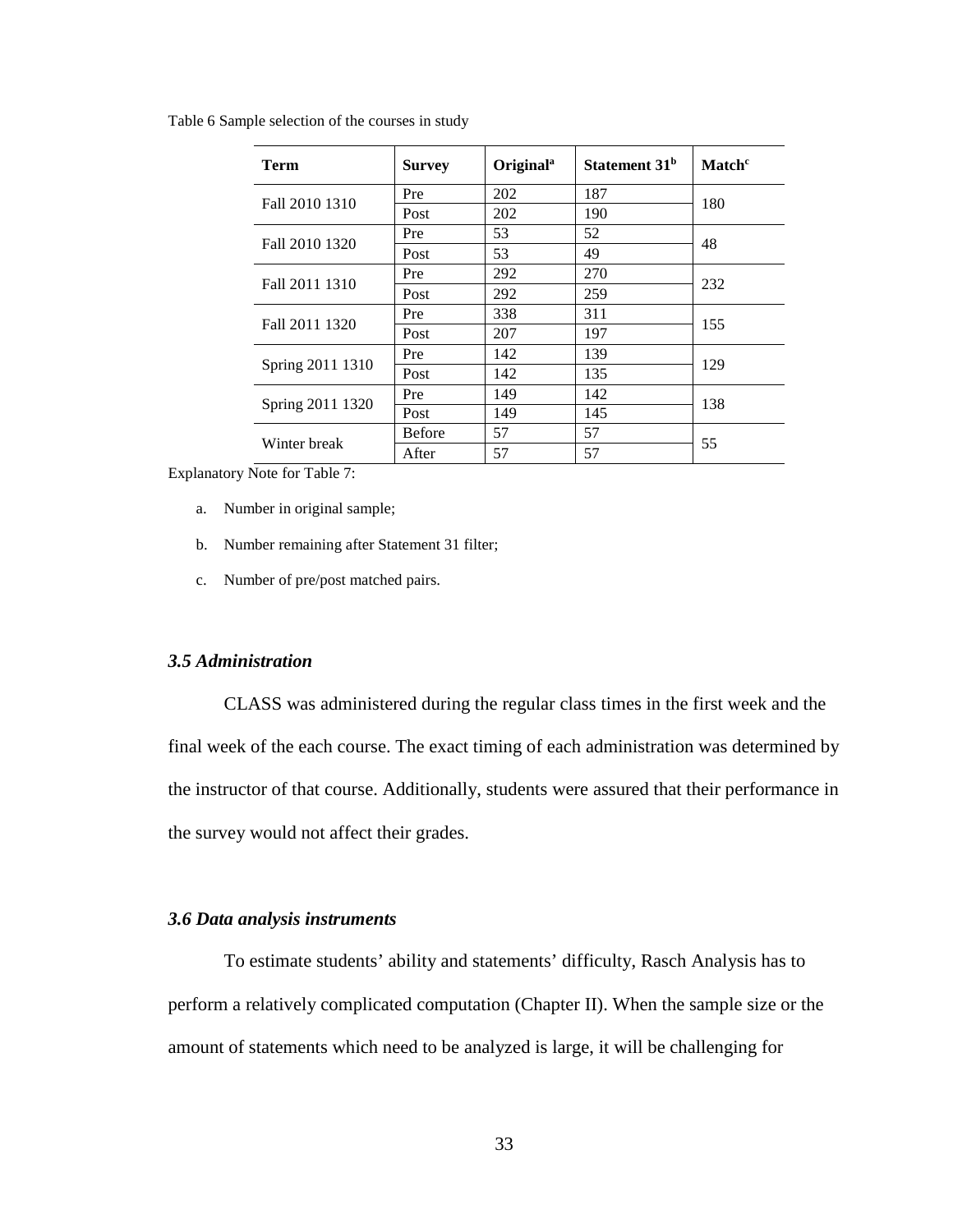researchers to calculate the students' ability and statements' difficulty without using Rasch software.

There are several different Rasch software that are available for doing Rasch Analysis, (Chapter II). Among those software package, Winsteps stands out for its remarkable merits. First, Winsteps was created by two authorities in the field of Rasch Analysis, who are Dr. Michael Linacre and Prof. Benjamin D. Wright. Dr. Linacre has abundant practical experience in using the Rasch model in analyzing practical data, which can be traced back to the 1980s. Prof. Wright was a student and colleague of the creator of Rasch Analysis, Georg Rasch, and Prof. Wright is the leading advocate of Rasch Measurement from 1967 until 2001. Dr. Linacre is currently the Research Director of Winsteps. com, which contains a forum for Winsteps users to discuss questions with him. Users are always able to solve their problems efficiently. Second, Winsteps is a pragmatic Rasch software. When compared with other existing software, it has more input and output files which can realize various functions that are usually used in data analysis. In addition, Winsteps can report more than thirty major tables, files, plots and graphs about a survey. It is therefore suitable software to use if abundant information about the survey is wanted.

Winsteps can perform the Rasch measurement on students' ability and statements' difficulty. In addition, to determine the significance of the change in the means of students' ability for different surveys, the Pair Sample t Test in the SPSS statistics is also needed. The most recent versions (when the study began) of these two software packages were used in this study, which are Winsteps 3.81.0 and SPSS statistics 22.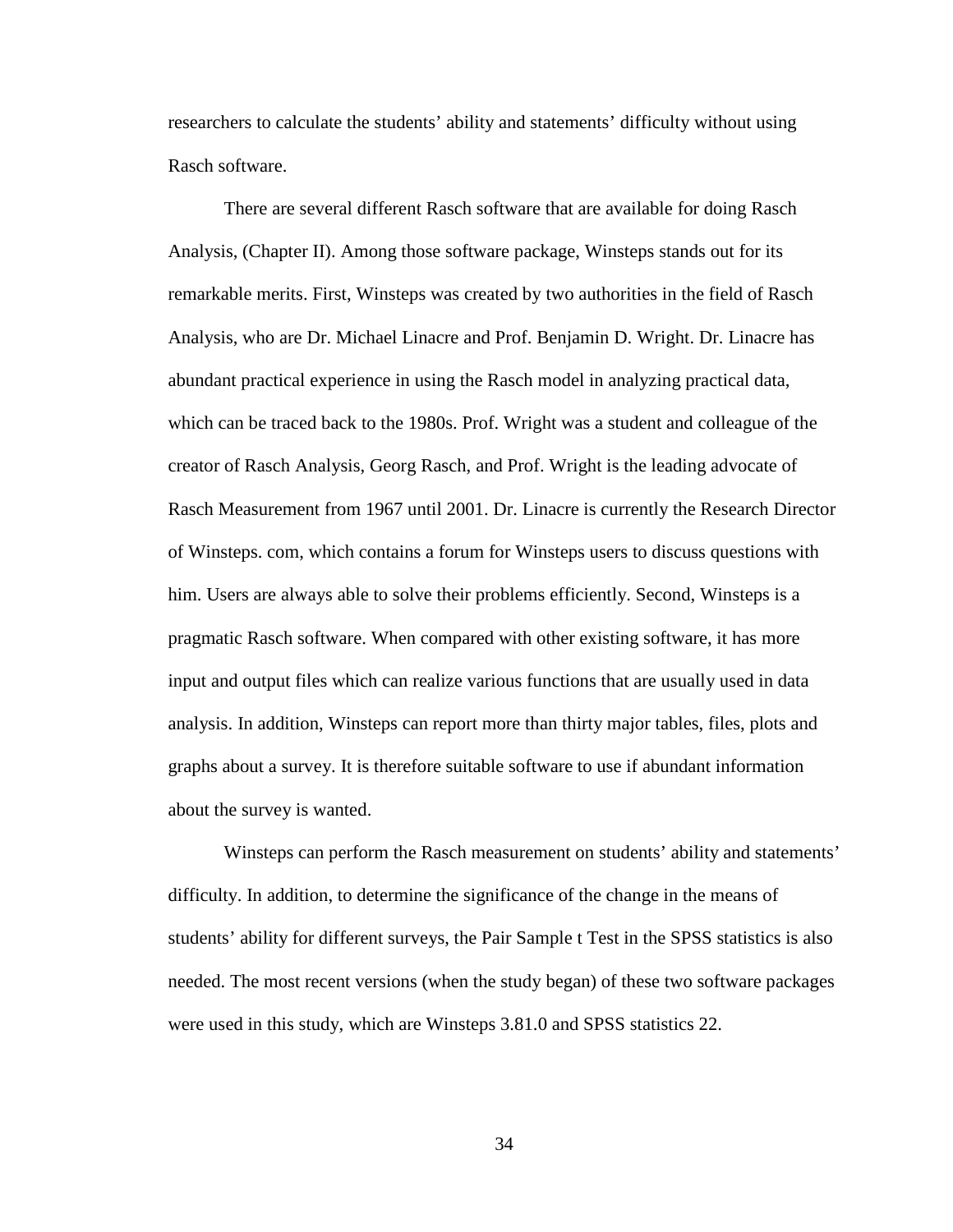#### *3.7 Analysis design*

As mentioned in 3.2, to determine students' change in ability, the measurements of students' ability in both pre-course survey and post-course survey are needed. The estimation method (JMLE) used in the Rasch Analysis that determines the measurement of a student's ability is related to the responses of every student in the same sample (Chapter II). Students' responses to the pre-course survey and the post-course survey are usually different. The measurements of ability in the pre-course survey and the post course survey are therefore incomparable. However, Winsteps provides Item-Structure File (IFILE) and Structure-Threshold File (SFILE) to address this problem. IFILE and SFILE are output files of some designated sample. IFILE contains the values of the statements' difficulty derived from the computation for that sample. SFILE contains the values of the step calibrations of the rating scale, which is are Rasch parameters for categories. (The combination of the statements' difficulty and the step calibrations will be called measurement system in the rest of this thesis.) IFILE and SFILE can be inserted into another sample. The measuring system in this sample is therefore forced to be the same as the previous sample.

Because this research seeks students' change in attitude during a semester or a break, it is therefore reasonable to use the measurement system built by the pre-course survey as the standard of comparison. The students' ability will be measured by the same measurement system. The change measured by this system is the students' change in ability for this course.

To determine the significance of students' attitudinal change, the students' ability in the pre-survey and the post-survey will be analyzed by the Paired Sample t Test in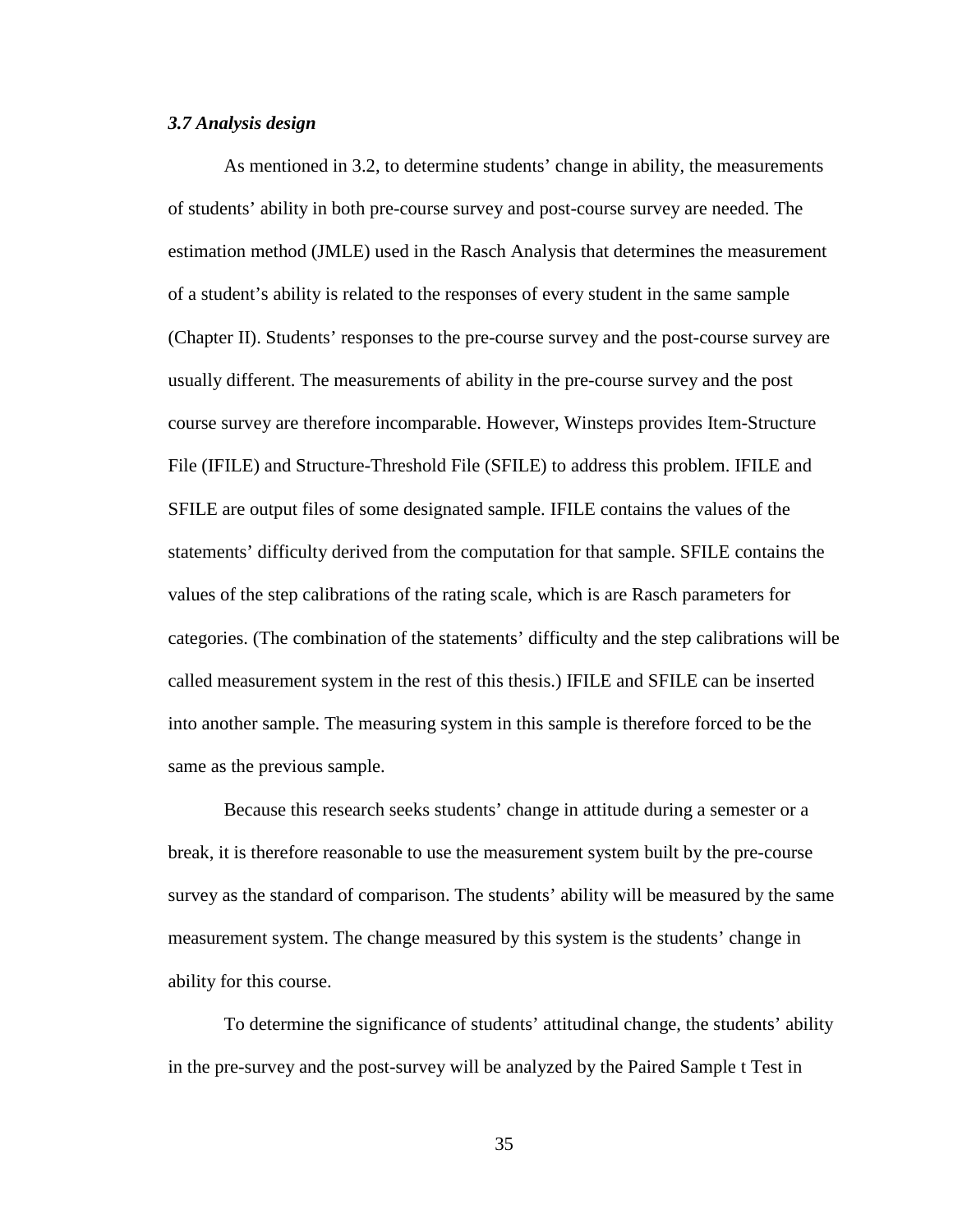SPSS. The t-value reported by this test will decide the significance of the attitudinal change. A similar method will be used to find out if the students' attitude truly changes during the winter break. In addition, this study will examine additional information provided by the Rasch model that may be useful providing more information about CLASS.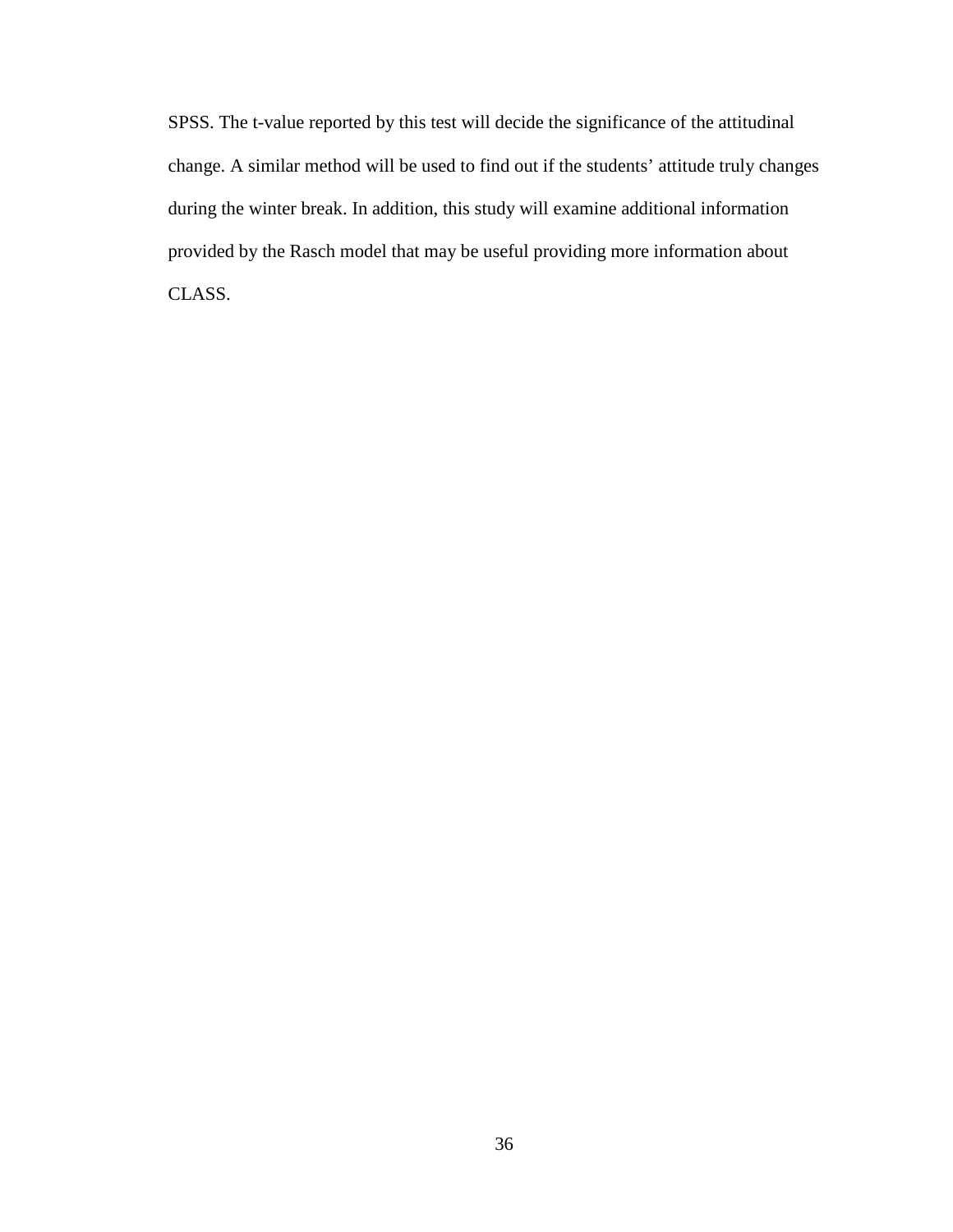### **IV. RESULTS**

### *4.1 Students' change in ability during semesters and the winter break*

To investigate the students' change in attitude during each long semester (the fall and spring semesters) or the winter break, the first task was to establish an appropriate measurement system (Chapter III) for each term. To establish such a system, two requirements need to be satisfied: (1) the mean square fit statistics (including infit mean square value and outfit mean square value) of the students who are used for establishing this system should be less than 2; (2) the number of students who satisfied the requirement (1) should be no less than 36. Students whose mean square fit statistics are greater than 2 (the outliers) will distort or degrade the accuracy of the measurement systems. These students therefore should be eliminated from constructing the systems. However, sometimes the elimination is unnecessary if it does not make significant difference in measurement. For example, the measurement of students' ability does not significantly change after removing the outliers. The method to determine the necessity of an elimination is by doing a cross-plot of the students' ability measured by the system constructed before, and after removing the outliers. The horizontal axis of the cross-plot displays the measurements of students' ability before removing the outliers, and the vertical axis displays the measurements after removing them. If the cross-plot is approximately a straight line, which means the ratio between the measurements of two students stays the same and the elimination changes every measurement of students' ability to the same degree, then the elimination is unnecessary. In addition, if the measurement system is expected to generate stable results, the number of the students who are used to establish the system should be no less than the number of statements.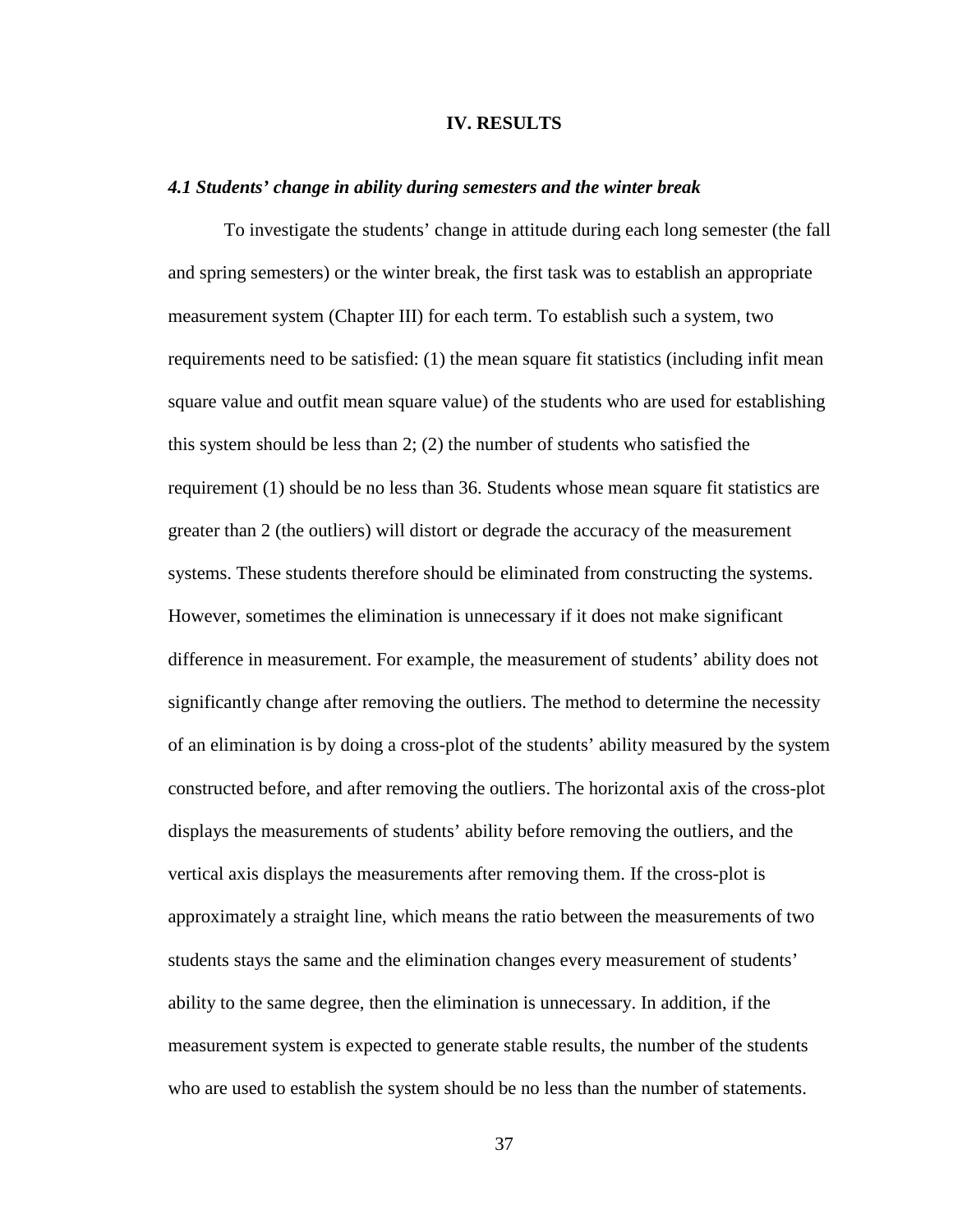The number of statements that can be scored in CLASS is 36; therefore, at least 36 students are thus required for establishing the system.

| Term | Winter                | Fall 2010 |      | Spring 2011 |      | Fall 2011 |     |
|------|-----------------------|-----------|------|-------------|------|-----------|-----|
|      | break<br>1320<br>1310 | 1310      | 1320 | 1310        | 1320 |           |     |
| N    | 53                    | 158       | 37   | 96          | 113  | 192       | 126 |

Table 7 Sample size by term

In the process of constructing the measurement systems for each term, the aforementioned requirements were strictly obeyed. The outliers were eliminated from measurement system construction. The cross-plots were also checked to determine the necessity of the elimination, and the plots showed that every elimination was necessary.

Sometimes after removing old outliers, new outliers appeared. The process of checking students' mean square fit statistics, deleting the outliers and doing the crossplots therefore were thus reiterated several times, until there were no more outliers. The number of students within the acceptable range of fitness (mean square fit statistics <2) was greater than 36 for each term, which satisfied the requirement of the minimum number of students for performing stable measurements. In the measurement systems thus established, the mean square fit statistics of every statement were less than 2. Therefore, no statement was eliminated from analysis.

These systems were then used to assess the students' ability in the pre-course survey and the post-course survey. The first thing that is worth looking at is the Wright Map, which displays the relationship between the students' ability and the statements' difficulty. The left side of the Wright Map shows the distribution of students from the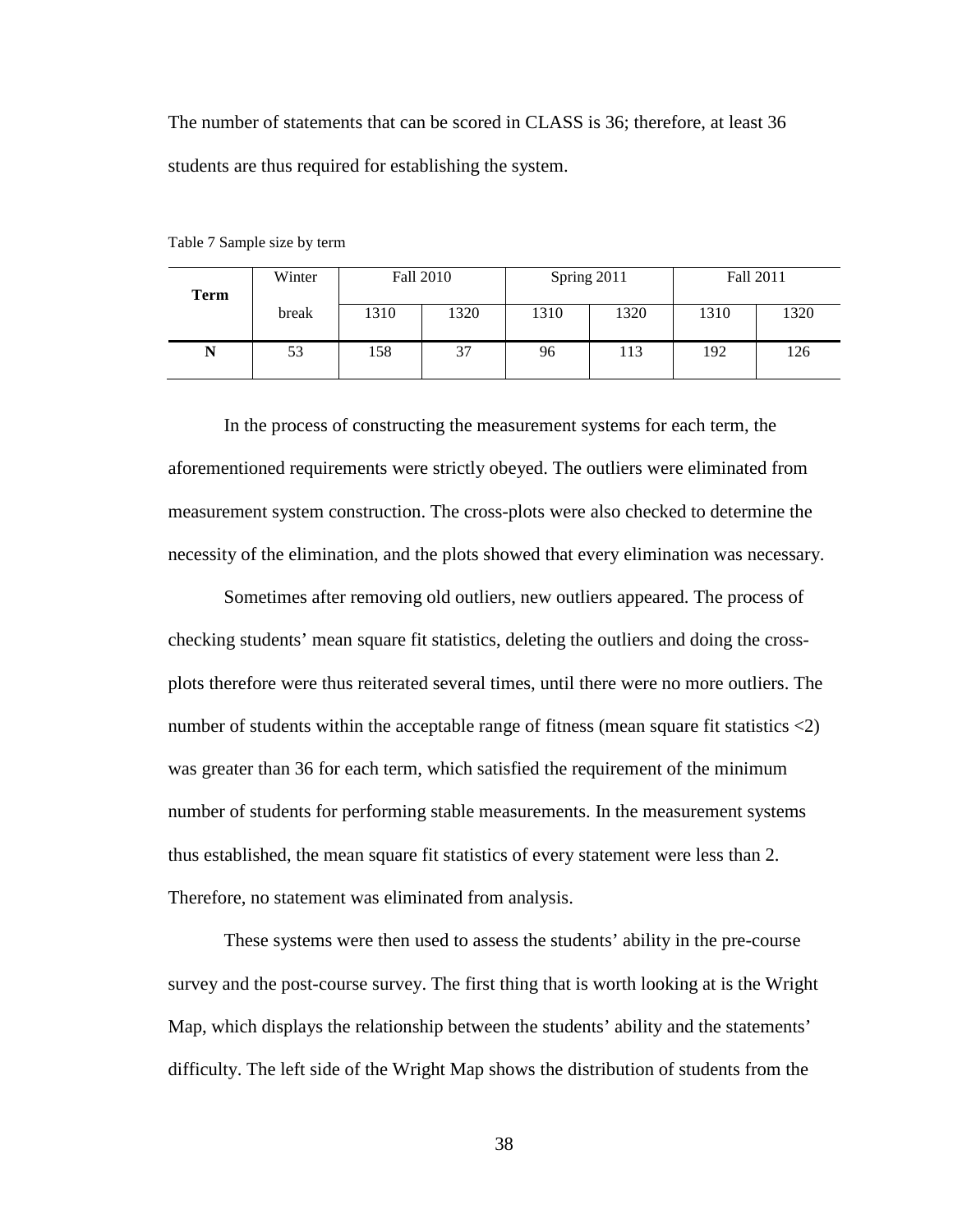least able at the bottom to the most able at the top, and the right side shows the distribution of the statements from the least difficult at the bottom to the most difficult at the top. Figure 6 to Figure 12 are the Wright Maps of pre-course surveys and postcourses survey in each term. The Wright Maps on the left side are for pre-course surveys (which will be called the "pre-maps"), and the Wright Maps on the right side are for the post-course surveys (which will be called the "post-maps"). For most courses during the semesters and the winter break, the distributions of the students' ability are similar to normal distributions. Most students have moderate ability. Only a few students have expert-like ability or novice-like ability. The distributions of the students' ability had slightly expanded in the post-course survey during the semesters, except for the PHYS 1320 in the fall semester in 2011. In other words, some students became more able after a semester's study, and some others became less able, while the mean ability remained approximately the same.



Figure 6 Wright Maps before and after break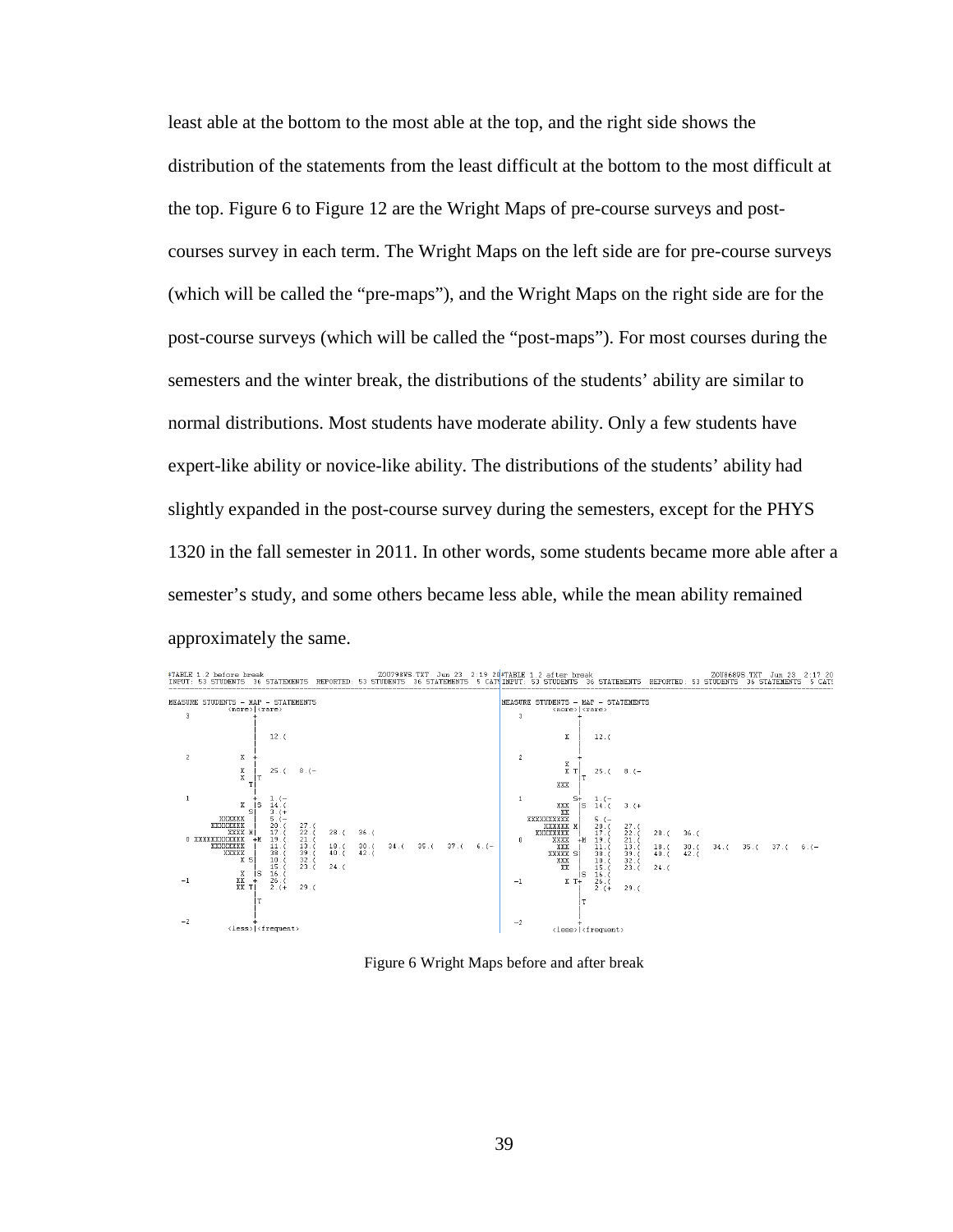

TABLE 1.2 fall 2010 1320 pre 20014954 20049545.TXT Jun 23 0:23 20<sup>2</sup>TABLE 1.2 fall 2010 1320 post 20025045.TXT Jun 23 0:24 20<br>INPUT: 37 STUDENTS 36 STATEMENTS REPORTED: 37 STUDENTS 36 STATEMENTS 5 CATE<sup>INPUT</sup>: 37 STUDENTS





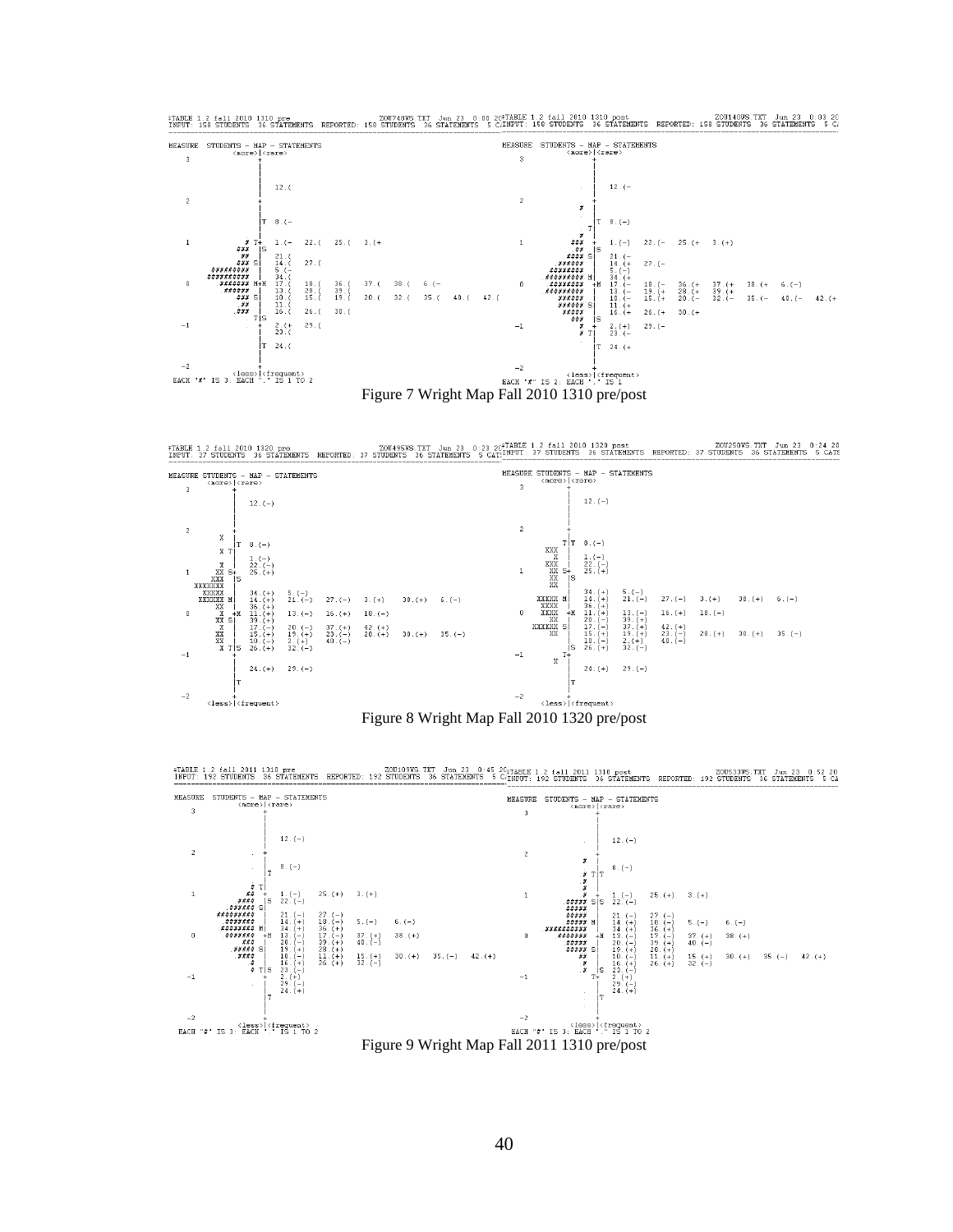



Figure 11 Wright Map Spring 2011 1310 pre/post

#TAELE 1.2 spring 2011 1320 pre<br>INPUT: 113 STUDENTS 36 STATENENTS REPORTED: 113 STUDENTS 36 STATENENTS 5 CINPUT: 113 STUDENTS 36 STATENENTS 45 STATENENTS 5 CA



Figure 12 Wright Map Spring 2011 1320 pre/post

Explanatory note for Figure 6-12: "X" in the Wright Map only represents one student.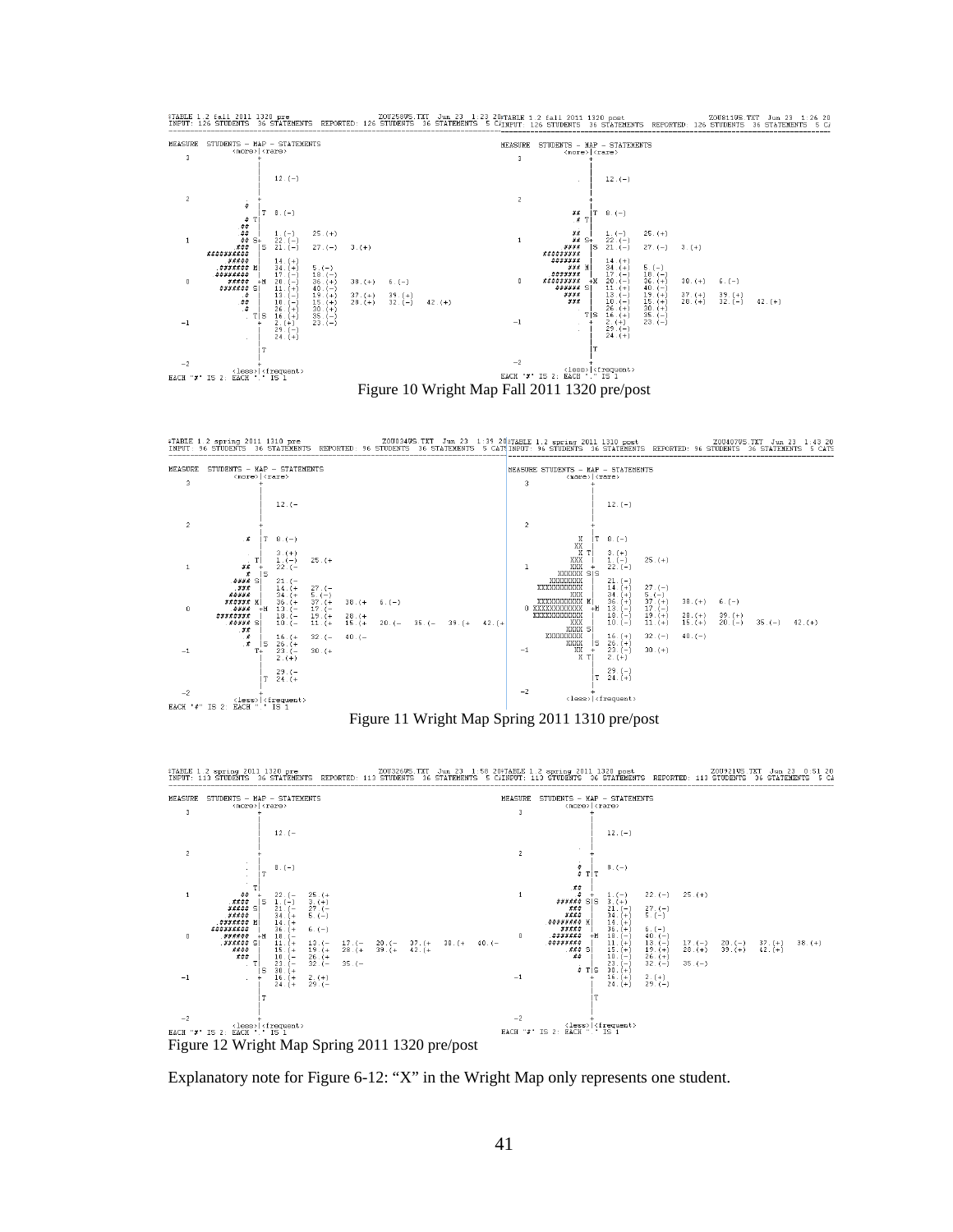Table 8 Students' change in ability by term

| Term             | Survey | <b>Student Mean</b> | p-value |
|------------------|--------|---------------------|---------|
| Winter break     | Pre    | .0836               | $.021*$ |
|                  | Post   | .2906               |         |
| Fall 2010 1310   | Pre    | .0811               | .690    |
|                  | Post   | .0960               |         |
| Fall 2010 1320   | Pre    | .3873               | .531    |
|                  | Post   | .3341               |         |
| fall 2011 1310   | Pre    | .2362               | .321    |
|                  | Post   | .2709               |         |
| fall 2011 1320   | Pre    | .3972               | .505    |
|                  | Post   | .3602               |         |
| spring 2011 1310 | Pre    | .1580               | .852    |
|                  | Post   | .1426               |         |
| spring 2011 1320 | Pre    | .2549               | .168    |
|                  | Post   | .3104               |         |

Explanatory note for Table 9:

\*p<0.05 means the change is significant, if the significance level is 5%.

To check whether there is significant change in students' attitude, this study conducted the Paired Sample t Tests for each term, and found no significant change had taken place during any long semester. The winter break, however, significantly influenced in students' attitude (see Table 9). These results are consistent with those obtained by the standard CLASS analysis.

Students' interpretation of the statements in CLASS may change due to a semester's learning of Physics. This invalidates pre/post comparison for the statement in question. To assess whether this happened, change of students' interpretations toward each statement for each term is measured by using the Differential Item Functioning (DIF) Test in Winsteps. Rasch-Welch (logistic regression) t-test is a DIF Test for rating scale surveys. This test estimates the statements' difficulty for each person group by using a logistic regression model. The difference in the DIF Measures (which are the statements' difficulty) indicates that one group of students is scoring better than another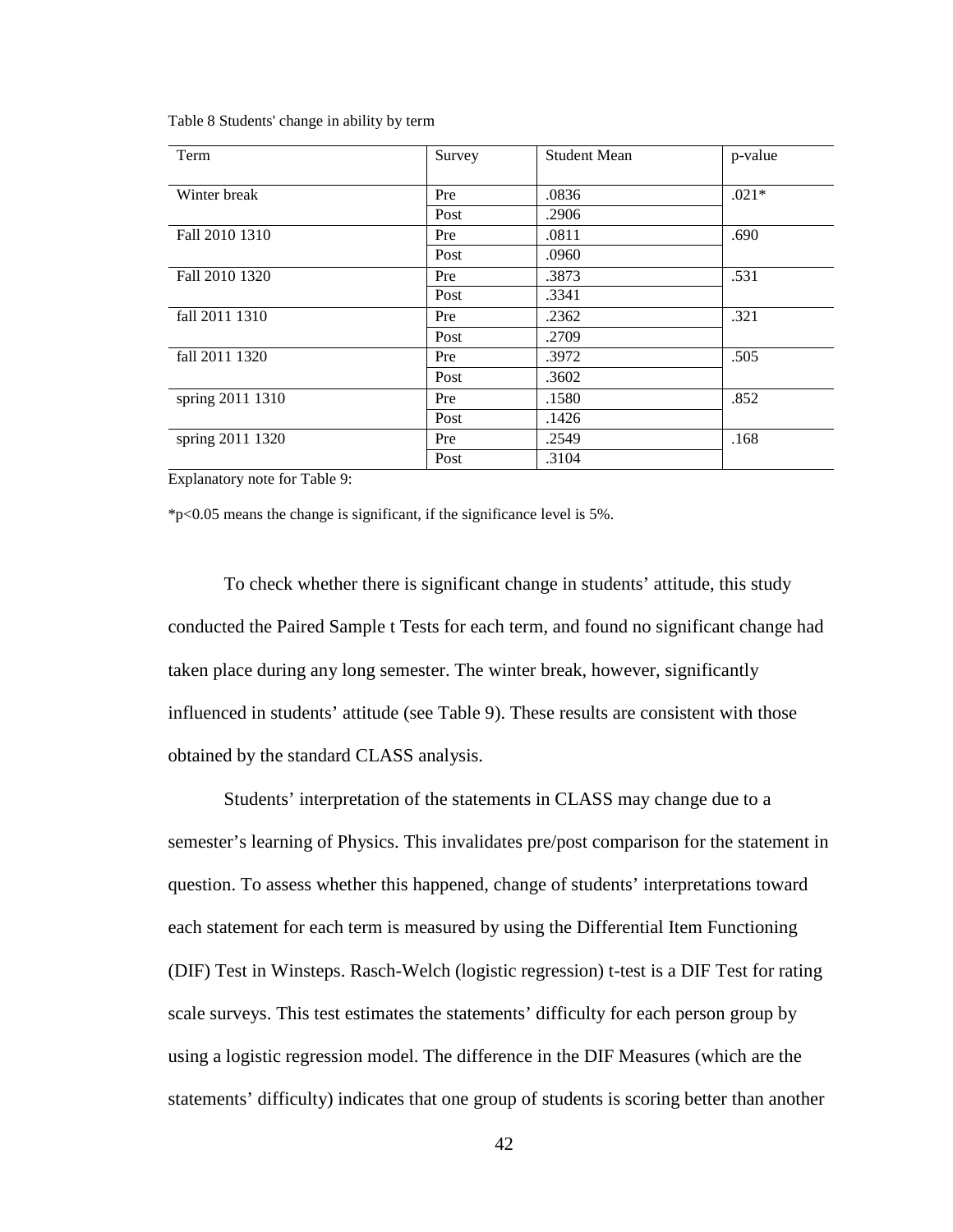group of students on this statement. This could mean that different groups are having different interpretation toward the same statement.

| Term             | Statement | <b>DIF</b><br><b>PRE</b><br><b>MEASURE</b> | <b>POST DIF</b><br><b>MEASURE</b> | <b>DIF</b><br><b>CONTRAST</b> | Rasch-Welch |
|------------------|-----------|--------------------------------------------|-----------------------------------|-------------------------------|-------------|
|                  | $3.(+)$   | 1.02                                       | 0.31                              | 0.71                          | 6.21        |
| Fall 2011 1310   | $24.(+)$  | $-1.24$                                    | $-0.74$                           | $-0.5$                        | $-3.56$     |
|                  | $29.(-)$  | $-1.2$                                     | $-0.65$                           | $-0.54$                       | $-3.93$     |
|                  | $24.(+)$  | $-1.72$                                    | $-0.84$                           | $-0.88$                       | $-4.21$     |
| Spring 2011 1310 | $37.(+)$  | 0.22                                       | $-0.5$                            | 0.73                          | 4.16        |

Table 9 DIF Test by term

Explanatory notes for Table 10:

1. When a DIF contrast for a statement is  $> |0.5|$ , and the Rasch-Welch t is  $> |2|$ . Students' interpretation of this statement is considered significantly changed.

According to Table 10, students' interpretations of statements have not changed for courses during most terms. For course PHYS 1310 in the fall and spring semesters of 2011, students' interpretations for some statements have changed significantly. However, according to Linacre, if there are not a large amount of statements that have changed, or if the direction of the changes for different statements are not mostly the same, the measurements of students' ability in the pre-course survey and the post-course survey are still comparable. The changes in the fall and spring semester have met these criteria, the results obtained about those terms are therefore still reliable.

In the former study, which used the standard CLASS analysis, the researchers discussed the connections between CLASS and a survey about the transformative experience, which was develop by K. J. Pugh for assessing the engagement of classroom knowledge in students' life<sup>28</sup>. Transformative experience is the experience when a student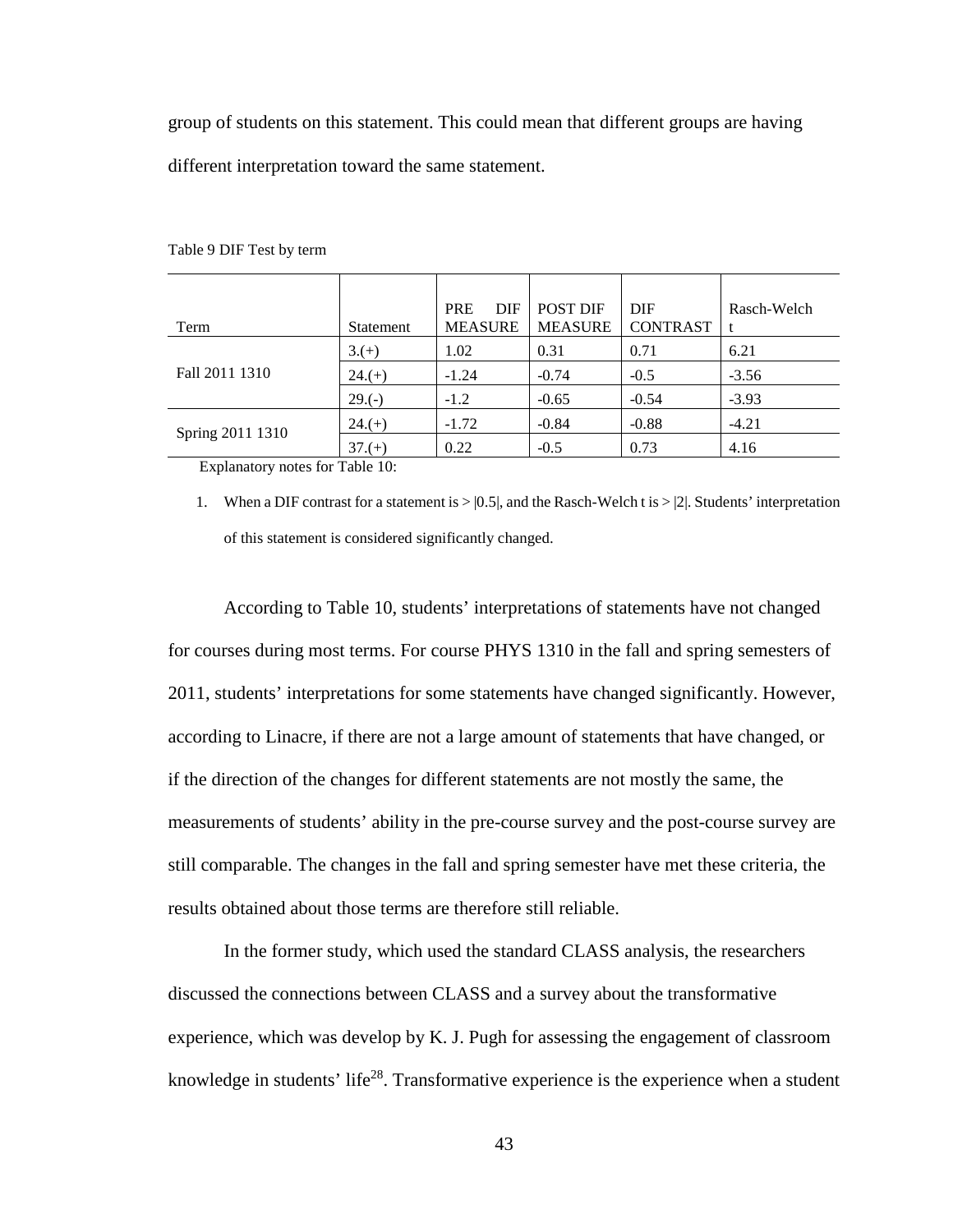actively applies the knowledge he or she has obtained from school to everyday life, and views the world in a different and meaningful way. The levels of the transformative experience vary from merely engaging the related knowledge in classroom activities to engaging this knowledge in everyday life, which is a continuum of less transformative behavior to more transformative behavior. This survey contains three facets of transformative experience, including motivated use, expansion of perception, and experiential value. The transformative survey contains 33 statements, and some of its statements have parallel meaning with some statement in CLASS. Statement 3 on the CLASS ("I think about the physics I experience in everyday life") is similar to statement 11 on the transformative experience survey ("I find myself thinking about adaptation and/or natural selection in all kinds of everyday situations"). Statement 37 on the CLASS ("To understand physics, I sometimes think about my personal experiences and relate them to the topic being analyzed") is similar to statement 12 on the transformative experience survey ("I seek out opportunities to apply my knowledge of adaptation and/or natural selection in my everyday life"). Connections are found between statement 28 on the CLASS (Learning physics changes my ideas about how the world works") and statement 19 on the transformative experience survey ("I can't help but see animals and/or plants in terms of adaptation and/or natural selection now"), and item 14 on the CLASS ("I study physics to learn knowledge that will be useful in my life outside of school") and item 26 on the transformative experience survey ("Knowledge of adaptation and/or natural selection is useful in my current, everyday life") are also very similar. In addition, statement 11 on the CLASS ("I am not satisfied until I understand why something works the way it does") may address motivated use, and statement 30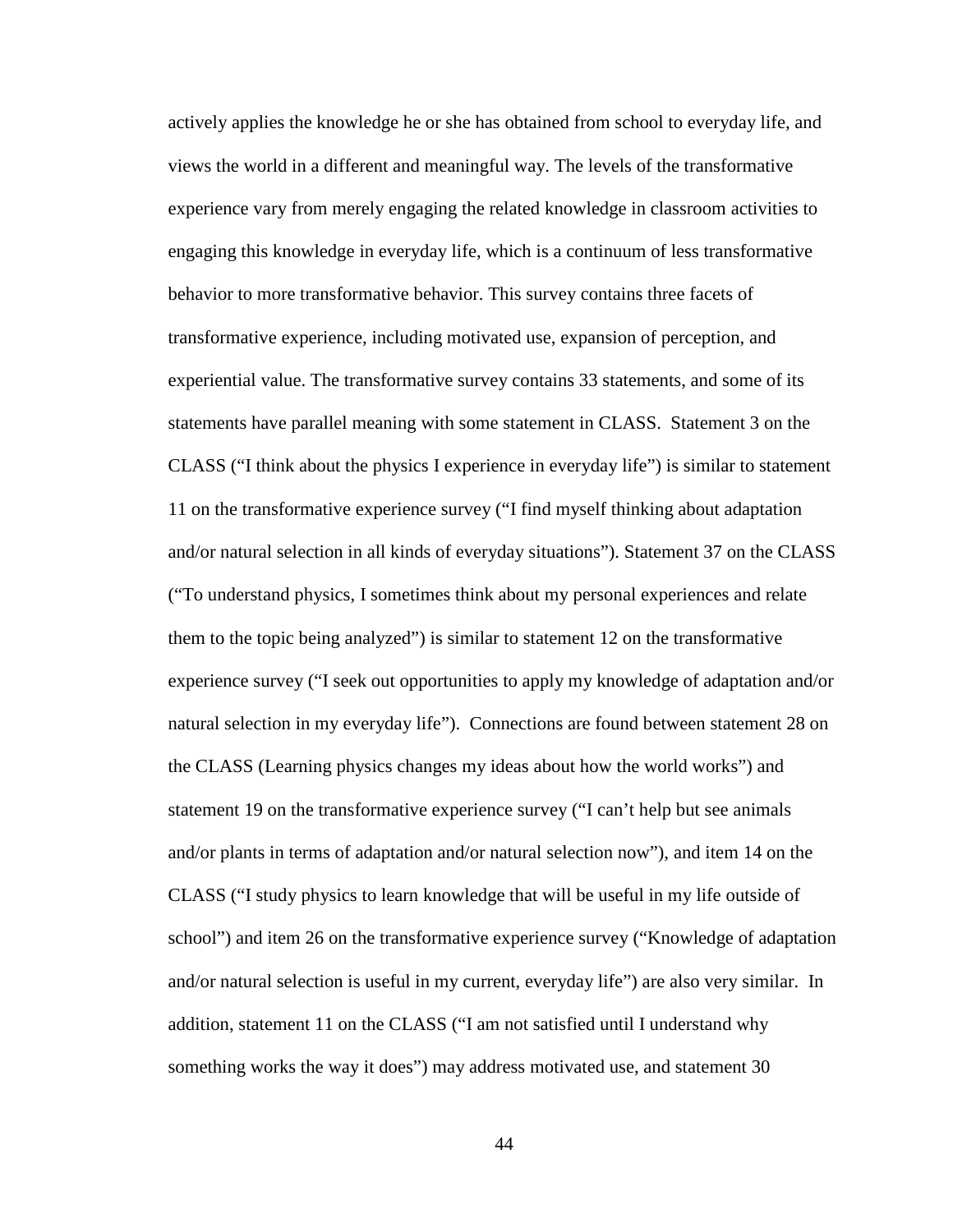("Reasoning skills used to understand physics can be helpful to me in my everyday life" and 35 ("The subject of physics has little relation to what I experience in the real world") address experiential value. After removing the statements in CLASS which are related to the transformative experience, the students' change in attitude becomes comparably insignificant (0.075). One possible implication of this phenomenon is, during the winter break, students engage classroom physics knowledge to their everyday life to a greater extent, and it may be the main respect of students' change in attitude during the break. However, because the sample used to investigate the Winter Break Effect is small (55 students), the conclusion should be carefully drawn, and further study on it is needed.



Figure 13 Wright Map before and after break (transformative related statements deleted)

| Term         | Survey | <b>Student Mean</b> | p-value |
|--------------|--------|---------------------|---------|
| Winter break | Pre    | 0.1106              | .075    |
|              | Post   | 0.2607              |         |

Table 10 Students' change in ability (transformative related statements deleted)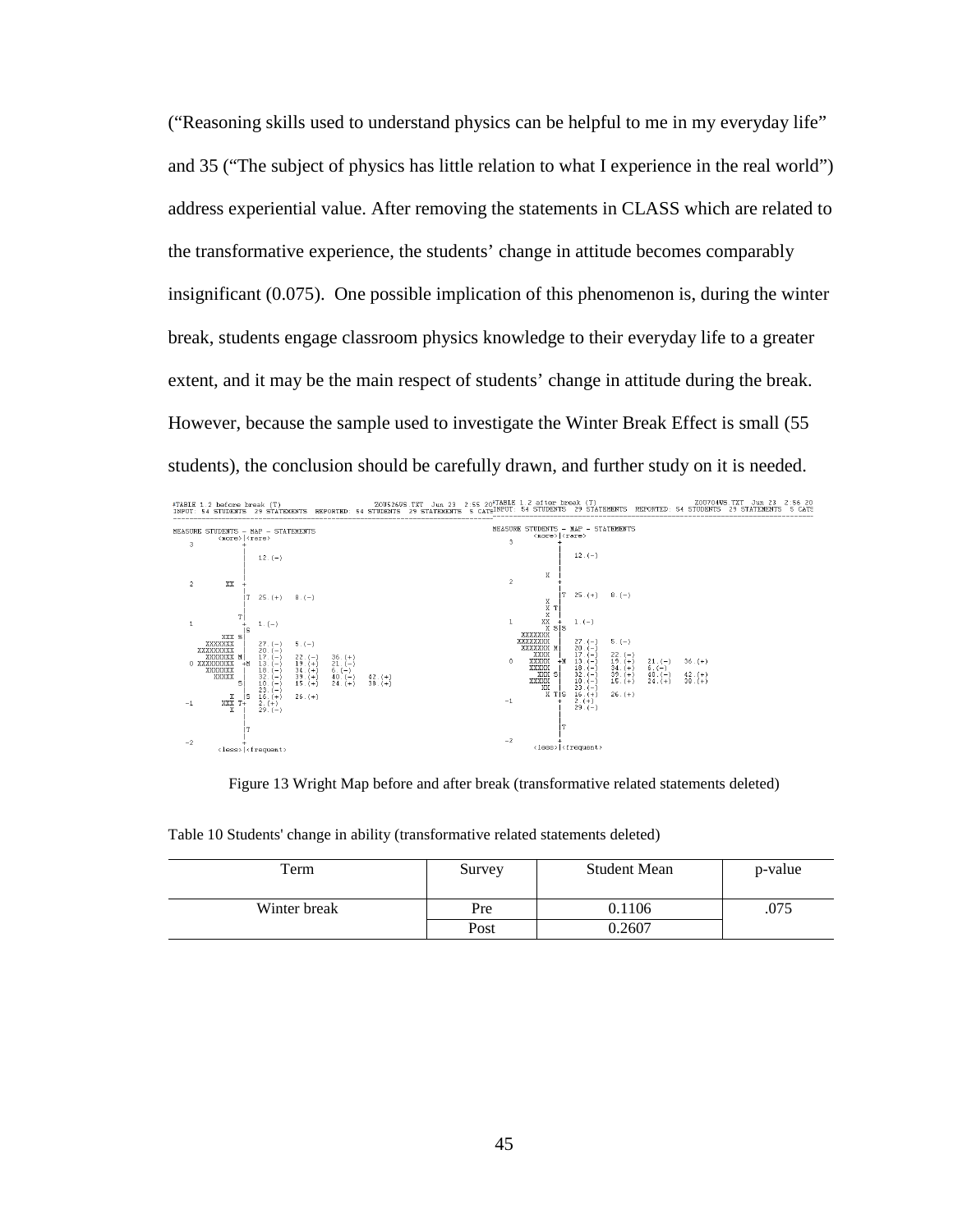### *4.2 Students' change in attitude due to the teaching methods*

 One thing that is worth discussing is that while none of the instructors were found to have a significant influence on students' attitude in the study analyzed by the CLASS analysis, the students of instructor 5, however, were found to have a significant positive change in their attitudes by using the Rasch Analysis.

| Instructor     | <b>Stage</b> | Using percentage | <b>Student Mean</b> | Sig     |
|----------------|--------------|------------------|---------------------|---------|
|                | Pre          | (74/82)90%       | .0512               | .138    |
|                | Post         |                  | $-.0306$            |         |
| $\mathcal{D}$  | Pre          | (205/228)90%     | .1819               | .173    |
|                | Post         |                  | .1167               |         |
| $\mathcal{E}$  | Pre          | (337/377)89%     | .3888               | .196    |
|                | Post         |                  | .4261               |         |
| $\overline{4}$ | Pre          | (47/54)87%       | .1269               | .286    |
|                | Post         |                  | .2806               |         |
| 5              | Pre          | (64/70)91%       | .1913               | $.011*$ |
|                | Post         |                  | .3566               |         |
| 7              | Pre          | (205/228)90%     | .2660               | .309    |
|                | Post         |                  | .1907               |         |

Table 11 Students' change in ability by instructor

Explanatory notes for Table 12

1. Instructor 6 has only 18 students' response s of CLASS. Because the sample size is too small, it is not appropriate to analyze this sample.

TABLE 1.2 1-I ZOU8145 TXT Jun 23 12:11 2013 12:11 201815 1.2 1-F<br>INPUT: 74 STUDENTS 36 STATEMENTS REPORTED: 74 STUDENTS 36 STATEMENTS 5 CATEINPUT: 74 STUDENTS 36 STATEMENTS 36



Figure 14 Wright Map for Inst. #1 pre/post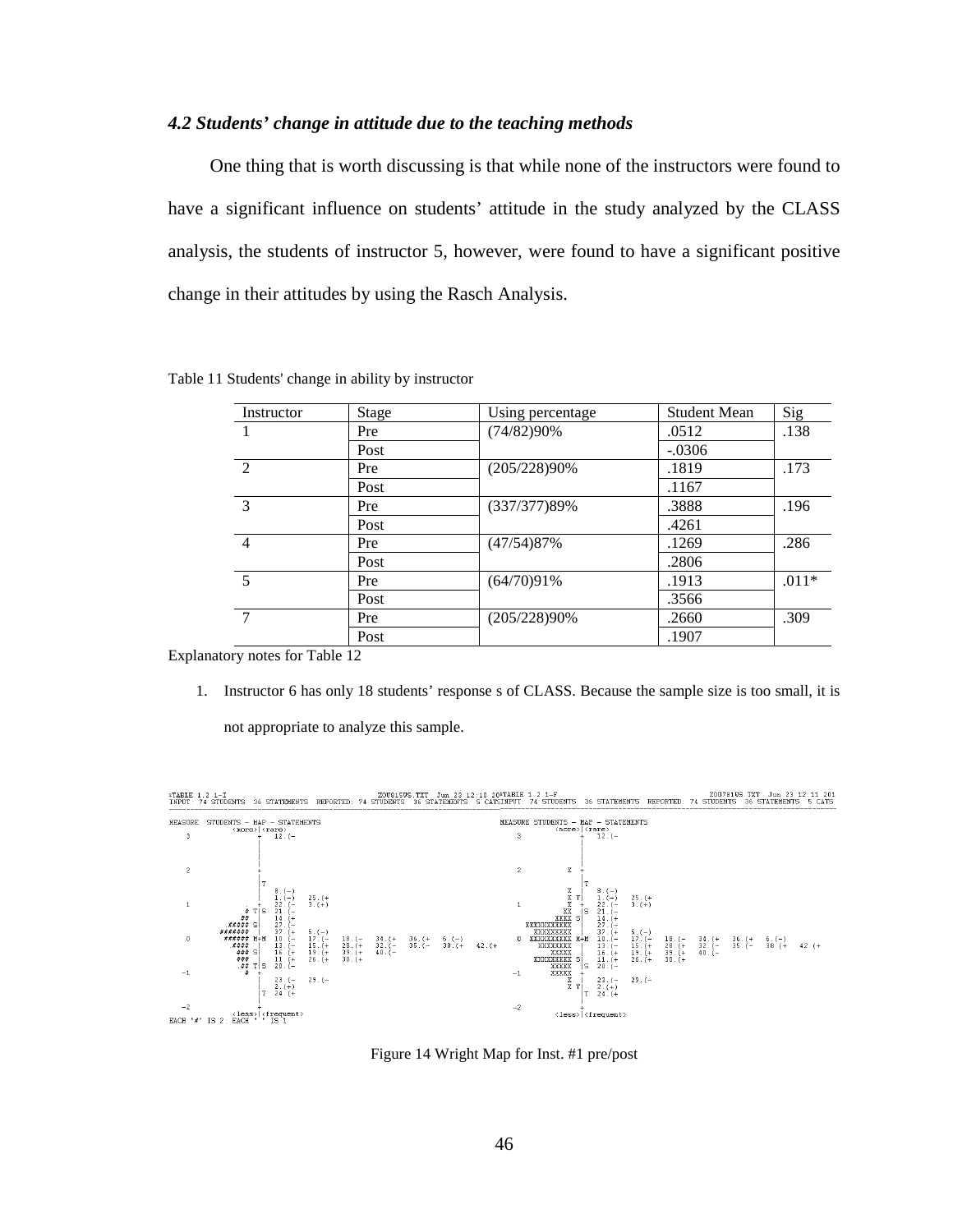

TABLE 1.2 2-I ZOU232WS.TKT Jun 23 23:34 201255WS.TKT Jun 23 23:34 20FTABLE 1.2 2-F<br>INPUT: 205 STUDENTS 36 STATEMENTS REPORTED: 205 STUDENTS 36 STATEMENTS 5 CANPUT: 205 STUDENTS 36 STATEMENTS 50

TABLE 1.2 3-I ZOU420WS.TXT JUN 23 23:36 20 ZOU420WS.TXT JUN 23 23:36 20 ZOU420WS.TXT JUN 23 23:36 20 ZOU420WS<br>TNPUT: 337 STUDENTS 199 STUDENTS 36 STATEMENTS 5 CATEMENTS 5 CATEMENTS 337 STUDENTS 36 STATEMENTS DEPORTED: 337



Figure 16 Wright Map for Inst. #3 pre/post

#TABLE 1.2 4-I UPP THE STATE MEET TO STATE ON THE 23 23 38 204TABLE 1.2 4-F THE STATEMENTS REPORTED: 47 STUDENTS 36 STATEMENTS 5 CATS.<br>INPUT: 47 STUDENTS 36 STATEMENTS REPORTED: 47 STUDENTS 36 STATEMENTS \$6 CATSINPUT: 47 S



Figure 17 Wright Map for Inst. #4 pre/post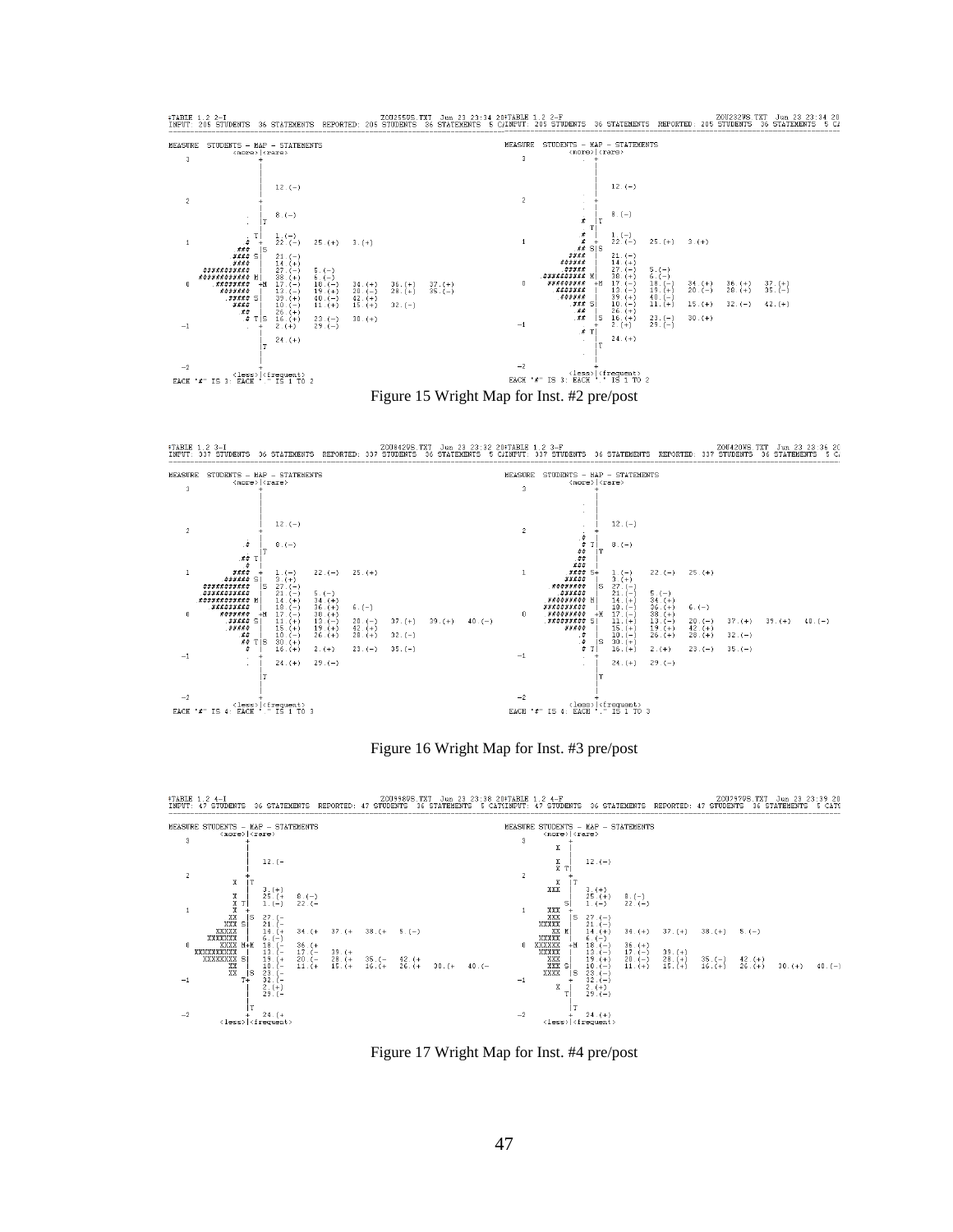$\begin{array}{rcl} \texttt{HEASURE STUDENTS} & - \texttt{MAP} & - \texttt{STATEMENTS} \\ & & \langle \texttt{more} \rangle \, | \, \langle \texttt{rare} \rangle \end{array}$ MEASURE STUDENTS - MAP - STATEMENTS  $\overline{\mathbf{3}}$  $\bar{3}$  $\mathtt{X}$  $12.(-)$  $\rm X$  $12.(-)$  $\overline{2}$  $\bar{\rm x}$  $\overline{\mathbf{2}}$  $\theta$  .  $(-)$  $8.(-)$  $\begin{bmatrix} \texttt{1} & \texttt{x} \\ \texttt{x} & \texttt{x} \\ \texttt{x} & \texttt{x} \\ \texttt{x} & \texttt{x} \\ \texttt{x} & \texttt{x} \\ \texttt{x} & \texttt{x} \\ \texttt{x} & \texttt{x} \\ \texttt{x} & \texttt{x} \\ \texttt{x} & \texttt{x} \\ \texttt{x} & \texttt{x} \\ \texttt{x} & \texttt{x} \\ \texttt{x} & \texttt{x} \\ \texttt{x} & \texttt{x} \\ \texttt{x} & \texttt{x} \\ \texttt{x} & \texttt{x} \\ \texttt{x} & \texttt{x} \\ \texttt{x} & \texttt{x} \\ \texttt{x} & \texttt$ İт  $25(+)$ <br>1.  $(-)$  $\begin{array}{r|l} \texttt{1} & \texttt{XXX} & \texttt{T} \\ \texttt{1} & \texttt{XXX} & \texttt{S} \\ & \texttt{XXXXXXX} & \texttt{S} \\ & \texttt{XXXXXXX} & \texttt{S} \\ & \texttt{XXXXXXX} & \texttt{S} \\ \texttt{0} & \texttt{XXXXXXX} & \texttt{S} \\ & \texttt{0} & \texttt{XXXXXX} & \texttt{S} \\ & \texttt{XXXXXX} & \texttt{S} \\ & \texttt{XXX} & \texttt{S} \\ & \texttt{XXX} & \texttt{S} \\ \texttt{0} & \texttt{XXX} & \texttt{S}$  $25.(+)$ <br>1. (-)  $22.(-)$  $3.(+)$  $22.(-)$  $3.(+)$  $\,1\,$  $\begin{array}{c} 1. ~ (-) \\ 21. ~ (-) \\ 27. ~ (-) \\ 27. ~ (-) \\ 18. ~ (-) \\ 17. ~ (-) \\ 20. ~ (-) \\ 42. ~ (+) \\ 11. ~ (+) \\ 23. ~ (-) \end{array}$ js  $\begin{array}{c} 21. (-) \\ 27. (-) \\ 27. (-) \\ 17. (-) \\ 20. (-) \\ 42. (+) \\ 11. (+) \\ 23. (-) \end{array}$  $\frac{14}{34}$ . (+)  $36. (+)$  $36. (+)$  $14.(+)$ <br> $34.(+)$ мİ  $5.(-)$ <br>19.(+)<br>28.(+)  $6. (-)$ <br>  $37. (+)$ <br>  $38. (+)$  $\begin{array}{c} 6 \\ 37 \\ 38 \\ (+) \end{array}$  $5. (-)$ <br>  $19. (+)$ <br>  $28. (+)$  $+<sup>M</sup>$  $\begin{array}{c} 40. (-) \\ 39. (+) \end{array}$  $\mathbf{0}$  $\begin{smallmatrix} 4\,0 \\ 3\,9 \\ (-1)^2 \end{smallmatrix}$  $\begin{array}{c} 15 \cdot (+) \\ 26 \cdot (+) \\ 35 \cdot (-) \end{array}$  $\begin{smallmatrix} 15 \ , \ 26 \ , \ (+) \\ 35 \ . \ (-) \end{smallmatrix}$  $32.(-)$  $\frac{16}{30}$ . (+)  $\frac{16}{30}$ . (+)  $32$  ,  $(-)$  $\begin{array}{c} \mathtt{XXX} \mathtt{X} \mathtt{X} \mathtt{X} \mathtt{X} \mathtt{X} \mathtt{X} \mathtt{X} \mathtt{X} \mathtt{X} \mathtt{X} \mathtt{X} \mathtt{X} \mathtt{X} \mathtt{X} \mathtt{X} \mathtt{X} \mathtt{X} \mathtt{X} \mathtt{X} \mathtt{X} \mathtt{X} \mathtt{X} \mathtt{X} \mathtt{X} \mathtt{X} \mathtt{X} \mathtt{X} \mathtt{X} \mathtt{X} \mathtt{X} \mathtt{X} \mathtt{X} \mathtt{X} \mathtt{X} \mathtt$ r|s  $^{-1}$  $\frac{2}{29}$ , (+)  $2. (+)$ <br>29.  $(-)$  $\mathsf{T}$  $24.(+)$  $24. (+)$  $-2$  $-2$  $\frac{1}{\text{cases}}$  (frequent)  $\frac{1}{\text{cases}}$  (frequent)

FIABLE 1.2 5-I ZOULOFVE TRE JUDITY STATE JUNITY ON 23 23:40 204TABLE 1.2 5-F 4 STATEMENTS 20110995.TXT Jun 24 15:08 20 AVEVT: 64 STATEMENTS 36 STATEMENTS 5 CATE

Figure 18 Wright Map for Inst. #5 pre/post

TABLE 1.2 7-F 200796WS.TXT Jun 23 23:43 20 200655WS.TXT Jun 23 23:57 20¥TABLE 1.2 7-F 200726WS.TXT Jun 23 23:43<br>INPUT: 57 STUDENTS 36 STATEMENTS 36 STATEMENTS 5 CATE: 57 STUDENTS 36 STATEMENTS REPORTED: 57 STUDENTS 36 STAT



Figure 19 Wright Map for Inst. #7 pre/post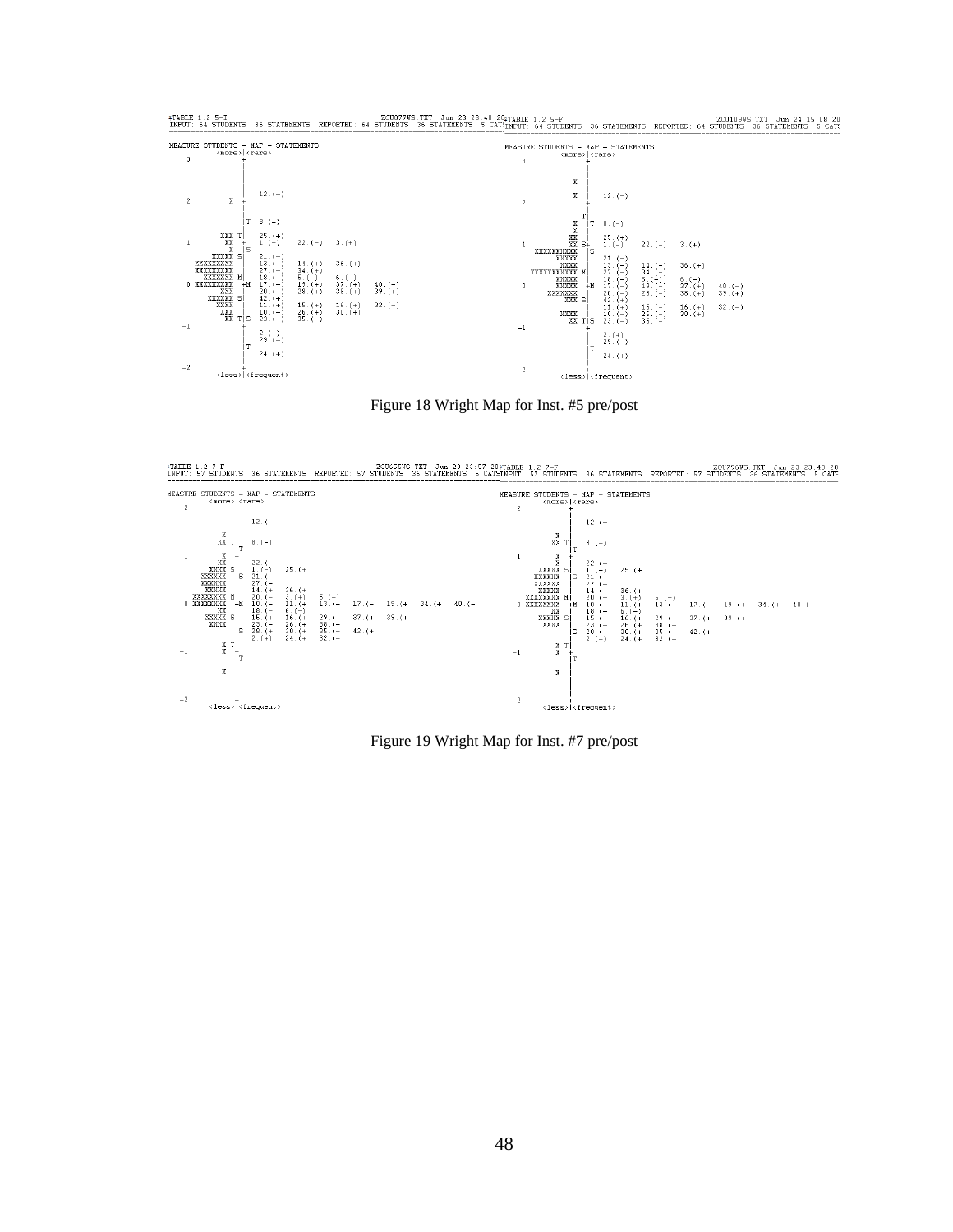In addition, this study checked the change of students' interpretation to every statement for each instructor. Even though Instructor 4 and 5 each have six statements that had changed their meaning, the direction of the changes are not all the same. The pre/post comparison is therefore, still reliable.

| Inst#          | Name     | DIF<br>PRE<br><b>MEASURE</b> | POST<br>DIF<br><b>MEASURE</b> | DIF CONTRAST | Rasch-Welch t |
|----------------|----------|------------------------------|-------------------------------|--------------|---------------|
|                | $10.(-)$ | $-0.04$                      | $-0.56$                       | 0.52         | 2.68          |
| $\mathbf{1}$   | $12.(-)$ | 2.73                         | 1.98                          | 0.75         | 2.86          |
|                | $3.(+)$  | 0.95                         | 0.44                          | 0.51         | 4.76          |
| $\overline{2}$ | $38.(+)$ | 0.09                         | $-0.45$                       | 0.53         | 4.75          |
| 3              | $3.(+)$  | 0.75                         | 0.23                          | 0.52         | 6.04          |
|                | $3(+)$   | 1.28                         | 0.26                          | 1.02         | 4.29          |
|                | $11.(+)$ | $-0.49$                      | 0.09                          | $-0.58$      | $-2.45$       |
| $\overline{4}$ | $19.(+)$ | $-0.35$                      | 0.2                           | $-0.55$      | $-2.33$       |
|                | $24.(+)$ | $-1.59$                      | $-0.72$                       | $-0.87$      | $-3.05$       |
|                | $37.(+)$ | 0.28                         | $-0.52$                       | 0.8          | 3.36          |
|                | $38.(+)$ | 0.31                         | $-0.4$                        | 0.7          | 2.98          |
|                | $19.(+)$ | $-0.03$                      | $-0.55$                       | 0.52         | 2.51          |
|                | $23.(-)$ | $-0.83$                      | $-0.24$                       | $-0.59$      | $-2.73$       |
| 5              | $24.(+)$ | $-1.44$                      | $-0.75$                       | $-0.69$      | $-2.81$       |
|                | $29.(-)$ | $-1.21$                      | $-0.67$                       | $-0.54$      | $-2.29$       |
|                | $34.(+)$ | 0.31                         | $-0.16$                       | 0.46         | 2.37          |
|                | $35.(-)$ | $-0.7$                       | $-0.26$                       | $-0.44$      | $-2.08$       |
| $\overline{7}$ | $12.(-)$ | 2.61                         | 1.78                          | 0.83         | 3.07          |
|                | $24.(+)$ | $-1.42$                      | $-0.76$                       | $-0.66$      | $-2.39$       |

Table 12 The DIF Test by instructor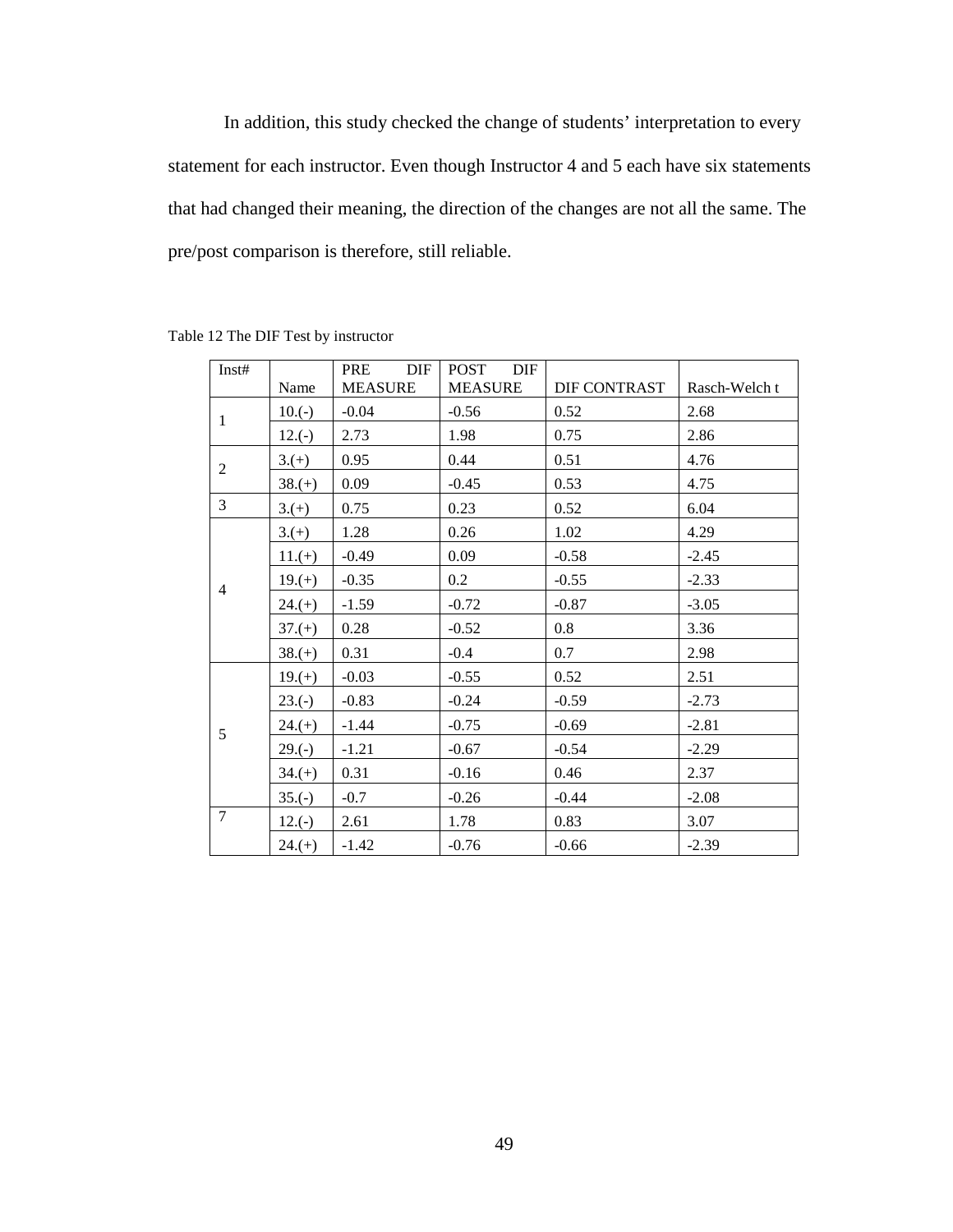### *4.3 Evaluation of CLASS by using Rasch Analysis*

### *4.3.1 The design of the statements*

Figure 20 is also a Wright Map. To evaluate the statement difficulty of CLASS, both pre and post survey responses from students (except the outliers) were used in make the Wright Map in Figure 20. This figure shows that CLASS has statements with different difficulties, and the range of the difficulty is broad enough to measure the varying ability of students. The measurements of the students' ability and the statements' difficulty support this opinion. The range of the students' ability is from -1.64 logits to  $+2.29$  logits, and the range of the statements' difficulty is from  $-1.15$  logits to  $+2.25$ logits. Except one student (the one whose ability is  $+2.29$  logits), other students' ability are all lower than +2.25 logits. However, for an ideal survey, the easiest statement on the Wright Map should have lower position than the least able student, and the most difficult statement should have higher position than the most able student in a standardized sample. According to the Wright Map for CLASS, a most able student in a standardized sample exhibited 50% possibility of responding the most difficult statement (statement 12) in CLASS, which indicates that the most difficult statement in CLASS is difficult enough. However, there was a noticeable gap between the most difficult statement and the second hardest statement (statement 8), which indicates that some statements, which are easier than statement 12 but more difficult than statement 8, should be designed into CLASS. In addition, even the easiest statement in CLASS is too hard to some students to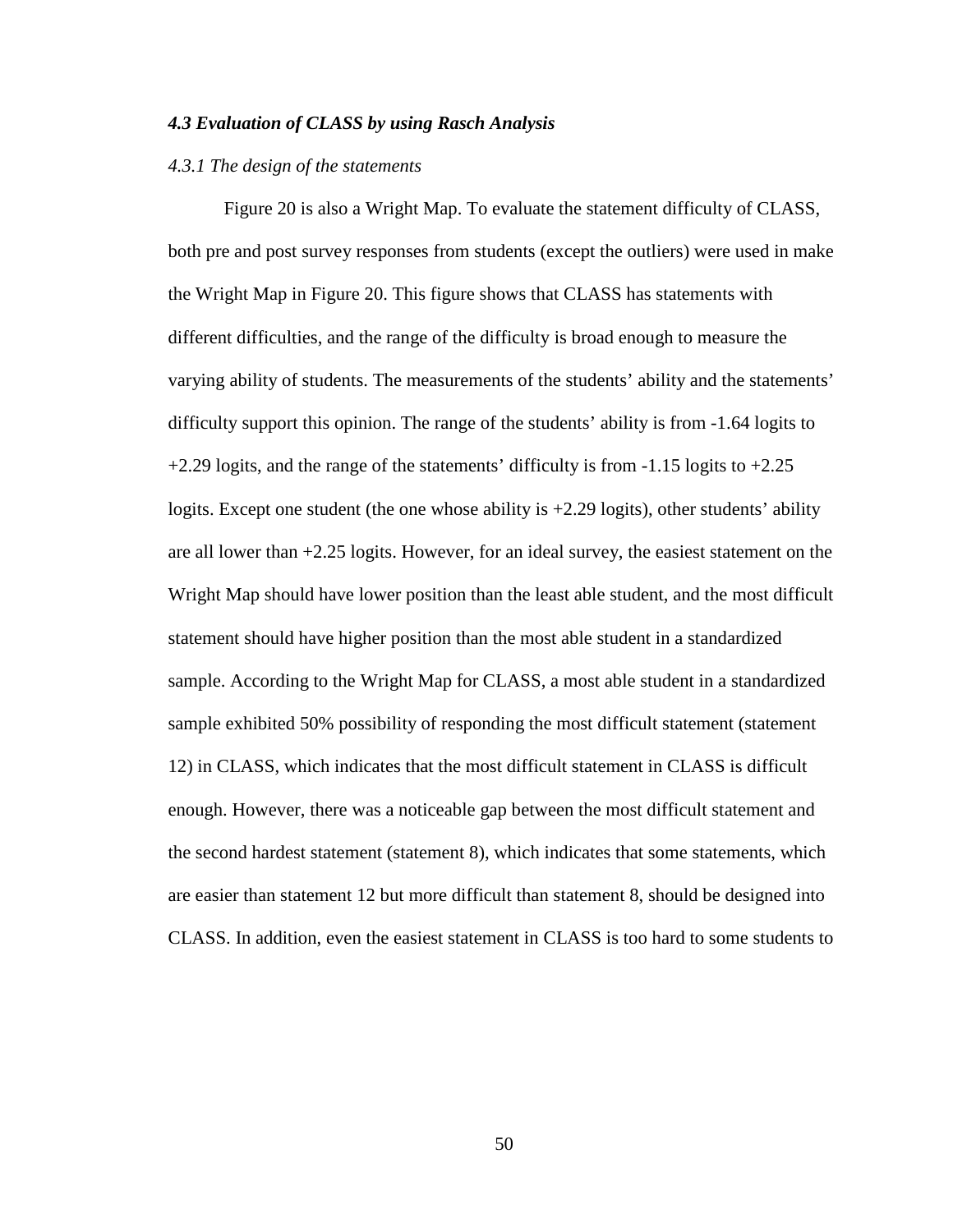| MEASURE        | STUDENTS - MAP - STATEMENTS         | <more> <rare></rare></more> |                                       |           |           |          |           |          |  |
|----------------|-------------------------------------|-----------------------------|---------------------------------------|-----------|-----------|----------|-----------|----------|--|
|                |                                     |                             |                                       |           |           |          |           |          |  |
| 3              |                                     |                             |                                       |           |           |          |           |          |  |
|                | ٠                                   |                             | $12.(-)$                              |           |           |          |           |          |  |
|                |                                     |                             |                                       |           |           |          |           |          |  |
| $\overline{2}$ |                                     |                             |                                       |           |           |          |           |          |  |
|                |                                     |                             |                                       |           |           |          |           |          |  |
|                |                                     |                             |                                       |           |           |          |           |          |  |
|                |                                     |                             | $8.(-)$                               |           |           |          |           |          |  |
|                | . $\pmb{\#}$                        | T T                         |                                       |           |           |          |           |          |  |
|                |                                     |                             |                                       |           |           |          |           |          |  |
|                | . $\pmb{\#}$                        |                             |                                       |           |           |          |           |          |  |
| $\mathbf 1$    | ##                                  |                             | $1.(-)$                               | $22.(-)$  | $25.(+)$  |          |           |          |  |
|                | .###                                |                             |                                       |           |           |          |           |          |  |
|                | ########                            | SIS.                        | $3.(+)$                               |           |           |          |           |          |  |
|                |                                     |                             |                                       |           |           |          |           |          |  |
|                | <i>#######</i>                      |                             | $21.(-)$                              | $27.(-)$  |           |          |           |          |  |
|                | ##########                          |                             | $14. (+)$                             | $5.(-)$   |           |          |           |          |  |
|                | .###########                        | ΜI                          | $34. (+)$                             | $36. (+)$ |           |          |           |          |  |
| $\Box$         | <i>.###########</i>                 | $+M$                        | $17.(-)$                              | $18.(-)$  | $20.(-)$  | $6. (-)$ |           |          |  |
|                | .########                           |                             |                                       |           |           |          |           |          |  |
|                |                                     |                             | $11.(+)$                              | $13.(-)$  | $19.(+)$  | $37.(+)$ | $38.(+)$  | $39.(+)$ |  |
|                | ###### S                            |                             | $10.(-)$                              | $15.(+)$  | $28.(+)$  | $40.(-)$ | $42. (+)$ |          |  |
|                | .###                                |                             | $30.(+)$                              | $32.(-)$  | $35.(-)$  |          |           |          |  |
|                | .###                                | Is                          | $16.(+)$                              | $23.(-)$  | $26. (+)$ |          |           |          |  |
|                | $\cdot$ #                           | Т                           |                                       |           |           |          |           |          |  |
| $^{-1}$        |                                     |                             | $2.(+)$                               | $29.(-)$  |           |          |           |          |  |
|                |                                     |                             |                                       |           |           |          |           |          |  |
|                | ×.                                  |                             | $24.(+)$                              |           |           |          |           |          |  |
|                | $\overline{\phantom{a}}$            | Т                           |                                       |           |           |          |           |          |  |
|                |                                     |                             |                                       |           |           |          |           |          |  |
|                | $\blacksquare$                      |                             |                                       |           |           |          |           |          |  |
|                |                                     |                             |                                       |           |           |          |           |          |  |
| $-2$           |                                     |                             |                                       |           |           |          |           |          |  |
|                |                                     |                             |                                       |           |           |          |           |          |  |
|                |                                     |                             | <less>   <frequent></frequent></less> |           |           |          |           |          |  |
|                | EACH "#" IS 18: EACH "." IS 1 TO 17 |                             |                                       |           |           |          |           |          |  |
|                |                                     |                             |                                       |           |           |          |           |          |  |

answer correctly. Some easier statements therefore need to be added into CLASS.

INPUT: 1521 STUDENTS 36 STATEMENTS REPORTED: 1521 STUDENTS 36 STATEMENTS 5 CATS WINSTEPS 3.81.0

Figure 20 Wright Map of all students

#### *4.3.2 The design of the rating scale*

 Linacre once proposed eight guidelines to examine whether a rating scale is functioning well. Those guidelines are demonstrated with the indices and graphs generated by Winsteps, and the guidelines have been carefully discussed in Chapter II. The rating scale of CLASS meets all the guidelines except the one about the distance between adjacent step calibrations (see Table 14). The step calibration of category 3 is only 0.4 logits apart from that of category 4, which is much less than what is required for the smallest distance between them. In Figure 21 (in page 54), the intersections of the adjacent categories are the step calibrations. The second intersection is the step calibration of category 3, and the third intersection is the step calibration of category 4. Figure 21 emphasizes the peak of the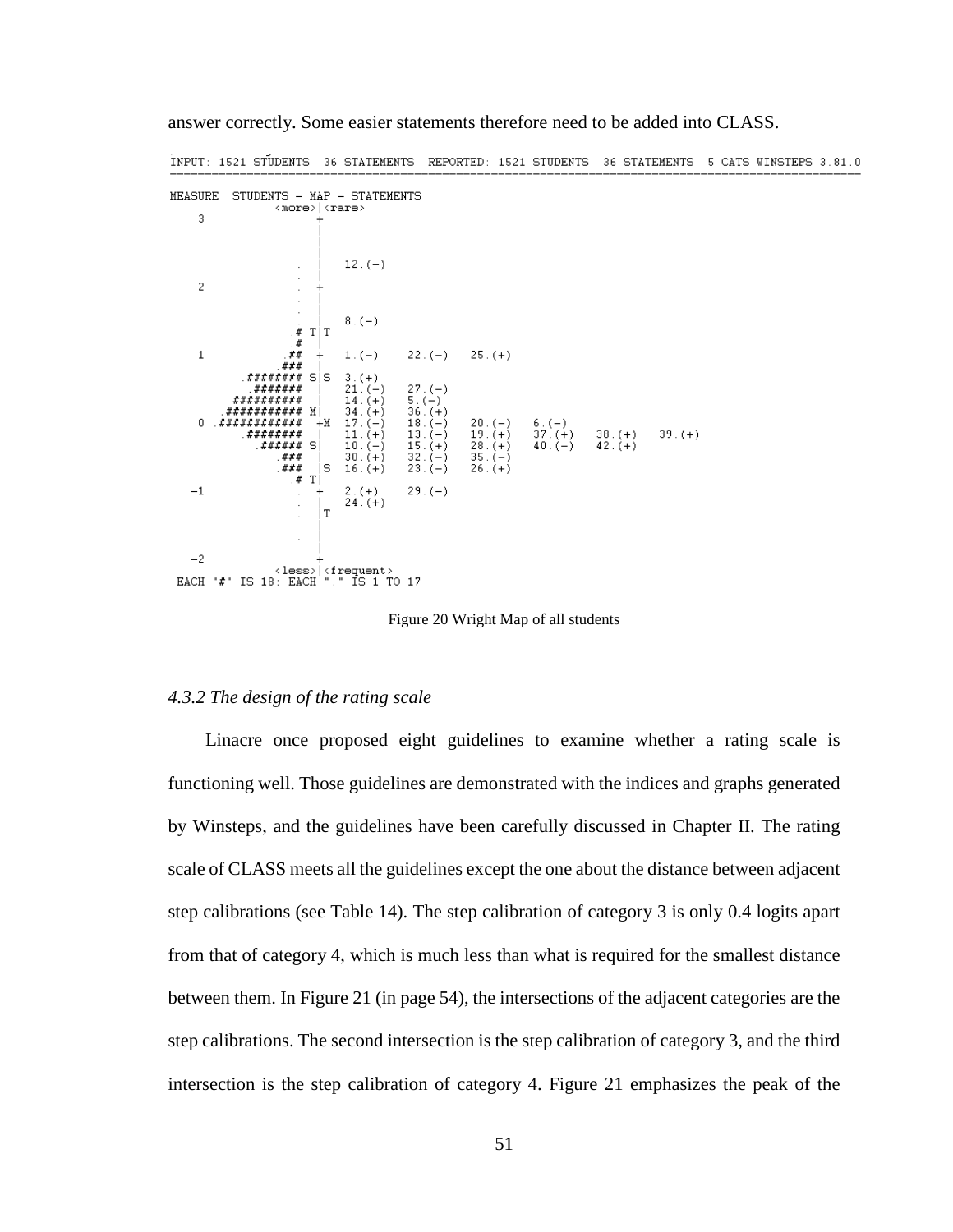"neutral" category is too low, which is why the two calibrations are too close to each other. Even at the peak where a student is most likely to choose "neutral", he or she shows almost the same possibility of choosing neighboring categories. Its influence on the measurement is not clear, which requires for further study. However, one possible explanation of this occurrence is that the "neutral" category is not significantly favored by students who have moderate relative ability. Some students who choose "agree" or "disagree" may actually have ability correspondending to the "neutral" category. Those "agree" and "disagree" responses are yet still counted into the students' favorable or unfavorable percentages in the standard CLASS analysis, and therefore distort the result of measurement to some extent. The problem also exists when considering "Strongly Agree" and "agree" the same responses, and "Strongly Disagree" and "disagree" the same responses (see Table 15 and Figure 22). The accuracy of the Rasch measurement is degraded as well, because the problem stems from the imperfection of the rating scale.

|           | Observed |      | Observed  |       |        | Andrich     | Category |
|-----------|----------|------|-----------|-------|--------|-------------|----------|
| Category  | Count    | $\%$ | Average   | Infit | Outfit | Threshold   | Measure  |
| <b>SD</b> | 2966     | 5    | $-1.14$   | .99   | 1.01   | <b>NONE</b> | $-3.29$  |
| D         | 10940    | 20   | $-.39$    | 1.02  | 1.04   | $-2.06$     | $-1.45$  |
| N         | 14819    | 27   | $\cdot^1$ | .93   | .92    | $-.43$      | $-.16$   |
| A         | 22036    | 40   | .61       | .96   | .97    | $-.03$      | 1.39     |
| <b>SA</b> | 3995     | 7    | 1.02      | 1.07  | 1.05   | 2.52        | 3.67     |

Table 13 The summaryummary of rating scale (five-point rating scale)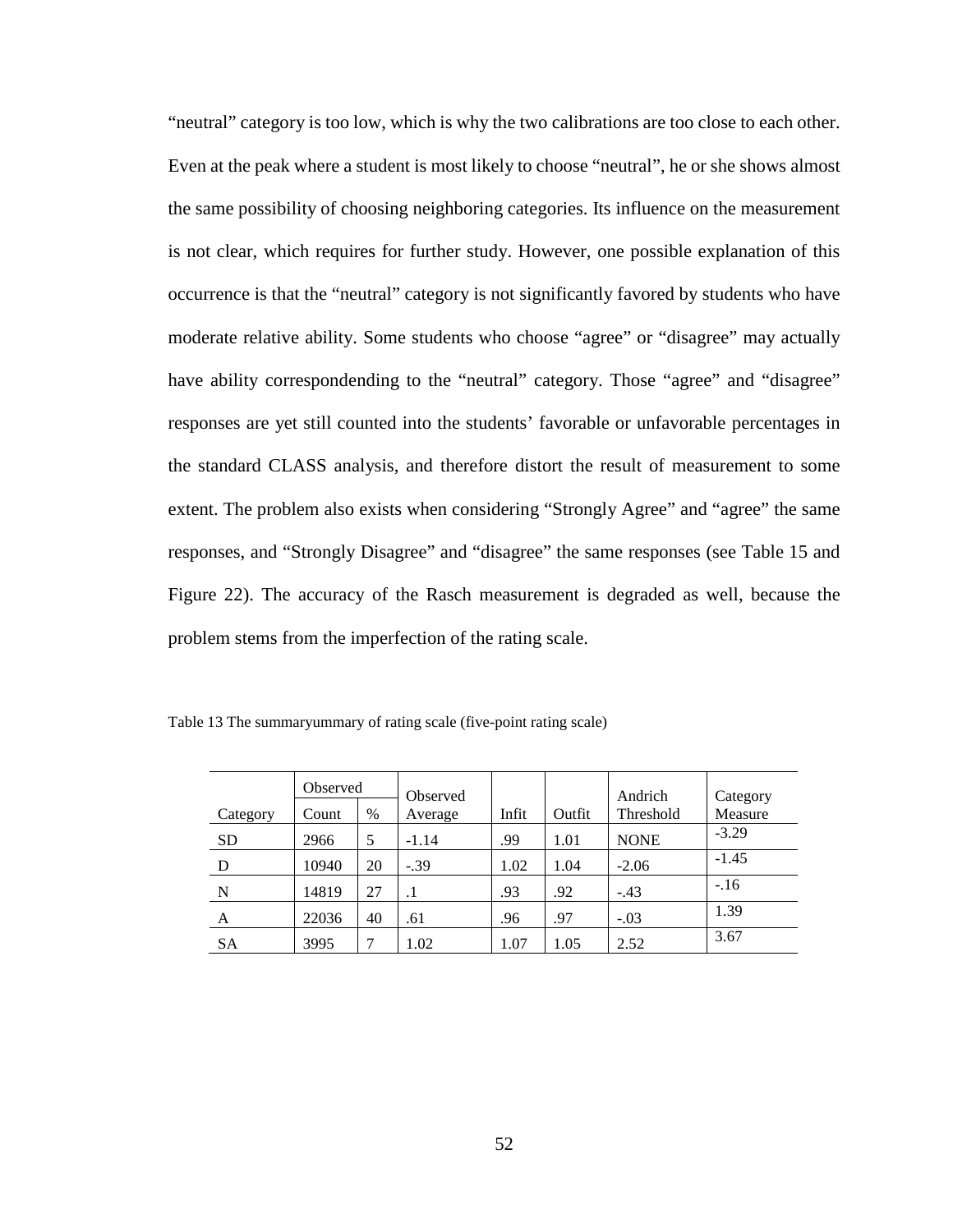Table 14 The summary of rating scale (three-point scale)

|              | Observed |      | Observed |       |        | Andrich     | Category |
|--------------|----------|------|----------|-------|--------|-------------|----------|
| Category     | Count    | $\%$ | Average  | Infit | Outfit | Threshold   | Measure  |
|              |          |      |          |       |        |             |          |
| SD/D         | 13906    | 25   | $-.46$   | 1.02  | 1.08   | <b>NONE</b> | $-1.57$  |
| N            | 14819    | 27   | .31      | .92   | .89    | $-.10$      | .00      |
| $\mathbf{C}$ | 26031    | 48   | 99       | 1.00  | 1.05   | .10         | 1.57     |

Explanatory Notes on Table 14 and 15

- 1. The sample is the students from every course over different semesters. Those students whose mean square fit statistic is  $>2$  have been eliminated (from analysis).
- 2. The Andrich thresholds are the step calibrations, which are the points where the possibility of choosing either of the adjacent responses is equivalent.
- 3. The observed average is the average ability of the people who have responded in that category.



Figure 21 Category Probability Curves (five-point rating scale)



Figure 22 Category Probability Curves (three-point rating scale)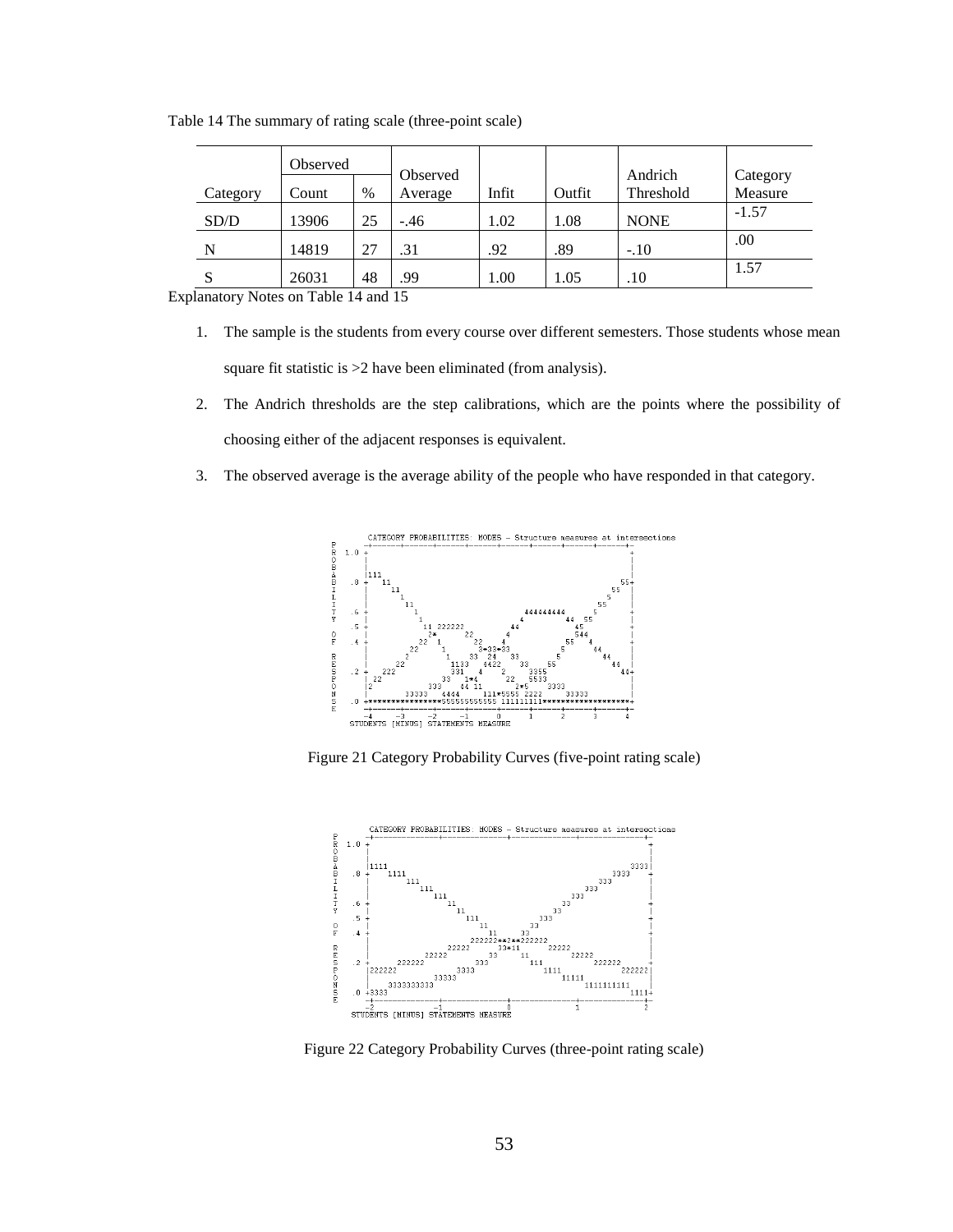#### *4.4 Evaluation of the standard CLASS method by using Rasch Analysis*

 The CLASS developers from University of Colorado, Boulder, decided the reasonable way to score students' responses is to look at their average percentage of favorable or unfavorable responses. These researchers dismissed the data collected by the category of "neutral", and they also neglected the difference between the categories of "Strongly Agree" and "agree", and the difference between the categories of "Strongly Disagree" and "disagree". This scoring process has its rationality, but also has its limitations and drawbacks.

 The Rasch Analysis shows the rationality of neglecting the difference between "Strongly Agree" and "agree" in the standard analysis. In the standard analysis, the Likert scale in CLASS is considered as an ordinal scale. Usually, when a scale is considered ordinal, every response on the scale is therefore automatically assigned with ordinal meaning, which means "Strongly Agree" must be a better or a worse response than "agree", depending on what the correct response on the scale is, but they are never regarded as the same responses. The graph of Category Probability Curves (Figure 23) for the rating scale in CLASS, which is obtained by the Winsteps, however, illustrates the problem of regarding these two responses differently. For a student whose ability is 3.5 logits beyond the difficulty of the statement (which will be referred to "relative ability"), he or she has approximately a 27% probability of choosing "agree" and a 73% probability of choosing "Strongly Agree"; or, for a group of students whose ability are 3.5 logits beyond the difficulty of the statement, 27% of the them will choose "agree", and 73% of them will choose "Strongly Agree". This phenomenon implies that for a student who chooses "Strongly Agree", his or her ability on this statement may be the same as a student who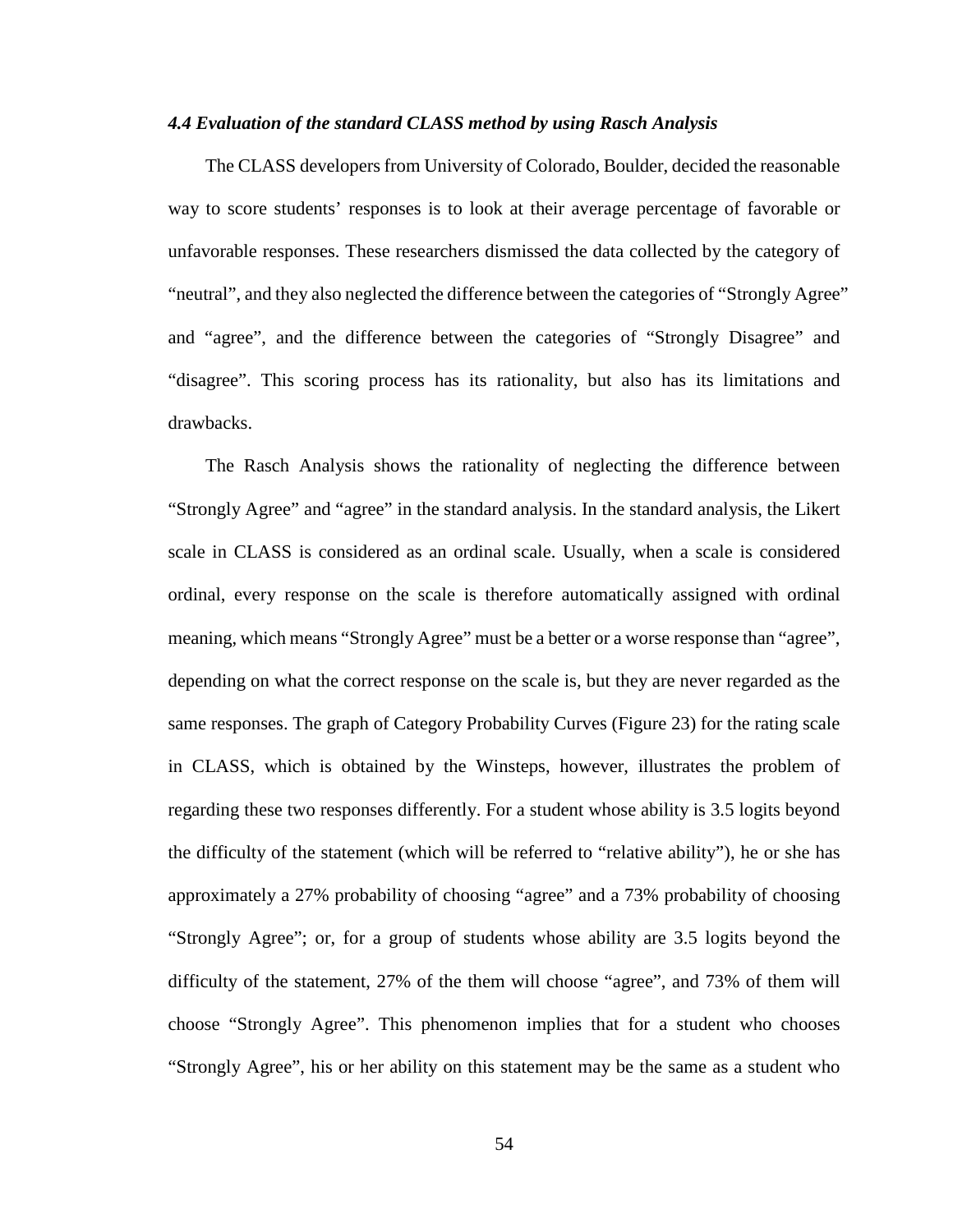chooses "agree". "Strongly Agree" is therefore not the same as "agree". This conclusion obtained by the Rasch model is consistent with what the CLASS developers learnt from their interviews, which shows that students who agreed with the statement to the same extent might end up choosing different categories. As a result, when considering the Likert scale in CLASS as an ordinal scale, it is necessary to regard "Strongly Agree" and "agree" as the same responses, just as the CLASS developers decided to score students' responses in those two categories.



Figure 23 Category Probability Curves (ability 3.5)



Figure 24 Category Probability Curves (ability 2 and 3.5)

 However, Figure 24 also demonstrates that a student who has higher ability, the probability for him or her to choose response with a higher order is greater than a student who has lower ability. For example, a student with a relative ability of 2 logits and a student with a relative ability of 3.5 logits, both have possibilities of choosing "Strongly Agree" and "agree". However, the student with the lower ability (2 logits) has higher chance of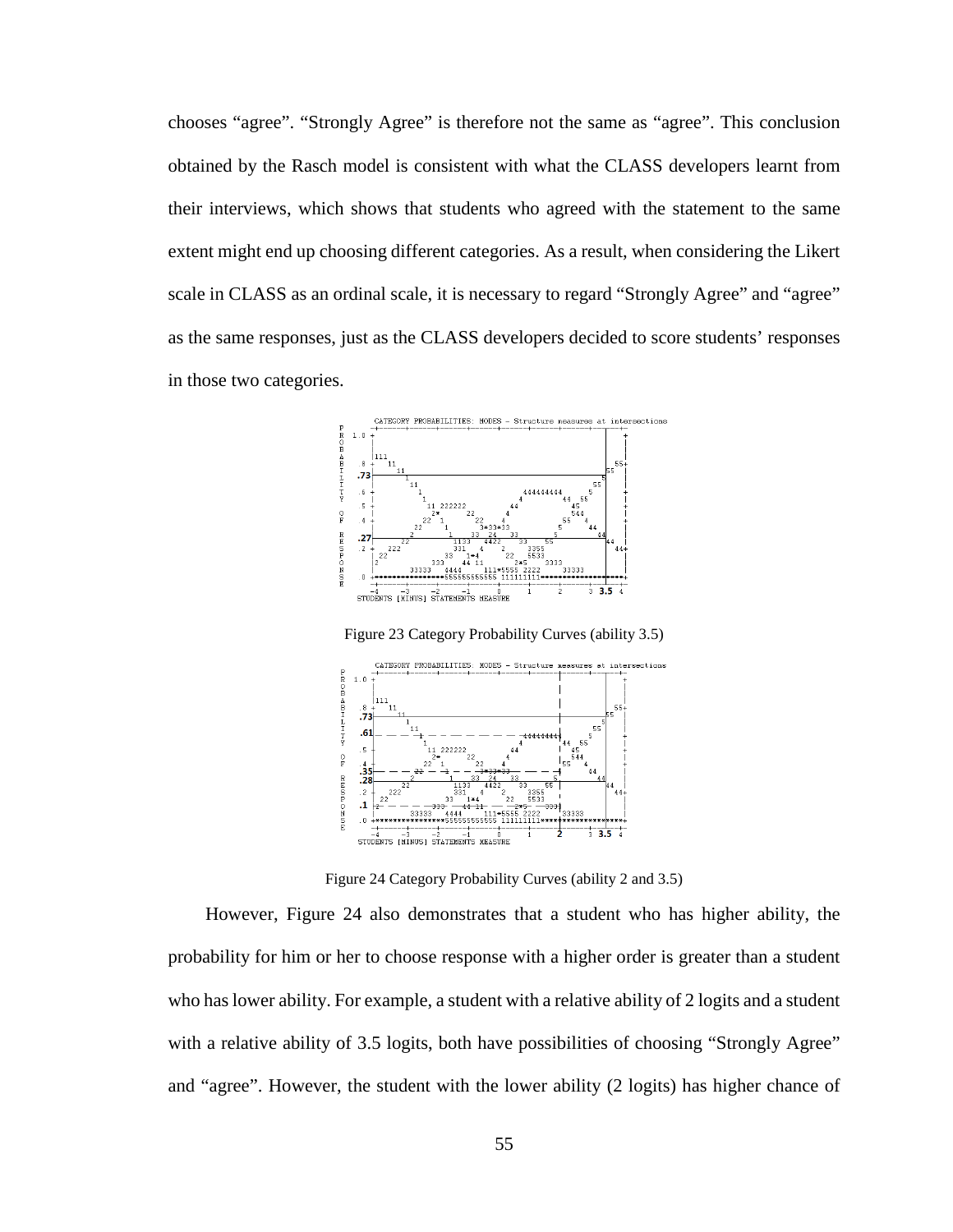choosing "agree" than "Strongly Agree", and the student with the higher ability (3.5 logits) has higher chance of choosing "Strongly Agree" than "agree". That is to say, the five responses are indeed different indicators of students' ability, and the difference is inherited in the possibility of choosing each response. Regarding any two responses as the same therefore introduces a loss of information in the measurement. However, the standard CLASS analysis is not able to estimate the possibility of choosing different responses. The loss of information is therefore inevitable.

 In addition, the Rasch Analysis shows additional information the standard CLASS analysis has not taken into account. That is the difference between the difficulties of statements. In the standard CLASS analysis, every statement's contribution to students' favorable or unfavorable percentage is identical. A favorable response to a statement which is difficult for most students to agree with is regarded the same as a favorable response to a statement which is easy for most students to agree with. Figure 20 has already shown the statements do not have the same difficulty, and in fact the difficulties vary with a considerable range. The measurement of students' ability in standard analysis is therefore less accurate than the Rasch Analysis, which can estimate the difficulty of each statement.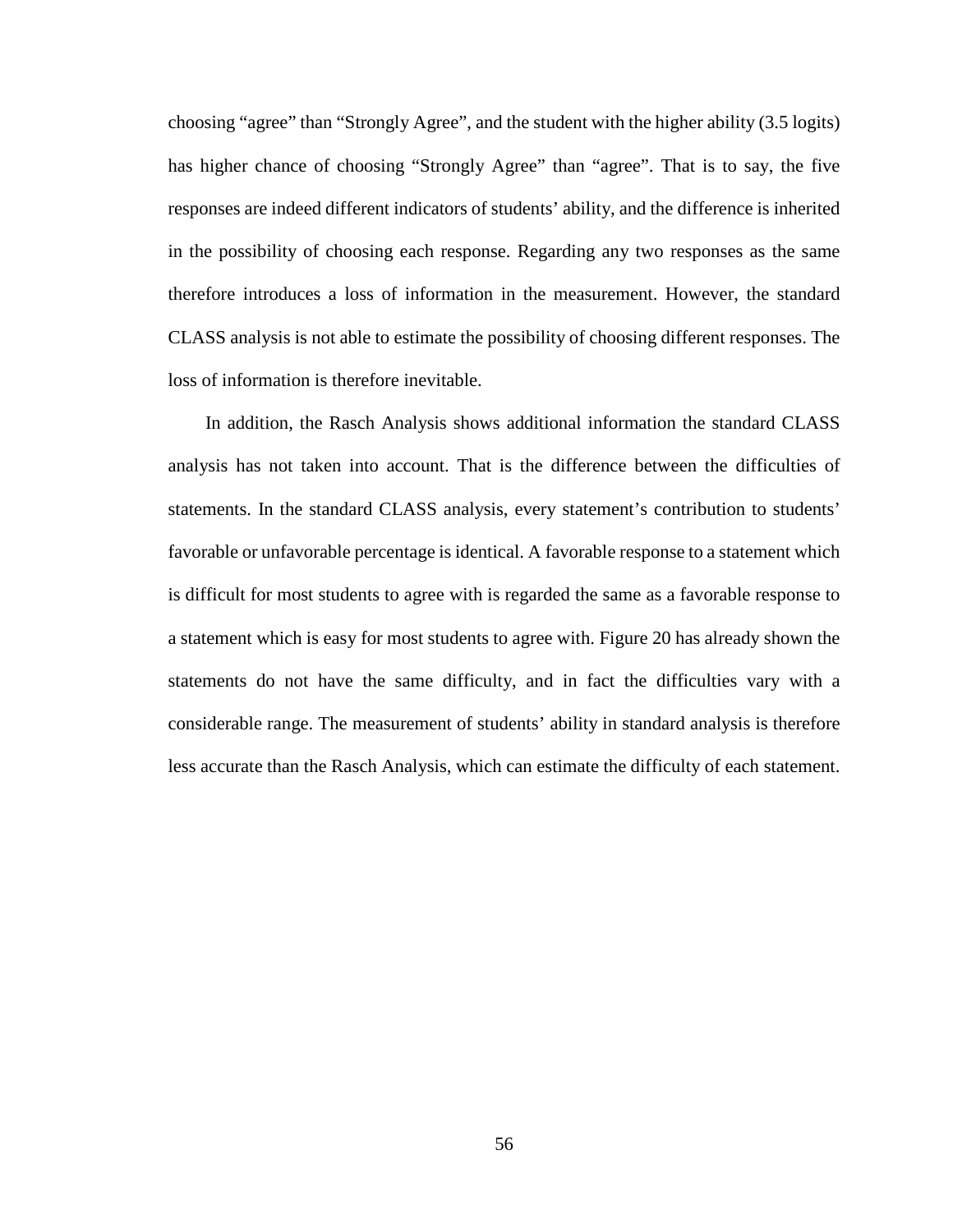## **V. CONCLUSIONS AND DISCUSSION**

As discussed in the previous chapter, the Rasch Analysis showed an advantage over the standard analysis. The Rasch Analysis more fully used the information derived from different responses. The results thus obtain by Rasch Analysis are more accurate.

The results obtained by Rasch Analysis about students' change in attitude in each courses during different semesters and the winter break is consistent with the results obtained by the standard analysis. However, the results about the instructors' impact on students' attitude are not completely the same as the standard analysis. In the standard analysis, no instructor demonstrated significant influence on students' attitude. The Rasch Analysis, however, shows that instructor 5, who used LEPS curriculum had significantly changed students' attitude toward more expert-like attitude.

Different statements in CLASS demonstrated different difficulties in the Rasch Analysis. To improve the quality of CLASS, which can contribute to more accurate measurement, some difficult statements and some easy statements need to be added into CLASS.

In addition, further research needs to be done for seeking more effective rating scale structure for CLASS. The following content will discuss about possible methods of improving the quality of the rating scale for CLASS survey.

One possible method is to omit the neutral category and make the survey a 4-point Likert scale (Strongly Disagree, disagree, agree and Strongly Agree, or word them as disagree, slightly agree, slightly disagree and disagree). This action may force students to put more thought in their selection so that the measure of their latent trait can be more precise.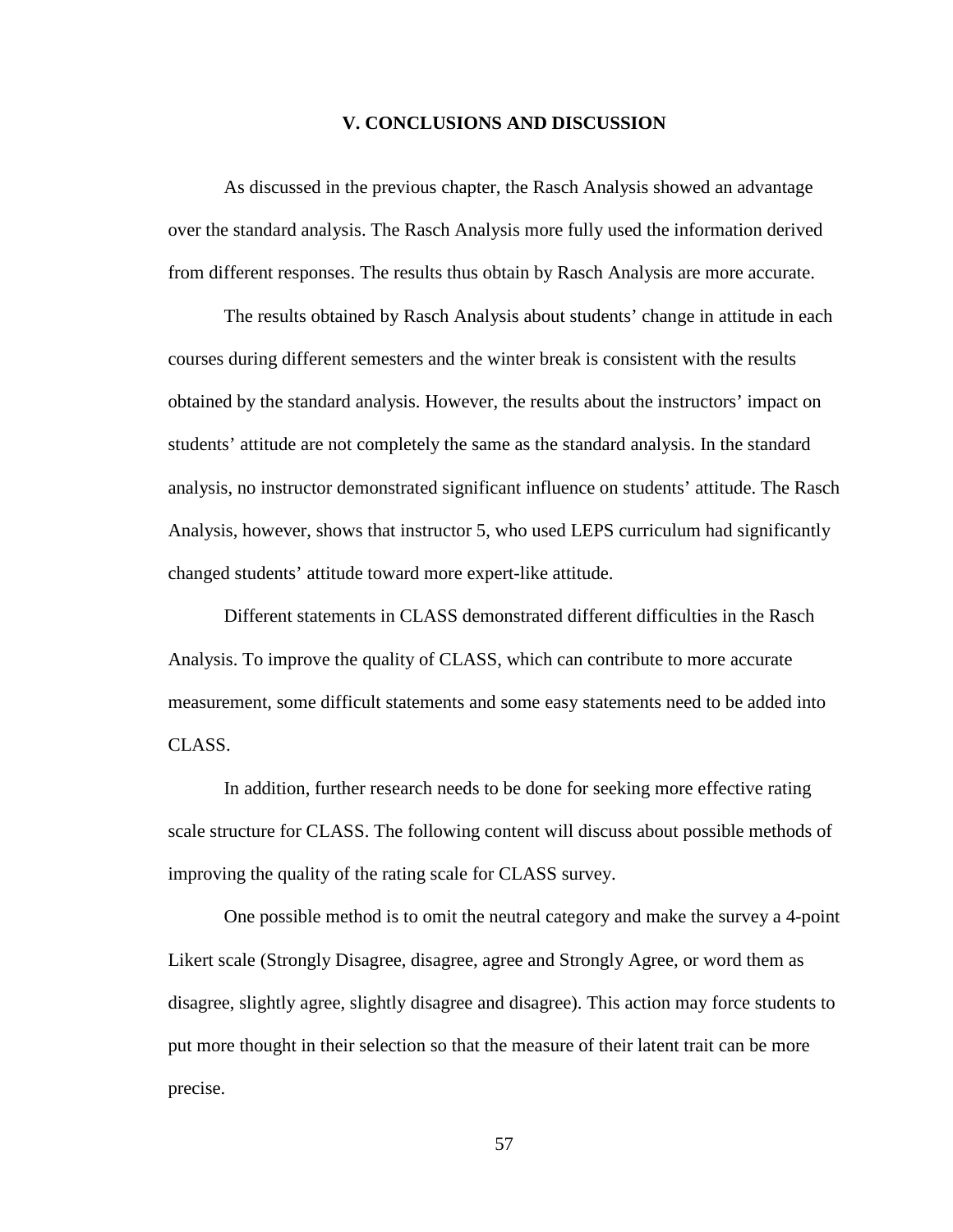Ron has done a 4-point Likert scale and 5-point Likert scale comparison in the marketing area. He found that the unfavorable percentage significantly increased and the favorable percentage significantly dropped by 10% after deleting the neutral category<sup>29</sup>. Worcester and Burns once suggested that survey-participants are inclined to choose more positive categories to please survey administers, or to make themselves feel more socially acceptable. It is possible that, when students think they disagree with the "right answer", they might choose neutral stance instead.

Another direction of improving the effectiveness of the rating scale structure for CLASS is extending the response categories to 7 or more categories (for example, strong disagree, disagree, slightly disagree, neutral, slightly agree, agree and Strongly Agree). Omitting neutral stance and forcing students to make a choice may result in students skipping statements  $30$ , or students with no preference reporting unreal attitudes. However, by increasing the number of categories from 5 to 7, the usage of neutral stance will possibly decrease. Students with slightly dissentient opinions can choose slightly disagree on the 7-point Likert scale instead of forcing themselves selecting disagree, or more likely, skip the statement or select neutral stance conservatively. Therefore, extending the rating scale is also a worth-studying direction.

Linacre has claimed that "Unless the rating scales which form the basis of data collection are functioning effectively, any conclusions based on those data will be insecure<sup>27</sup>." Due to the fact that the data were collected by the 5-point scale CLASS, the only action that can be taken to change the rating scale is collapsing it into 3-point scale. However, no matter which scale is being used, the problematic neutral data will always be employed in the present Rasch Analysis on CLASS.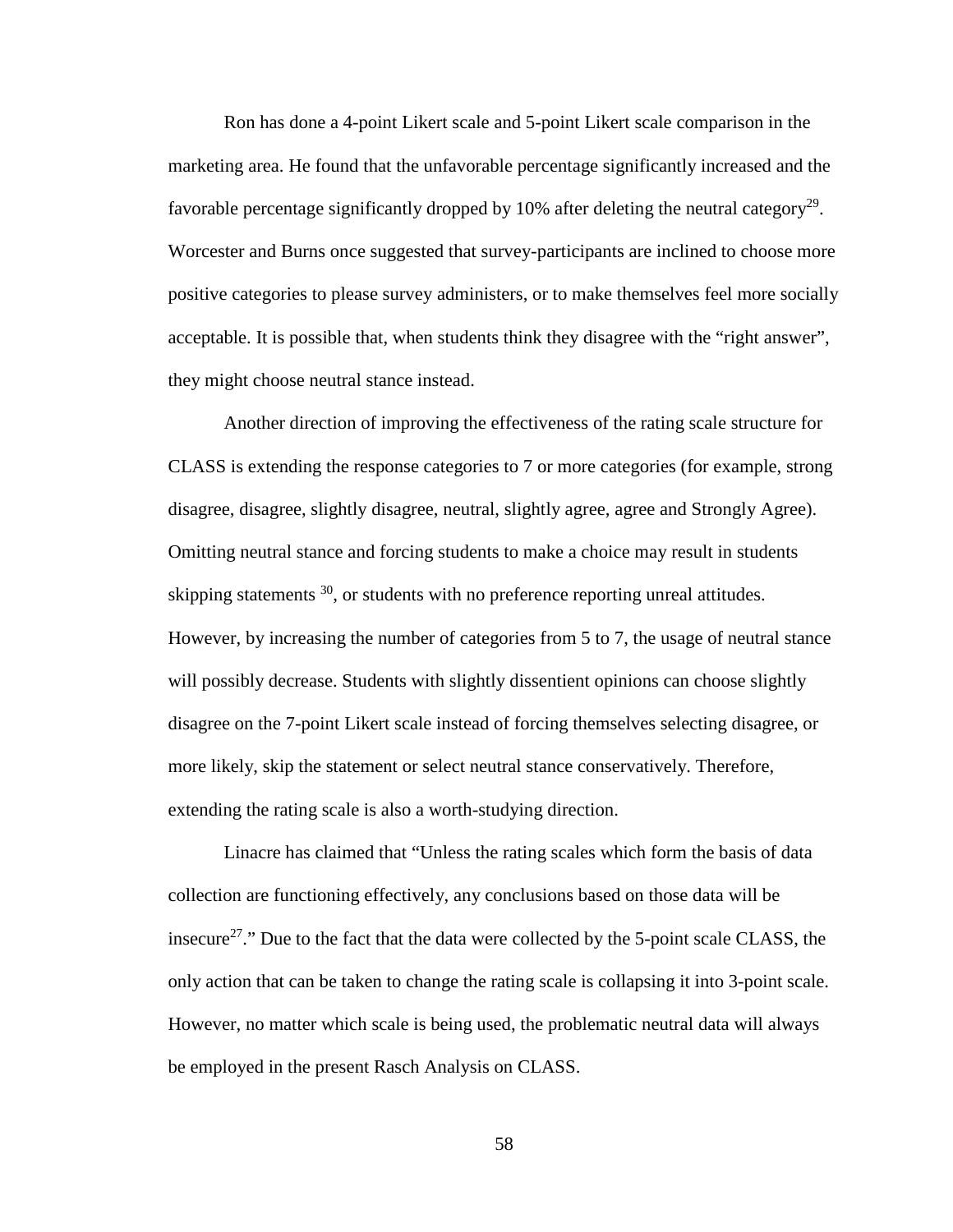The standard CLASS analysis has two important merits. Even though the survey was designed using a 5-point Likert scale, in the scoring process, the Strongly Disagree and disagree are combined (similar for Strongly Agree and agree). The necessity of taking this step is not only proved by the CLASS developers' interviews toward students, it's also supported by the category probability curves in Rasch Analysis. The standard analysis doesn't take the neutral data into account. The influence from students who are not able to explicitly state their preferences are naturally dismissed in this process. This procedure avoided using problematic data, which is not achievable in Rasch Analysis before the appropriate rating scale being found for CLASS.

However, from the category probability curves, it is clear that the five categories are behaving differently. Combining categories will result in loss of information, making the measurement less precise. If an appropriate rating scale for CLASS can be found, more accurate measurement on interval level will bring the analysis on CLASS to a more accurate and informative level.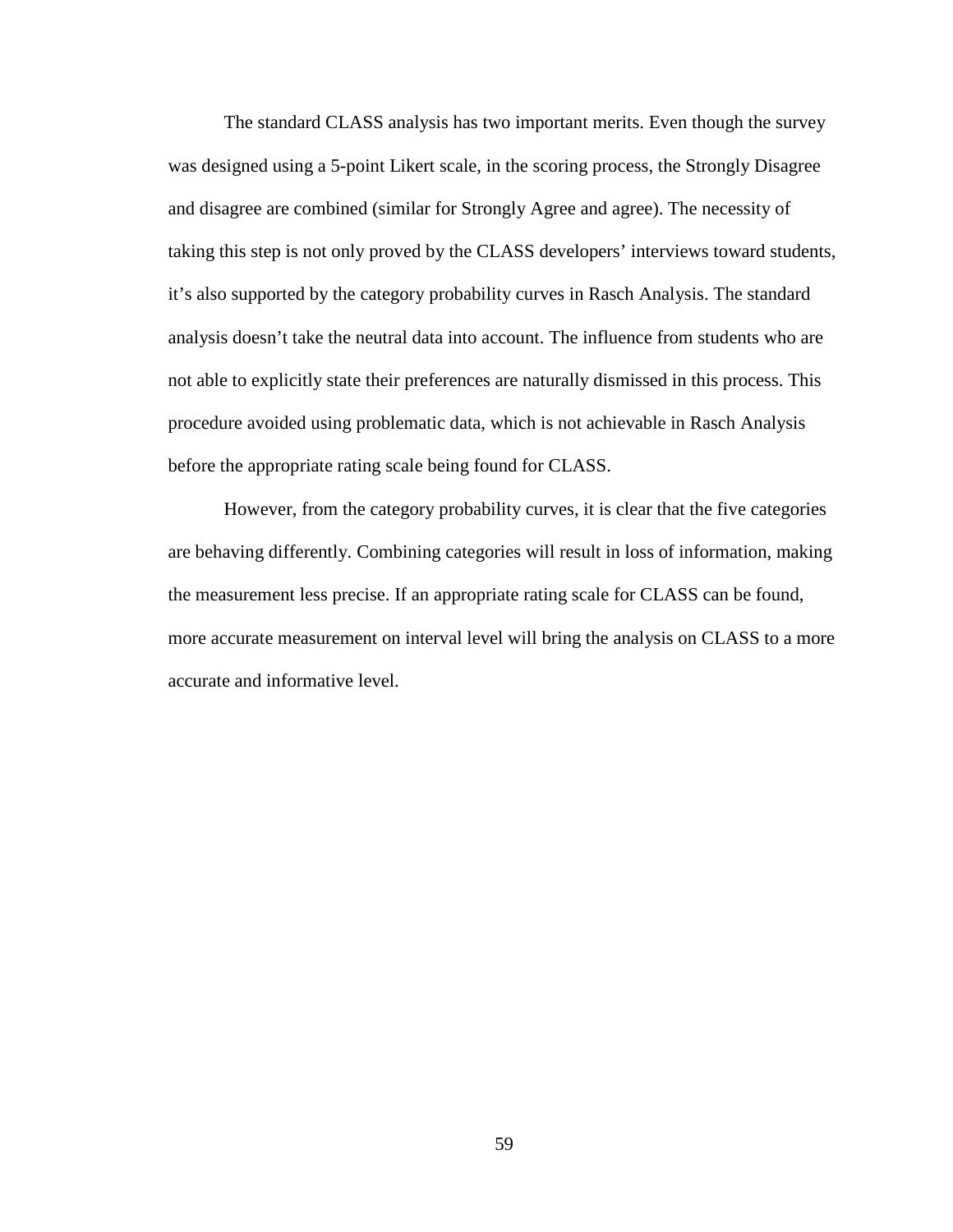#### **APPENDIX SECTION**

# *EBAPS*

Sample statement and answer options

#### **Part 1**

| A: Strongly     | <b>B</b> : Somewhat |                | <b>D:</b> Somewhat | <b>E:</b> Strongly |
|-----------------|---------------------|----------------|--------------------|--------------------|
| <b>Disagree</b> | <b>Disagree</b>     | <b>Neutral</b> | Agree              | Agree              |

1. Tamara just read something in her science textbook that seems to disagree with her own experience. But to learn science well, Tamara shouldn't think about her own experiences; she should just focus on what the book says.

#### **Part 2**

 19. Scientist are having trouble predicting and explaining the behavior of thunder storms. This could be because thunder storms behave according to a very complicated or hard-to-apply set of rules. Or, that could be because some thunder storm don't behave consistently according to *any* set of rules, no matter how complicated and complete that set of rules is.

In general, why do scientists sometimes have trouble explaining things? Please read all options before choosing one.

- (a) Although things behave in accordance with rules, those rules, those rules are often complicated, hard to apply, or not fully known.
- (b) Some things just don't behave according to a consistent set of rules.
- (c) Usually it's because the rules are complicated, hard to apply, or unknown; but sometimes it's because the thing doesn't follow rules.
- (d) About half the time, it's because the rules are complicated, hard to apply, or unknown; and half the time, it's because the thing doesn't follow rules.
- (e) Usually it's because the thing doesn't follow rules; but sometimes it's because the rules are complicated, hard to apply, or unknown.

# **Part 3**

24.

**Brandon:** A good science textbook should show how the material in one chapter relates to the material in other chapters. It shouldn't treat each topic as a separate "unit," because they're not really separate.

**Jamal:** But most of the time, each chapter is about a different topic, and those different topics don't always have much to do with each other. The textbook should keep everything separate, instead of blending it all together.

With whom do you agree? Read all the choices before circling one.

- (a) I agree almost entirely with Brandon.
- (b) Although I agree more with Brandon, I think Jamal makes some good points.
- (c) I agree (or disagree) equally with Jamal and Brandon.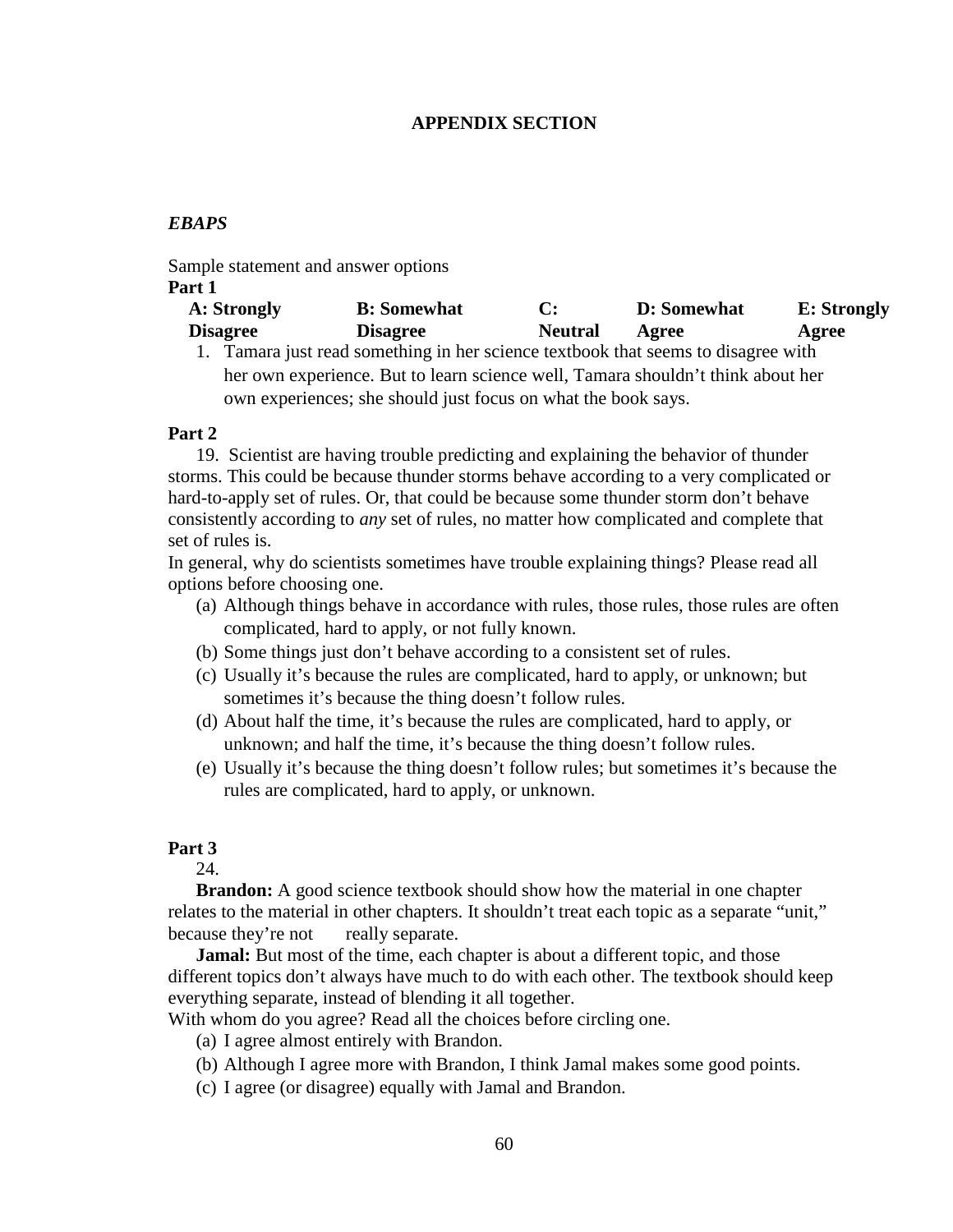(d) Although I agree more with Jamal, I think Brandon makes some good points.

(e) I agree almost entirely with Jamal.

# Scoring scheme:

- 1. A=4, B=3, C=1, D=0.5, E=0
- 19. A=4, B=0, C=3, D=2, E=1
- 24. A=4, B=4, C=2, D=1, E=0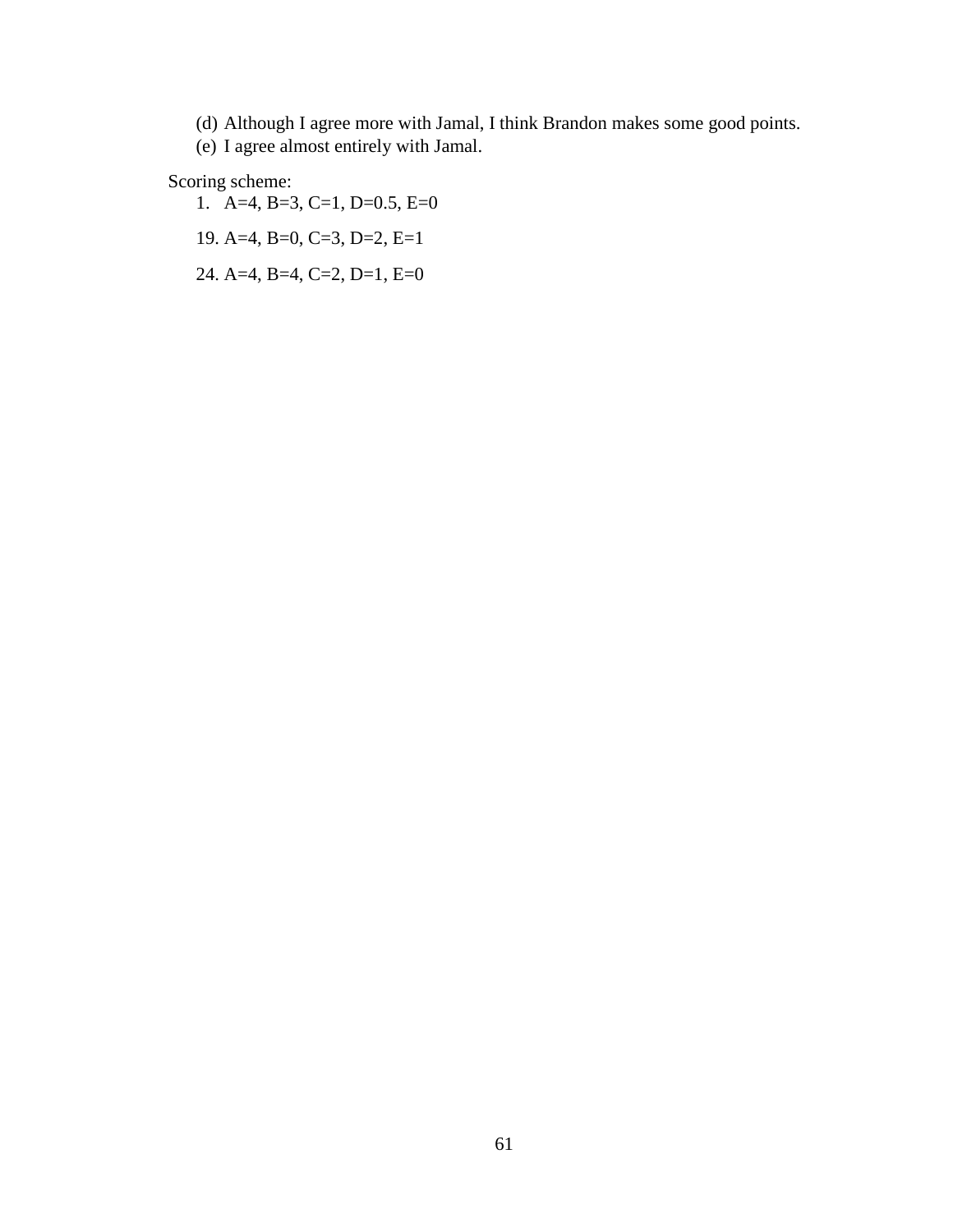# *CLASS*

This survey will be used to assess the influence of physics courses on students' attitudes toward learning science. Responses will be kept confidential.

Please bubble in your name and Texas State ID number in the appropriate spaces on the Scantron form.

Here are a number of statements that may or may not describe your beliefs about learning physics. You are asked to rate each statement by circling a letter between a and e where the letters mean the following:

- a. Strongly Disagree
- b. Disagree
- c. Neutral
- d. Agree
- e. Strongly Agree

Choose one of the above five choices that best expresses your feeling about the statement. If you don't understand a statement, leave it blank. If you understand, but have no strong opinion, choose c.

# *Survey*

- 1. A significant problem in learning physics is being able to memorize all the information I need to know. (-)
- 2. When I am solving a physics problem, I try to decide what would be a reasonable value for the answer.  $(+)$
- 3. I think about the physics I experience in everyday life.  $(+)$
- 4. It is useful for me to do lots and lots of problems when learning physics. (+)
- 5. After I study a topic in physics and feel that I understand it, I have difficulty solving problems on the same topic. (-)
- 6. Knowledge in physics consists of many disconnected topics. (-)
- 7. As physicists learn more, most physics ideas we use today are likely to be proven wrong. (-)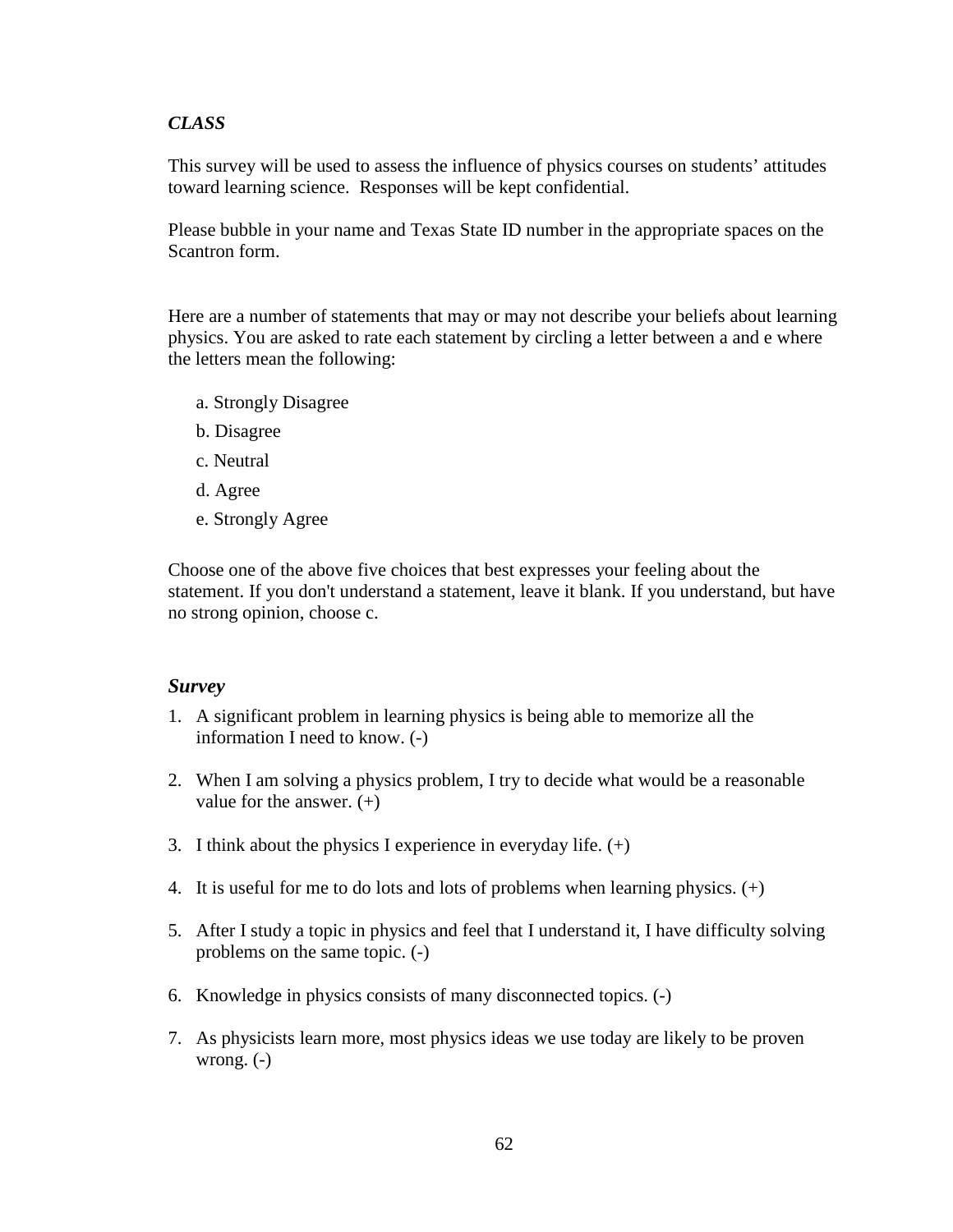- 8. When I solve a physics problem, I locate an equation that uses the variables given in the problem and plug in the values. (-)
- 9. I find that reading the text in detail is a good way for me to learn physics. (+)
- 10. There is usually only one correct approach to solving a physics problem. (-)
- 11. I am not satisfied until I understand why something works the way it does. (+)
- 12. I cannot learn physics if the teacher does not explain things well in class. (-)
- 13. I do not expect physics equations to help my understanding of the ideas; they are just for doing calculations. (-)
- 14. I study physics to learn knowledge that will be useful in my life outside of school. (+)
- 15. If I get stuck on a physics problem my first try, I usually try to figure out a different way that works.  $(+)$
- 16. Nearly everyone is capable of understanding physics if they work at it.  $(+)$
- 17. Understanding physics basically means being able to recall something you've read or been shown. (-)
- 18. There could be two different correct values to a physics problem if I use two different approaches. (-)
- 19. To understand physics I discuss it with friends and other students. (+)
- 20. I do not spend more than five minutes stuck on a physics problem before giving up or seeking help from someone else. (-)
- 21. If I don't remember a particular equation needed to solve a problem on an exam, there's nothing much I can do (legally!) to come up with it. (-)
- 22. If I want to apply a method used for solving one physics problem to another problem, the problems must involve very similar situations.  $(-)$
- 23. In doing a physics problem, if my calculation gives a result very different from what I'd expect, I'd trust the calculation rather than going back through the problem. (-)
- 24. In physics, it is important for me to make sense out of formulas before I can use them correctly.  $(+)$
- 25. I enjoy solving physics problems. (+)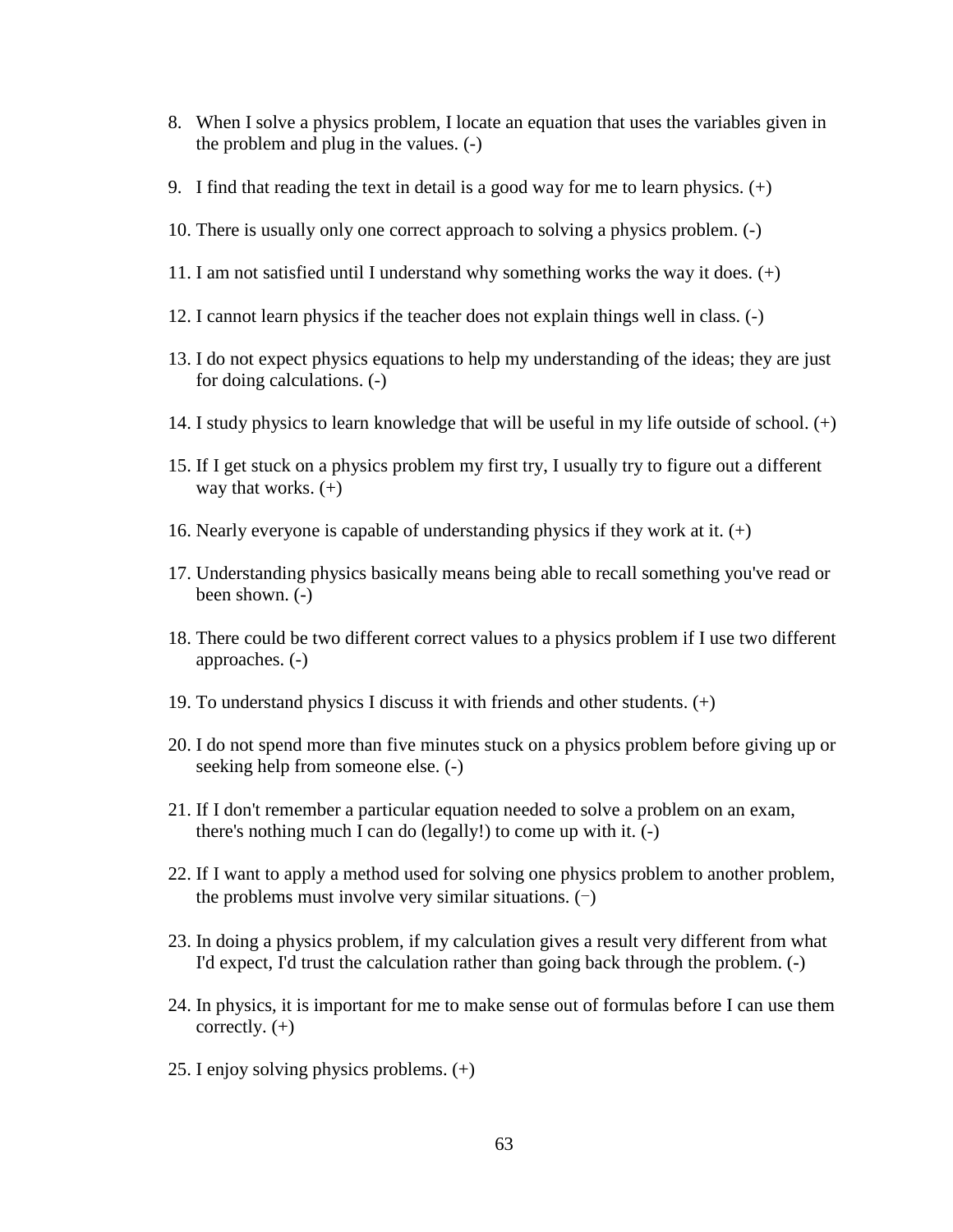- 26. In physics, mathematical formulas express meaningful relationships among measurable quantities.  $(+)$
- 27. It is important for the government to approve new scientific ideas before they can be widely accepted. (-)
- 28. Learning physics changes my ideas about how the world works. (+)
- 29. To learn physics, I only need to memorize solutions to sample problems. (-)
- 30. Reasoning skills used to understand physics can be helpful to me in my everyday life. (+)
- 31. We use this statement to discard the survey of people who are not reading the questions. Please select agree-option d (not Strongly Agree) for this question to preserve your answers.
- 32. Spending a lot of time understanding where formulas come from is a waste of time. (-)
- 33. I find carefully analyzing only a few problems in detail is a good way for me to learn physics.  $(+)$
- 34. I can usually figure out a way to solve physics problems. (+)
- 35. The subject of physics has little relation to what I experience in the real world. (-)
- 36. There are times I solve a physics problem more than one way to help my understanding. (+)
- 37. To understand physics, I sometimes think about my personal experiences and relate them to the topic being analyzed.  $(+)$
- 38. It is possible to explain physics ideas without mathematical formulas. (+)
- 39. When I solve a physics problem, I explicitly think about which physics ideas apply to the problem.  $(+)$
- 40. If I get stuck on a physics problem, there is no chance I'll figure it out on my own. (-)
- 41. It is possible for physicists to carefully perform the same experiment and get two very different results that are both correct. (-)
- 42. When studying physics, I relate the important information to what I already know rather than just memorizing it the way it is presented.  $(+)$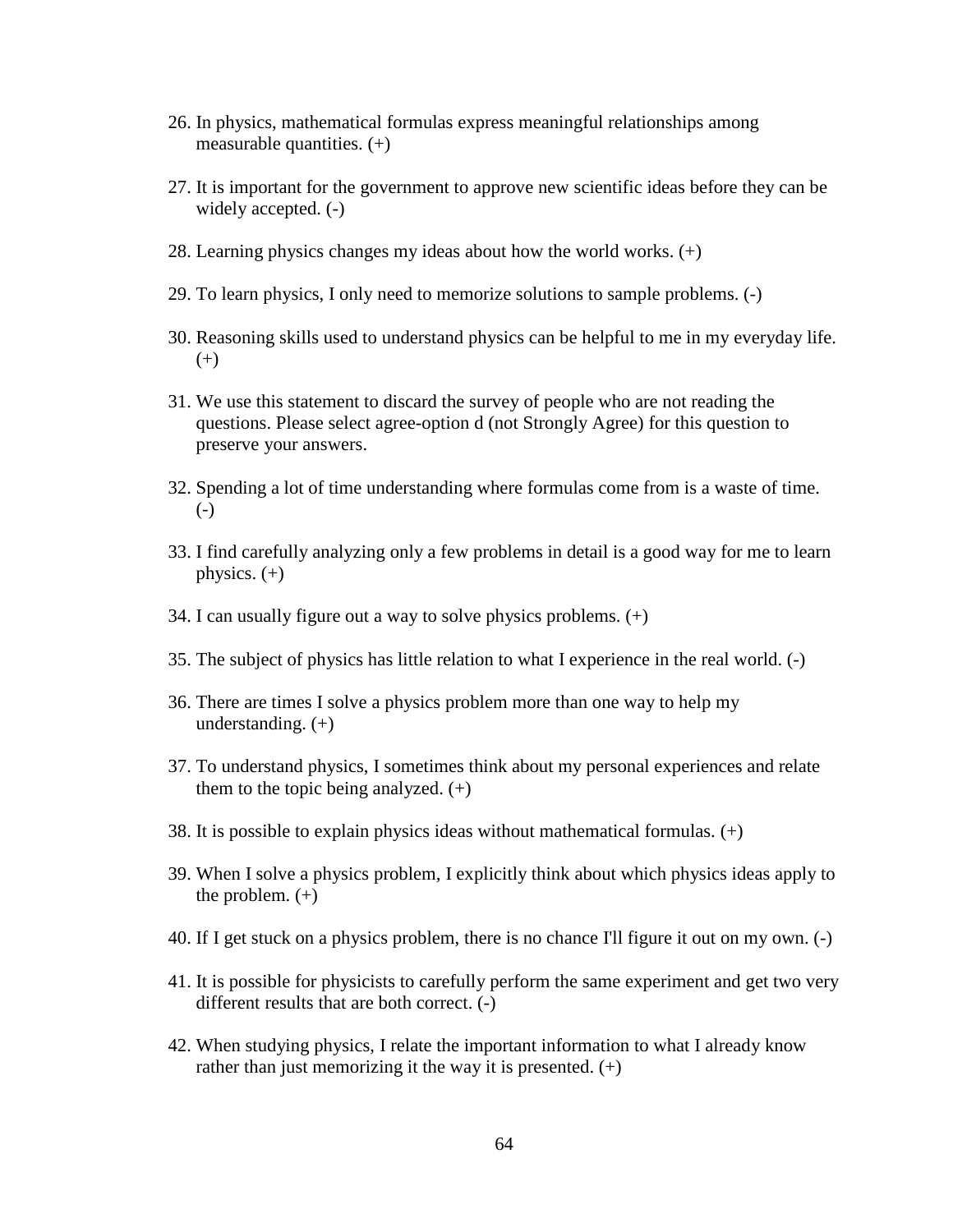Finally, we would like some additional information:

43. What physics course are you currently enrolled in?

- a. Physics 1310
- b. Physics 1320

44. Would you be willing to be interviewed about your responses to this survey?

- a. Yes
- b. No

The "+" means experts Strongly Agree or agree with this statement, and the "-"

means experts Strongly Disagree or disagree with this statement.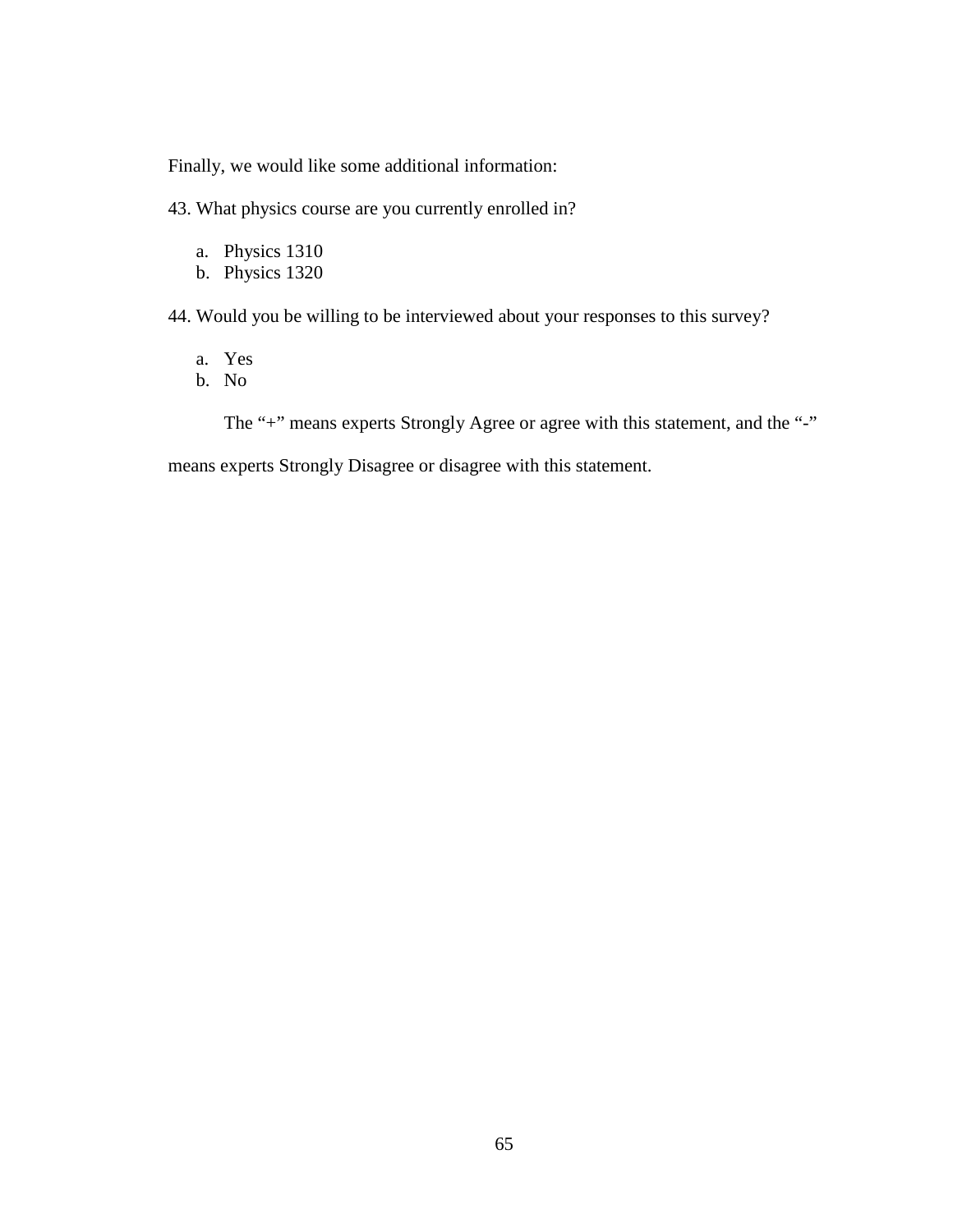#### **REFERENCES**

- 1 W. Adams, K. Perkins, N. Podolefsky, M. Dubson, N. Finkelstein and C. Wieman,
- Physical Review Special Topics Physics Education Research 2, (2006).
- 2 P. Zhang and L. Ding, Physical Review Special Topics Physics Education Research 9, (2013).
- 3 N. Songer and M. Linn, J. Res. Sci. Teach. 28, (1991).
- 4 D. Hammer, Cognition And Instruction 12, (1994).
- 5 L. Lising and A. Elby, Am. J. Phys. 73, (2005).
- 6 M. Henerson, L. Morris and C. Fitz-Gibbon, *How To Measure Attitudes* (Sage
- Publications, Beverly Hills, Calif., 1978).
- 7 M. Wu and R. Adams, *Applying The Rasch Model To Psycho-Social Measurement*
- (Educational Measurement Solutions, Melbourne, 2007).
- 8 D. Hammer, Cognition And Instruction 12, (1994).
- 9 L. Lising and A. Elby, Am. J. Phys. 73, (2005).
- 10 J. House, The Journal Of Social Psychology 135, (1995).
- 11 I. Halloun and D Hestenes, Sci. Educ. Netherlands. 6, 553 (1998).
- 12 Physics.Umd.Edu (2016).
- 13 E. Redish, Am. J. Phys. 66, (1998).
- 14 M. Sahin and N. Yorek, Sci. Res. Essays. 4, 753 (2009).
- 15 Physics.Umd.Edu (2016).
- 16 E. Gire, B. Jones and E. Price, Phys. Rev. ST Phys. Educ. Res, 5, (2009).
- 17 V. Otero and K. Gray, Phys. Rev. ST Phys. Educ. Res, 4, (2008).
- 18 E. Brewe, L. Kramer and G. O'Brien, Phys. Rev. ST Phys. Educ. Res, 5, (2009).